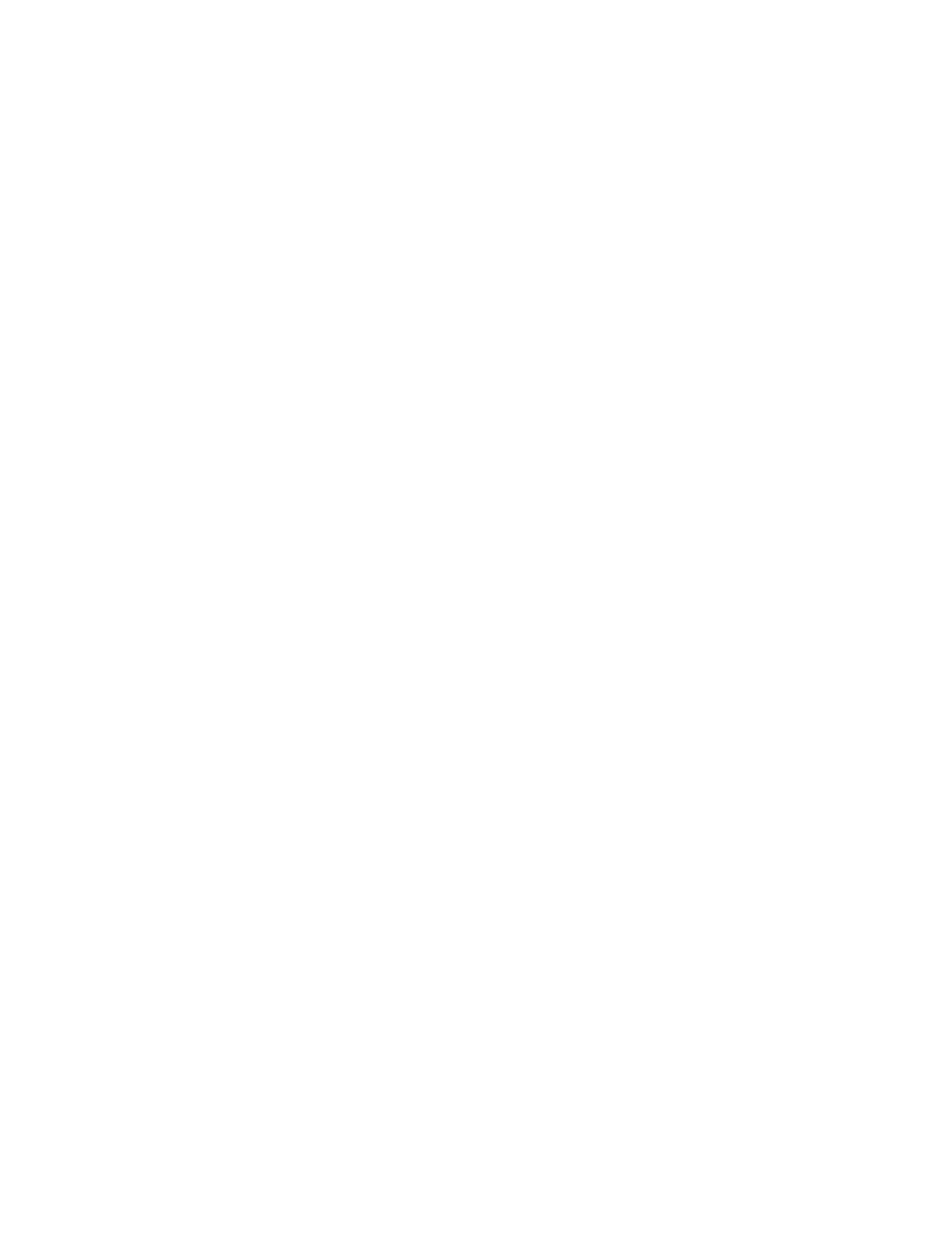## **Wish List**

*by Diane Thériault, RDH*

|<br>|<br>|<br>|<br>| T'S HARD TO BELIEVE THAT MY TERM AS PRESident of CDHA has gone by so quickly. I was apprehensive about taking on this role at first but now am a bit sad that it is over. This



experience has been a real personal growth opportunity for me, making me step out of my comfort zone. In my 18 months as president, I have met and worked with many excellent professionals whom I respect greatly. In this spirit, I would like to thank my fellow CDHA board members and staff for helping make my tenure as president a truly rewarding experience. It has been an honour to represent and serve our membership over the past year and a half, and I believe our president-elect, Bonnie Blank, will enjoy the experience as much as I did. In my last "President's Message," I would like to share with you my wish list for our association and profession.

#### *The desire to join a professional organization must come from within and respond to a need.*

It is my sincere hope that all dental hygienists across our country will become members of CDHA as well as the dental hygienist association in their own province. But non-members will not join just because I would like them to. The desire to join a professional organization must come from within and respond to a need. So I call upon all of you to encourage your colleagues who may be straddling the fence, not quite sure why they should get involved, or why it is so important for them to be a member of their association. Take every opportunity to tell your colleagues about the benefits of belonging to CDHA and their provincial dental hygienist association. Bring them up to speed about the changes that are occurring and the challenges that lie ahead. Finally, I urge you to lead by example and demonstrate to your colleagues that taking responsibility for your professional lives can lead to a fulfilling and challenging career.

If your passion has been stifled and you feel you have an 8-to-5 job rather than a career, then it's time to reclaim yourself. Re-ignite your passion for your profession. One way to do this is by being proactive in your professional association. CDHA and the provincial associations have many opportunities for you to showcase your talents and share your vision for our profession. Sign up for a council or committee, become a trustee or an officer, and awaken

**Wish List** *…continued on page 271*

## **Liste de souhaits**

*par Diane Thériault, RDH*

L EST DIFFICILE DE CROIRE QUE MON MANDAT<br>comme présidente de l'ACHD a passé si<br>rapidement. Au début, j'étais inquiète<br>lorsque j'ai accepté ce poste mais, maintenant, L EST DIFFICILE DE CROIRE QUE MON MANDAT comme présidente de l'ACHD a passé si rapidement. Au début, j'étais inquiète

je me sens un peu triste que ce soit fini. Cette expérience a été, pour moi, une véritable opportunité de croissance personnelle, elle m'a permis de sortir de ma zone de confort. Au cours de 18 mois où j'ai été présidente, j'ai rencontré plusieurs excellentes et excellents professionnels que je respecte énormément et j'ai eu l'occasion de travailler avec ces personnes. C'est dans cet esprit que j'aimerais remercier mes collègues, membres du conseil d'administration, et le personnel de l'ACHD qui ont aidé à ce que mon mandat de présidente soit une expérience réellement enrichissante. Ce fut un honneur de représenter et de servir nos membres au cours de la dernière année et demie et je crois que notre présidente élue, Bonnie Blank, appréciera son expérience autant que moi. Dans mon dernier « message de la présidente », j'aimerais partager avec vous ma liste de souhaits pour notre association et notre profession.

#### *Le désir de se joindre à un organisme professionnel doit venir de soi et répondre à un besoin.*

C'est mon vœu sincère que toutes et tous les hygiénistes dentaires de notre pays deviennent membres de l'ACHD ainsi que de l'association des hygiénistes dentaires de leur province. Mais les non-membres ne s'y joindront pas juste parce que j'aimerais qu'ils le fassent. Le désir de se joindre à un organisme professionnel doit venir de soi et répondre à un besoin. Donc, je demande à chacun et à chacune de vous d'encourager vos collègues qui seraient peut-être prêts ou prêtes à faire le saut mais qui ne sont pas certains ou certaines des raisons pour lesquels ils ou elles devraient le faire, ou qui se demandent pourquoi il est si important, pour elles ou eux, d'être membres de leur association. Profitez de chaque occasion pour parler à vos collègues des avantages d'appartenir à l'ACHD et à son association provinciale des hygiénistes dentaires. Amenez-les à parler des changements qui surviennent et des défis que l'avenir nous réserve. Finalement, je vous demande de donner l'exemple et de montrer à vos collègues que prendre des responsabilités dans vos vies professionnelles peut conduire vers une carrière stimulante et pleinement satisfaisante.

**Liste de souhaits** *…suite page 273*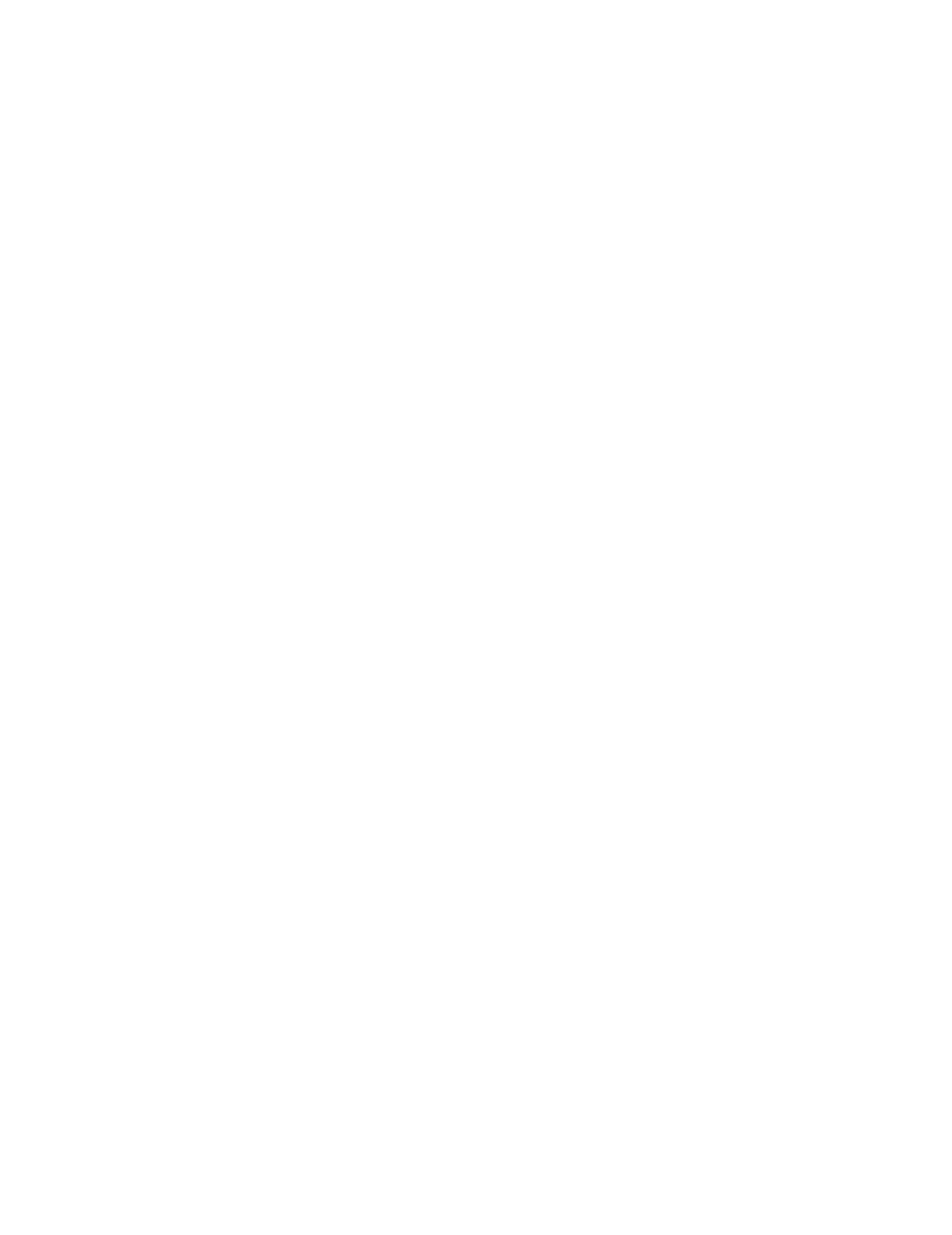Evie Jesin *Ontario* Anna Maria Cuzzolini *Quebec* Alison MacDougall *Prince Edward Island* Wanda Fedora *Nova Scotia* Palmer Nelson *Newfoundland and Labrador* RESEARCH ADVISORY COMMITTEE Susanne Sunell *(Scientific Editor)* Dianne Gallagher Sandra Cobban Marilyn Goulding Bonnie Craig Salme Lavigne<br>Shafik Dharamsi Barbara Long Shafik Dharamsi<br>Indu Dhir Gladys Stewart MANAGING EDITOR Patricia Buchanan ACQUISITIONS EDITOR Laura Myers TRANSLATION AND REVISION<br>Jacynthe Morin Louise Louise Saint-André GRAPHIC DESIGN AND PRODUCTION Mike Donnelly Published six times a year, January/February, March/April, May/June, July/August, September/October, November/ December, by the Canadian Dental Hygienists Association, 96 Centrepointe Drive, Ottawa, ON K2G 6B1. Tel: (613) 224-5515 Canada Post #40063062. CANADIAN POSTMASTER Notice of change of address and undeliverables should be sent to: Canadian Dental Hygienists Association 96 Centrepointe Drive, Ottawa, ON K2G 6B1 ADVERTISING Keith Health Care Inc. 1599 Hurontario Street, Suite 104 Mississauga, ON L5G 4S1 (905) 278-6700 1 800 661-5004 SUBSCRIPTIONS \$90 plus GST for libraries and educational institutions in Canada; \$135 plus GST otherwise in Canada; C\$145 elseauthors and do not necessarily represent the CDHA, its board, or its staff. CDHA 2006 **6176 CN ISSN 1712-171X** *(Print)* **ISSN 1712-1728** *(Online)* GST Registration No. R106845233 CDHA OFFICE STAFF *Executive Director:* Susan A. Ziebarth *Health Policy Communications Specialist:* Judy Lux *Director of Strategic Partnerships:* Monica Helgoth *Director of Education:* Laura Myers *Information Coordinator:* Brenda Leggett *Executive Assistant:* Frances Patterson *Administrative Assistant:* Lythecia Blanchard CDHA CORPORATE SPONSORS<br>Oral-B Procter and Gan Procter and Gamble All CDHA members are invited to call the CDHA's Member/ Library Line toll-free, with their questions/inquiries Monday to Friday, 8:30 a.m. - 5:00 p.m. ET: **Toll free: 1 800 267-5235, Fax: (613) 224-7283 Internet: http://www.cdha.ca**

The Canadian Dental Hygienists Association journal, the *Canadian Journal of Dental Hygiene,* is the official publication of the CDHA. The CDHA invites submissions of original research, discussion papers, and statements of opinion pertinent to the dental hygiene profession. All manuscripts are refereed anonymously. Contributions to the journal do not necessarily represent the views of the CDHA, nor can the CDHA guarantee the authenticity of the reported research. Copyright 2006. All materials subject to this copyright may be photocopied or copied from the website for non-commercial purposes of scientific or educational advancement.

# CDHA BOARD OF DIRECTORS<br>
Diane Thériault<br>
Bonnie Blank<br>
Patty Wickstrom<br>
Patty Wickstrom<br>
Alberta - Past President



#### EVIDENCE FOR PRACTICE

| TOOTHBRUSHING:<br><b>CDHA Position Statement</b>                                                             |  |
|--------------------------------------------------------------------------------------------------------------|--|
| <b>CDHA Position Paper</b>                                                                                   |  |
| The Chart Audit Process in a Clinical Teaching Environment:<br><b>Fostering Excellence in Record Keeping</b> |  |

*by Carmela Miliucci, BSc, RDH, and Lisa Rogers, RDH, BEd . . . . .* 258

#### DEPARTMENTS

| President's Message de la présidente                   |  |
|--------------------------------------------------------|--|
| Executive Director's Message de la directrice générale |  |
|                                                        |  |
| Crest Oral-B / CDHA Oral Health Promotion Awards  257  |  |
|                                                        |  |
|                                                        |  |
|                                                        |  |
|                                                        |  |
|                                                        |  |

Diane Thériault *New Brunswick – President*  $Dental$  *Hygiene Educators Canada; President Elect*

Lynn Smith *British Columbia*

Patty Wickstrom *Alberta – Past President*

Carol-Ann Yakiwchuk *Manitoba*

Susan Vogt *Saskatchewan*

where. One dollar per issue is allocated from membership fees for journal productions. All statements are those of the

**E-mail: info@cdha.ca**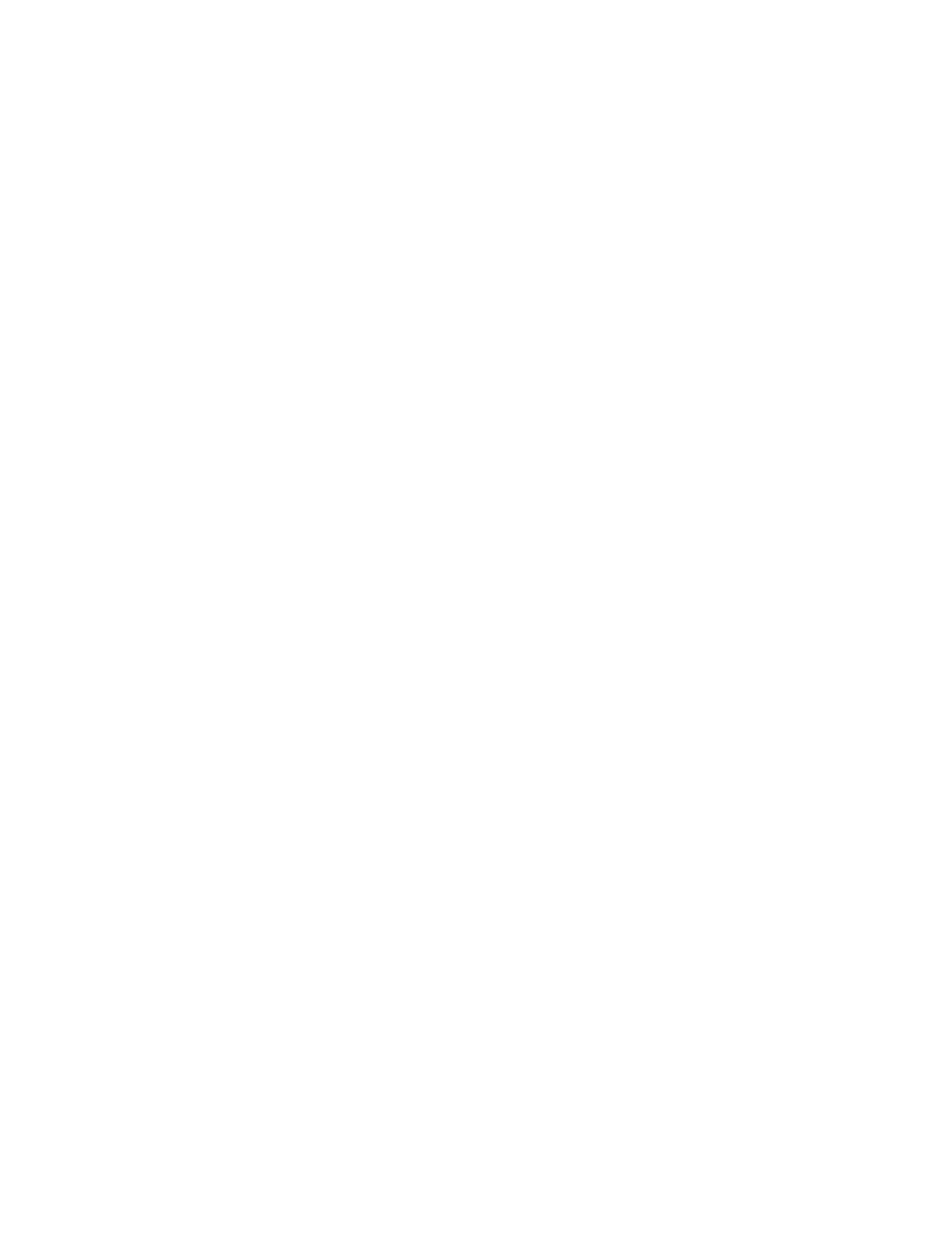#### EXECUTIVE DIRECTOR'S MESSAGE DE LA DIRECTRICE GÉNÉRALE

## **Connections**

*by Susan Ziebarth, BSc, MHA, CHE*

*We cannot live only for ourselves. A thousand fibers connect us with our fellow men; and among those fibers, as sympathetic threads, our actions run as causes, and they come back to us as effects.*



– Herman Melville

HE QUOTATION BY MELVILLE REMINDS US HOW<br>strong our connections are with our fellow men and<br>is an appropriate metaphor for what you can do on a<br>professional level. Our goal at CDHA is to help you by con-HE QUOTATION BY MELVILLE REMINDS US HOW strong our connections are with our fellow men and is an appropriate metaphor for what you can do on a necting you with ideas, resources, and each other to evoke positive action on behalf of the profession and Canadians' overall health. In this issue, I highlight two of the many ways in which CDHA is helping dental hygienists *connect* as health professionals.

> *We found common ground this year with several national health coalitions on a number of health issues.*

#### *CDHA connects members to their health professional peers and government*

Our membership in national health coalitions capitalizes on strength in numbers to create strong connections with the federal government and other health care professionals. We found common ground this year with several national health coalitions on a number of health issues. Participation in HEAL (Health Action Lobby) allows us to engage with 31 health organizations, including groups such as the Canadian Nurses Association, the Canadian Medical Association, and the Canadian Healthcare Association. Participation in the Canadian Coalition for Public Health in the 21st Century, a 27-member organization, also helps us speak to government with a unified voice regarding federal spending on health and health human resources. Connection with these groups lets us monitor health issues, develop joint action plans, represent oral health issues at the table, and advocate for policies that strengthen the public health system and promote and protect the health of all Canadians. As a member of these groups, CDHA has met with government officials such as the Deputy Minister of Health and the Chief Public Health Officer to discuss health human resources issues and funding for the health services.

**Les liens**

*par Susan Ziebarth, B.Sc., M.H.A., C.H.E.*

*Nous ne pouvons vivre seulement pour nousmêmes. Un milliers de fibres nous relient avec nos semblables ; et, parmi ces fibres, comme des fils de compassion, nos actions agissent comme causes et elles nous reviennent comme effets. [Traduction]* [Traduction]

– Herman Melville

A CITATION DE MELVILLE NOUS RAPPELLE À QUEL POINT<br>nos contacts avec nos semblables sont forts et est une<br>métaphore appropriée pour décrire ce que nous<br>pouvons faire au niveau professionnel. Notre but à l'ACHD A CITATION DE MELVILLE NOUS RAPPELLE À QUEL POINT nos contacts avec nos semblables sont forts et est une métaphore appropriée pour décrire ce que nous est de vous aider en vous donnant accès à des idées, des ressources et en vous permettant de communiquer entre vous pour suggérer une action positive dans l'intérêt de la profession et de l'état de santé global des Canadiens et des Canadiennes. Dans cet article, je souligne deux des nombreux moyens par lesquels l'ACHD aide les hygiénistes dentaires à jouer un rôle en tant que professionnels et professionnelles de la santé.

*Nous avons trouvé, cette année, des points communs avec plusieurs coalitions nationales pour la santé sur un bon nombre de questions touchant la santé.*

#### *L'ACHD tisse des liens entre les membres, leurs pairs professionnels de la santé et le gouvernement*

Notre adhésion aux coalitions nationales pour la santé tire profit de la force du nombre pour tisser des liens solides avec le gouvernement fédéral et les autres professionnels et professionnelles de la santé. Nous avons trouvé, cette année, des points communs avec plusieurs coalitions nationales pour la santé sur un bon nombre de questions touchant la santé. La participation au HEAL (Groupe d'intervention action santé) nous a permis de nous engager auprès de 31 organismes pour la santé, incluant des groupes comme l'Association des infirmières et infirmiers du Canada, l'Association médicale canadienne et l'Association canadienne des soins de santé. Notre participation au sein de la Coalition canadienne pour la santé publique au XXIe siècle, un regroupement de 37 organisations, nous aide également à nous exprimer d'une voix unifiée auprès du gouvernement concernant les dépenses fédérales pour la santé et les ressources humaines dans le secteur de la santé. Notre partenariat avec ces

**Connections** *…continued on page 255* **Les liens** *…suite page 255*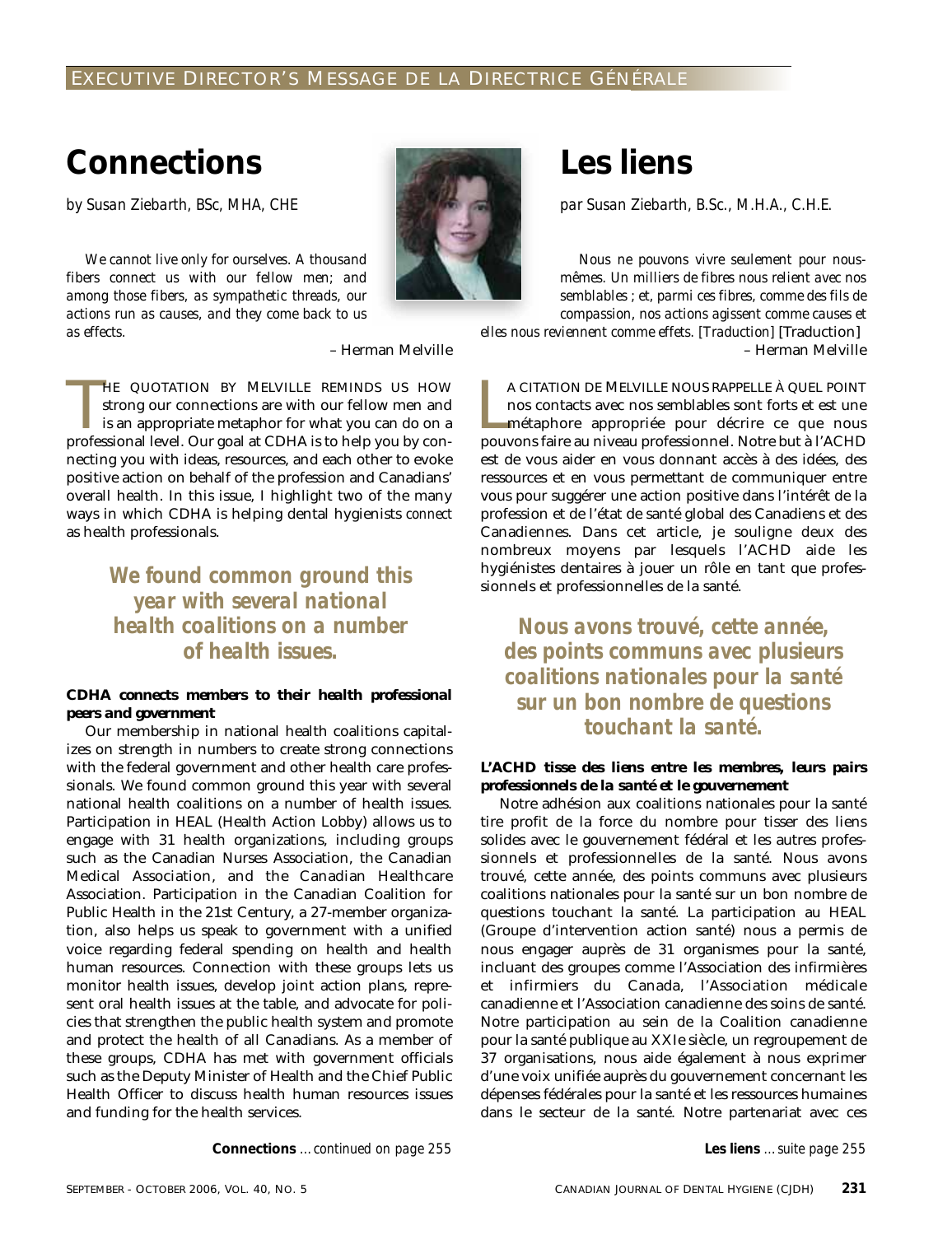## **TOOTH BRUSHING**

## **Canadian Dental Hygienists Association Position Statement**

Research is scarce on several aspects of tooth brushing, disallowing firm conclusions and providing many opportunities for future dental hygiene research. Frequency and duration data are equivocal, and neither ideal bristle stiffness nor tooth-brushing method has been determined. Re-chargeable toothbrushes with oscillating, rotating (with or without pulsating action) mode of action have been shown to be more effective in removing plaque and improving gingival outcomes than manual toothbrushes currently available. Due to the length of the clinical trials that assessed mode of action, only the clinical significance of plaque and gingivitis reduction could be assessed, not the impact on reduction of periodontal destruction. While the ideal force of tooth brushing has not been determined, excessive force may be linked with gingival trauma. Gingival recession and hard-tissue cervical abrasion have multi-factorial etiologies and tooth brushing is considered contributory. Worn toothbrushes have not been shown to be less effective than unworn brushes; therefore, no ideal replacement interval is evident. Toothbrushes support a variety of micro-organisms, but research is lacking that shows a relationship between a contaminated toothbrush and oral/systemic clinical manifestations.

**Keywords:** Dental devices, home care; dental plaque; gingival recession; gingivitis; health behavior; periodontitis; toothbrushing

## **CDHA Position Paper on Tooth Brushing**

*by Joanna Asadoorian, AAS(DH), MSc*

#### **EXECUTIVE SUMMARY**

**Purpose:** Tooth brushing is the most commonly recommended and performed oral hygiene behaviour by North Americans and is done ubiquitously in developed nations. It is the primary mechanical means for removing dental plaque, thereby assisting in the prevention of oral diseases including gingivitis and dental caries. The aim of this paper is to report on an investigation of the current state of the science on tooth brushing for the control of plaque and periodontal diseases, particularly gingivitis, and in order to develop a Canadian Dental Hygienists Association (CDHA) position statement.

**Methods:** Using previously published reviews and analyses as a departure point, a comprehensive review and analysis of the literature was conducted. The search was guided by the development of several PICO questions on tooth brushing and included the following databases: MedLine, CINAHL (Cumulative Index of Nursing a Allied Health Literature), and the Cochrane Controlled Trials Register. Salient websites were also examined. Subsequent to the review and analysis, input was solicited from recognized experts and researchers in relevant fields of inquiry.

**Results:** A total of 238 papers were identified and retrieved in full text. Data on tooth-brushing frequency and duration, ideal bristle stiffness, and tooth-brushing method were found to be equivocal. Worn toothbrushes were not shown to be less effective than unworn brushes, and no ideal toothbrush replacement interval is evident. Re-chargeable power toothbrushes with an oscillating, rotating (with or without pulsating action) mode of action have been shown to be more effective in removing plaque and improving gingival outcomes than manual toothbrushes. Ideal tooth-brushing force has yet to be determined, but excessive force may be associated with gingival trauma. While gingival recession and hard-tissue cervical abrasion are recognized as having multi-factorial etiologies, tooth brushing is considered contributory. Toothbrushes have been shown to support a variety of micro-organisms, but research showing a relationship between a contaminated toothbrush and oral/systemic clinical manifestations is not evident.

**Conclusions:** Seven recommendations were developed representing the current understanding surrounding toothbrush use, based on the best available evidence. While considerable research into tooth brushing has been conducted, it was found that there is a paucity of research on several aspects of tooth brushing; thus many firm conclusions could not made. This lack of conclusive data in several areas about tooth brushing limits dental hygienists' ability to provide evidence-based recommendations for their clients. In these cases, dental hygienists will need to rely on their clinical experience along with the specific conditions of their clients. It is apparent that many opportunities exist for future dental hygiene research in several areas of tooth brushing.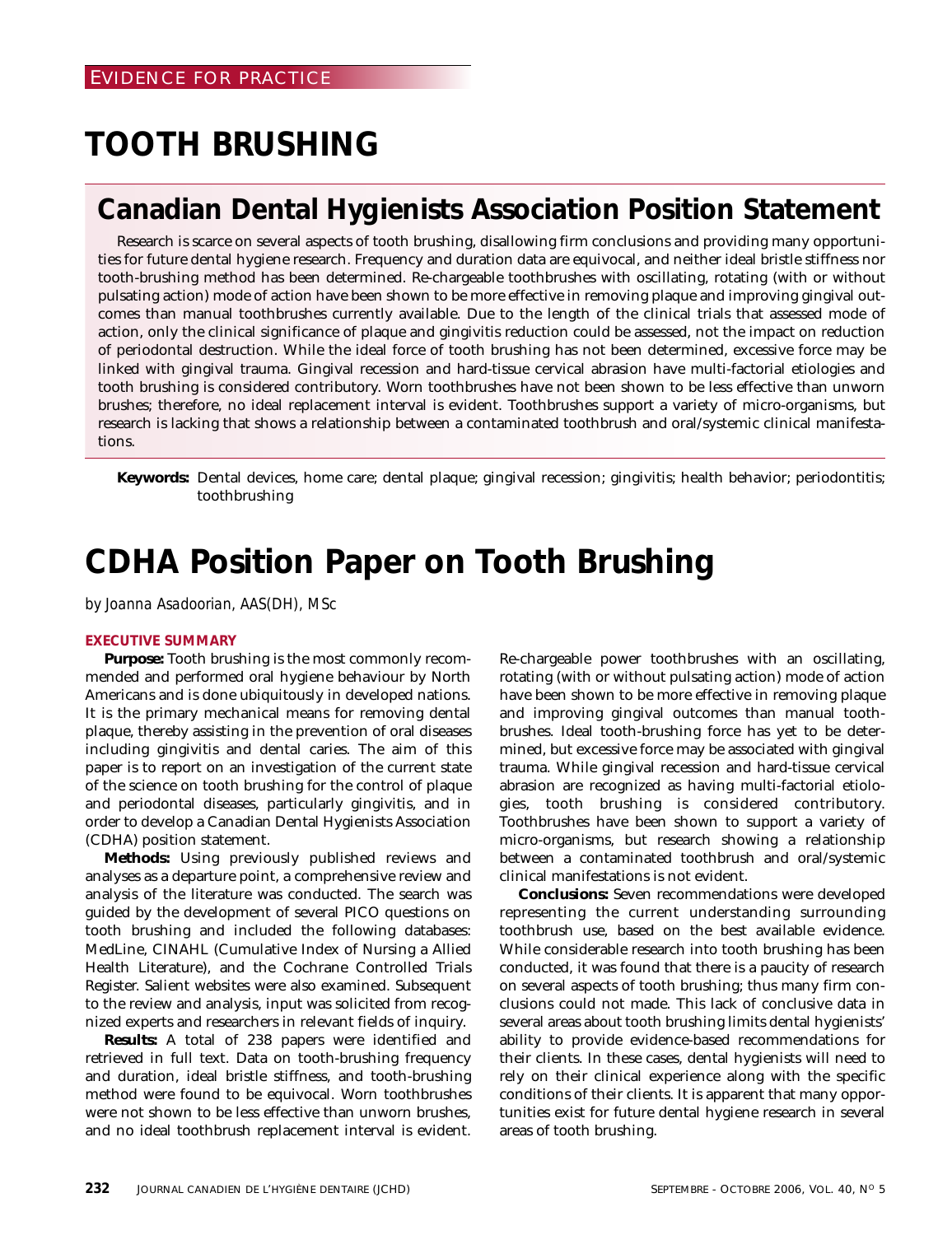## **Déclaration de L'ACHD sur le brossage des dents**

Il y a un manque d'études sur plusieurs aspects du brossage des dents, ce qui empêche de tirer des conclusions fermes et offre de nombreuses possibilités pour la recherche future en hygiène dentaire. Les données sur la fréquence et la durée sont équivoques. Ni la rigidité des soies ni la méthode de brossage idéales n'ont été déterminées. Toutefois, il y a quelques études qui indiquent qu'une technique de frottage est moins efficace pour l'enlèvement de la plaque que d'autres techniques ou méthodes. Il a été démontré que les brosses à dents à piles rechargeables oscillantes, rotatives (avec ou sans action pulsatoire) étaient plus efficaces pour l'enlèvement de la plaque et l'amélioration de l'état gingival que les brosses à dents manuelles actuellement offertes. Étant donné la durée des essais cliniques évaluant le mode d'action, seule la portée clinique de la réduction de la plaque et de la gingivite pouvait être mesurée. L'effet sur la réduction de la destruction parodontale n'a donc pas été mesuré. Bien que la force idéale de brossage n'ait pas été déterminée, une force excessive peut causer un traumatisme gingival. La récession gingivale et l'abrasion des tissus durs cervicaux ont des étiologies multifactorielles et le brossage de dents est considéré comme un facteur contributoire. Il n'a pas été démontré que les brosses à dents usées étaient moins efficaces que les brosses qui ne l'étaient pas ; par conséquent, aucun intervalle de remplacement idéal n'est évident. Les brosses à dents favorisent le développement d'une multitude de microorganismes, mais peu d'études démontrent qu'il y a une relation entre une brosse à dents contaminée et les manifestations cliniques systémiques et buccales.

#### **RÉSUMÉ**

**Le but :** Le brossage des dents est le comportement d'hygiène buccale le plus couramment recommandé et adopté par les Nord-Américains et est fait de façon systématique dans les nations développées. C'est le principal moyen mécanique d'enlever la plaque dentaire, aidant ainsi à prévenir les affections buccales, incluant la gingivite et la carie dentaire. Le but de cet article est de faire rapport sur une investigation de la position actuelle de la science sur le brossage des dents comme moyen de contrôle de la plaque et des affections parodontales, particulièrement la gingivite et d'en arriver à formuler une déclaration de l'Association canadienne des hygiénistes dentaires (ACHD).

**Les méthodes :** En utilisant les études et analyses publiées antérieurement comme point de départ, une étude et une analyse approfondie de la littérature a été faite. La recherche était guidée par le développement de plusieurs questions PICO sur le brossage des dents et incluaient l'utilisation des bases de données suivantes : MedLine, CINAHL (Cumulative Index of Nursing a Allied Health Literature) et le Cochrane Controlled Trials Register. Des sites Web sérieux ont également été vérifiés. À la suite de l'étude et de l'analyse, des commentaires ont été sollicités auprès d'experts et de chercheurs reconnus oeuvrant dans des domaines pertinents d'investigations.

**Les résultats :** Au total, 238 articles ont été identifiés et récupérés en texte intégral. Les données sur la fréquence et la durée du brossage des dents, sur la rigidité des soies et la méthode de brossage idéales se sont révélées équivoques. Il n'a pas été démontré que les brosses à dents usées étaient moins efficaces et aucun intervalle de remplacement idéal

n'est évident. Il a été démontré que les brosses à dents à piles rechargeables avec action oscillante, rotative (avec ou sans action pulsatoire) sont plus efficaces pour l'enlèvement de la plaque et l'amélioration de l'état gingival que les brosses à dents manuelles. La force idéale de brossage n'a pas encore été déterminée, mais la force excessive peut être associée à un traumatisme gingival. Bien que la récession gingivale et l'abrasion des tissus durs cervicaux sont reconnues comme ayant des étiologies multifactorielles, le brossage de dents est considéré comme un facteur contributoire. Il a été démontré que les brosses à dents favorisent le développement d'une multitude de microorganismes, mais les études montrant une relation entre une brosse à dents contaminée et les manifestations cliniques systématiques et buccales ne sont pas évidentes.

**Les conclusions :** Basées sur les meilleures données probantes disponibles, sept recommandations, représentant la vision commune actuelle concernant l'utilisation de la brosse à dents, ont été développées. Bien qu'une recherche considérable ait été réalisée sur le brossage de dents, il a été démontré qu'il y a un manque d'études sur plusieurs aspects du brossage de dents ; par conséquent, il n'a pas été possible de tirer plusieurs conclusions fermes. Ce manque de données concluantes dans plusieurs aspects du brossage de dents limite la capacité des hygiénistes dentaires de faire des recommandations basées sur des données probantes à leurs clients. Dans ces cas, les hygiénistes dentaires devront s'en remettre à leur expérience clinique en tenant compte de l'état spécifique de leurs clients. Il est évident que de nombreuses possibilités existent pour la recherche future en hygiène dentaire dans plusieurs aspects du brossage des dents.

#### **RECOMMANDATIONS**

- 1. Les brosses à dents manuelles sont une option viable pour le contrôle de la plaque.
- 2. Il a été démontré que le seul type de brosse à dents électrique à être cliniquement supérieur aux brosses à dents manuelles en ce qui concerne l'élimination accrue de la plaque dentaire et la réduction des risques de gingivite est celui qui incorpore une action oscillante, rotative (avec ou sans action pulsatoire) dans un modèle à pile rechargeable ; les autres types de brosses à dents électriques se sont révélés aussi efficaces que les brosses à dents manuelles.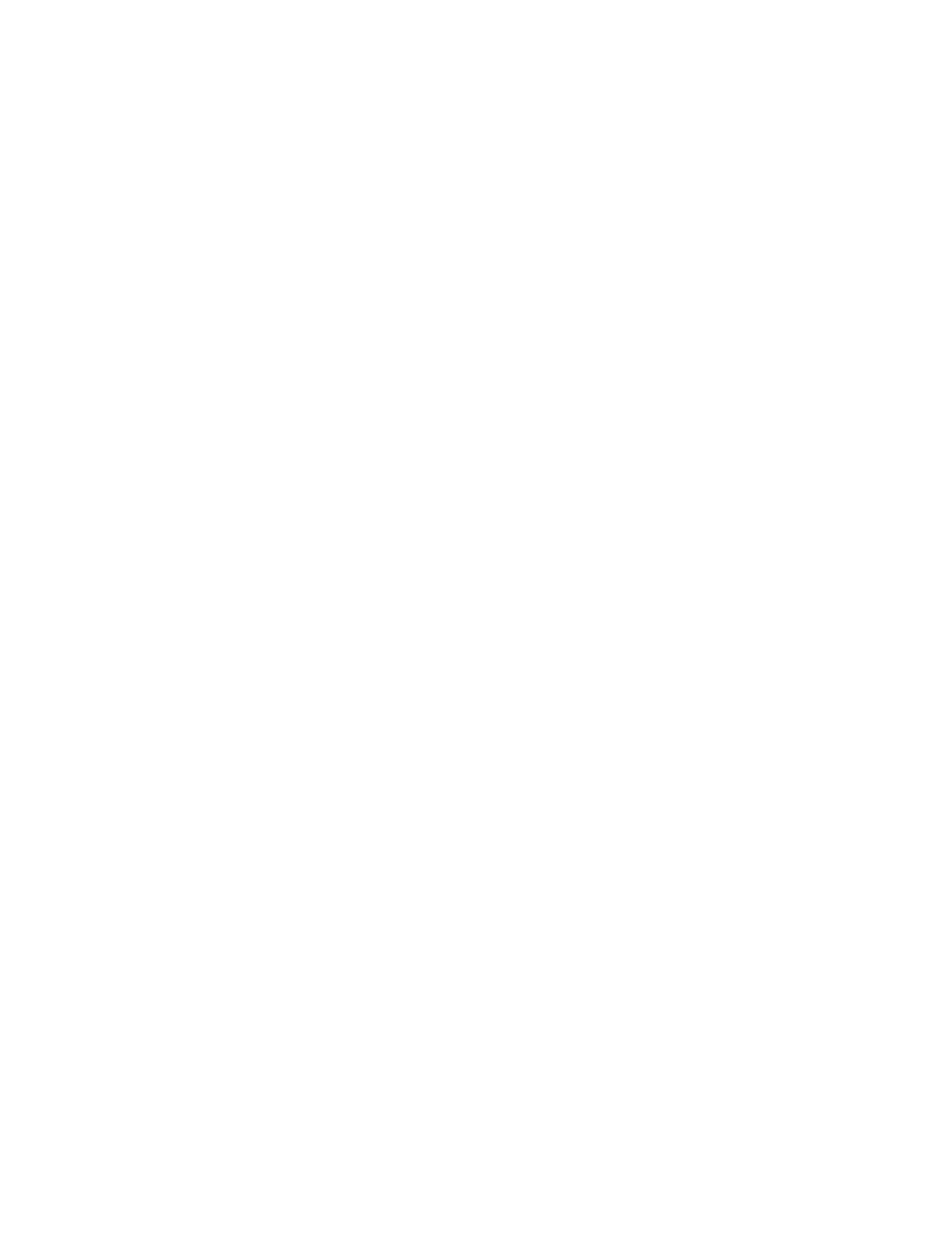- 3. L'utilisation d'une brosse à dents électrique n'est pas plus dommageable pour les tissus buccaux que l'utilisation d'une brosse à dents manuelle et peut être moins dommageable.
- 4. En ce qui concerne l'efficacité d'une technique de brossage de dents, aucune méthode ne s'est révélée clairement supérieure. Cependant la technique de frottage peut être moins efficace que les autres méthodes.
- 5. Il n'y a pas d'éléments probants qu'une brosse à dent aux soies usées est moins efficace qu'une brosse à dents aux soies non usées. Par conséquent, aucun intervalle de remplacement idéal n'a encore été déterminé.
- 6. Les clients montrant une récession gingivale et/ou des lésions des tissus durs cervicaux non carieuses devraient être conseillés, sur une base individuelle, concernant les interventions et les recommandations devraient inclure de l'information sur l'étiologie multifactorielle de ces manifestations.
- 7. Bien que la recherche démontre que les brosses à dents favorisent le développement d'une multitude de microorganismes, il n'a pas été démontré que cela se traduisait en manifestations cliniques systémiques et buccales.

#### **INTRODUCTION**

NADEQUATE PLAQUE CONTROL CAN LEAD TO AN INCREASE<br>in pathogenic microflora, which is considered the pri-<br>mary cause of gingivitis and is certainly implicated in<br>the progression of periodontitis although its relationship NADEQUATE PLAQUE CONTROL CAN LEAD TO AN INCREASE in pathogenic microflora, which is considered the primary cause of gingivitis and is certainly implicated in to the latter is more complex.1,2

Tooth brushing is the most commonly recommended and performed oral hygiene behaviour in North America and is done ubiquitously in developed nations.3-5 It is considered a primary mechanical means of removing substantial amounts of plaque in order to prevent oral disease, including gingivitis and dental caries, while also maintaining dental aesthetics and preventing halitosis.2 While the primary mechanism of action of tooth brushing is the mechanical removal of plaque, it is also used as a means of delivering chemotherapeutic agents via toothpaste.<sup>6</sup>

Though most people in developed countries use tooth brushing as part of their routine oral health interventions, the adequacy in controlling plaque through this means is considered sub-optimal, particularly in the gingival area, which is critical in preventing inflammation.<sup>5,7,8</sup> In an early review, it was reported that the average daily toothbrush cleaning of two minutes would remove only 50% of all plaque.5 Factors affecting the efficacy of tooth brushing include the technique, frequency, duration, brush type and design, and the dentifrice used.5,6

Dental clients look to oral health professionals, particularly dental hygienists, for current and accurate information about oral health care behaviours. The influx of oral health care aids, including new designs of both manual and power toothbrushes, has contributed to much confusion for consumers surrounding the efficacy and safety of new models.9 It is therefore critical that dental hygienists be knowledgeable about toothbrushes and tooth brushing in order to make evidence-based recommendations to their clients.10 This task is equally confusing for oral health care professionals in that there have been international workshops and abundant research studies, sometimes presenting contradictory findings.10

The aim of this paper is to report on an investigation into the current state of the science on tooth brushing for the control of plaque and periodontal diseases, particularly gingivitis. This review will encompass traditional toothbrushes, both manual and power, but will exclude specialized toothbrushes designed for specific areas of the dentition. The outcome of the investigation is this position paper and accompanying position statement that will provide dental hygienists with a current knowledge base on the topic in order to provide evidence-based client education.

#### **BACKGROUND**

The toothbrush has been reported to have been invented in China in approximately 1000 AD.11 This early configuration is reported to have had an ivory or oxen bone handle with either horse mane or hog bristles.10,11 It was not until the 17th century that the toothbrush made its way to Europe, and it was the latter part of that century before American dentists were recommending its use.11 In 1885, it is reported toothbrushes were being mass produced<sup>11</sup> and, as a result, were more commonly in use, albeit often shared among family members due to the expense.6 In the late 1930s, nylon bristles had largely replaced natural ones.6,11,12 Improvements in manufacturing also allowed for the development of plastic handles and a subsequent decrease in price, making toothbrushes more readily accessible.6 Interestingly, it was a result of a mandatory tooth-brushing protocol for American soldiers in the Second World War and subsequent bringing the habit back home that gave the impetus for widespread use of tooth brushing.11

#### *It is therefore critical that dental hygienists be knowledgeable about toothbrushes and tooth brushing in order to make evidence-based recommendations to their clients.*

Powered toothbrushes were first developed in Switzerland after the Second World War and were powered by electricity.11 Introduced to the United States market in 1960, powered toothbrushes were an immediate success, but these early versions were not superior to manual toothbrushes and suffered from mechanical failure.11 These first powered toothbrushes were designed simply to mimic the manual tooth-brushing motions, some up and down and others side to side.13 Continuous developments have occurred since these initial models.14,15 However, the second generation of powered toothbrushes did not emerge until the 1990s and they have increasingly become a household item ever since.1,6,11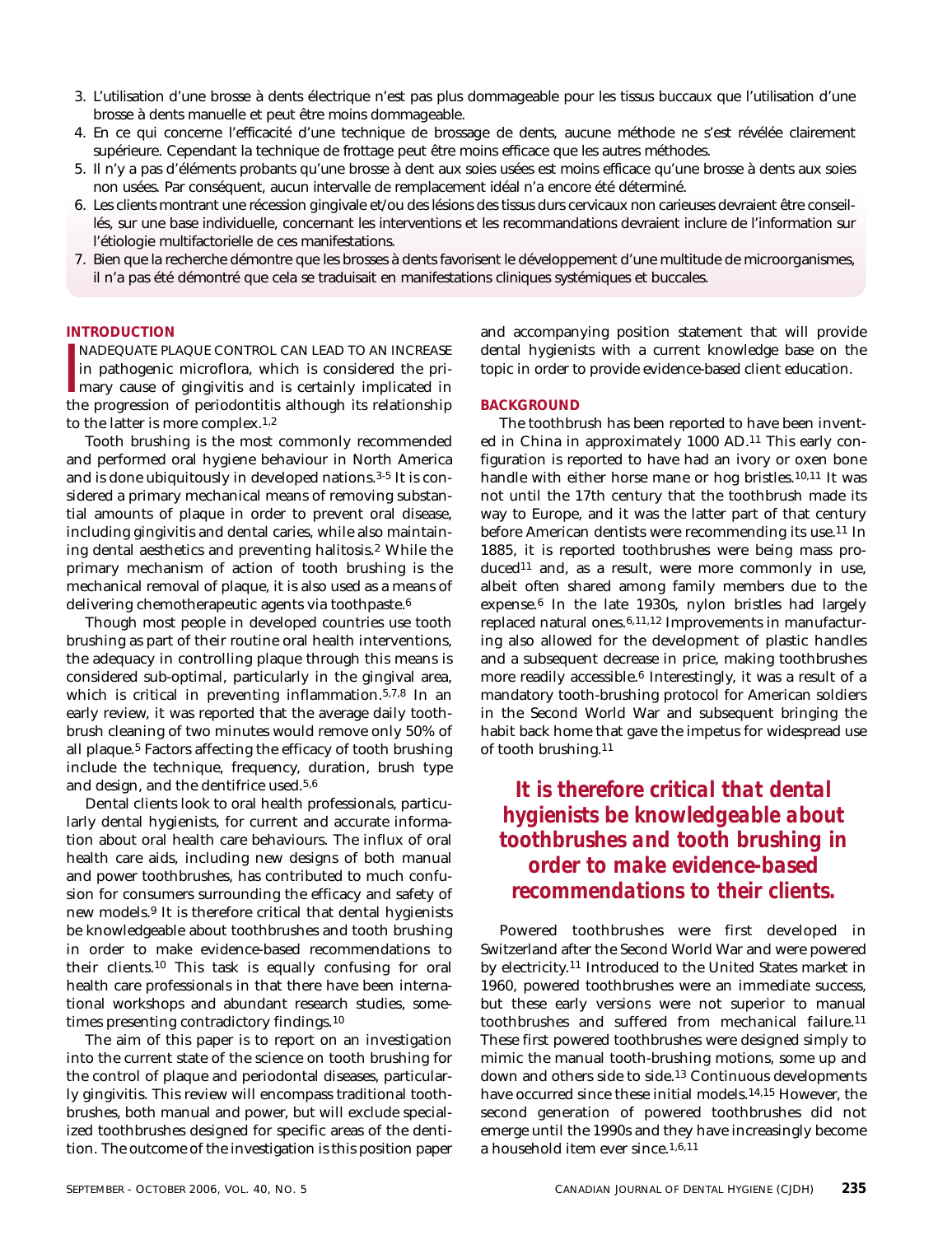#### **MATERIALS AND METHODS**

This position paper, commissioned by the Canadian Dental Hygienists Association (CDHA), represents a comprehensive review of the literature on tooth brushing in order to develop a position statement about the practice of tooth brushing as a preventive oral health behaviour. The first step in the investigation was to develop several PICO questions that subsequently guided the literature search and this report. In this case, more than one PICO question was deemed essential due to the multi-dimensional facets of tooth brushing. The following questions were developed:

- 1. For an adult client with plaque and/or gingivitis *(Population)*, will powered tooth brushing *(Intervention)* as compared to manual tooth brushing *(Comparison)* better reduce plaque and/or reduce bleeding and/or gingival and/or periodontal related scores *(Outcome)*?
- 2. For an adult client with plaque and/or gingivitis *(Population)*, will manual tooth brushing using a specific technique, duration, force and/or frequency *(Intervention)* as compared to normal manual tooth brushing *(Comparison)* better reduce plaque, and/or reduce bleeding and/or gingival and/or periodontal related scores *(Outcome)*?
- 3. For an adult client with plaque and/or gingivitis *(Population)*, will tooth brushing with unworn toothbrush bristles *(Intervention)* as compared to tooth brushing with worn toothbrush bristles *(Comparison)* better reduce plaque, and/or reduce bleeding and/or gingival and/or periodontal related scores *(Outcome)*?
- 4. For an adult client with plaque and/or gingivitis *(Population)*, will specified toothbrush storage and/or cleaning procedures *(Intervention)* as compared to normal toothbrush storage and/or no cleaning procedures *(Comparison)* better reduce microbial contamination, cross-contamination and/or re-infection *(Outcome)*?

A state-of-the-science workshop was held in 1985 to examine the status of dental plaque control measures and oral hygiene procedures.5 A year later, the proceedings, which included both state-of-the-science and reaction papers plus reports of the working groups and workshop participant discussions, were published and included a chapter by Frandsen on mechanical oral hygiene practices.5 Frandsen reported that the investigation was based on available research and several previous workshops: Ann Arbor (1966), Malmö (1971), Chicago (1977), and Santa Monica (1980).5 Brothwell et al. later conducted a review, which involved a search from 1984 to 1995, thus proceeding from the 1986 workshop.3 This subsequent review focused only on studies that examined disease outcomes, recognizing that a certain amount of plaque is compatible with a healthy periodontium.3 In 2003, the Cochrane Collaboration conducted a systematic review and metaanalysis on manual tooth brushing versus powered tooth brushing, and that review was subsequently updated in 2005.1,16 This present position paper uses these previous reviews as a departure point for its literature search and findings.

The literature search for the present investigation was conducted in stages beginning in April 2006 through to May 25, 2006. The search included the following databases: MedLine, CINAHL (Cumulative Index of Nursing and Allied Health Literature), and the Cochrane Controlled Trials Register. The search focused on those papers reporting on both *in vitro* and *in vivo* randomized controlled trials (RCT) but also included other relevant papers such as systematic or unsystematic reviews and various other sources including websites.

The first stage of the review was of the three databases and included combinations of the following keywords: tooth brush(ing), power, electric, manual, soft, medium, hard, bristles, filaments, method, Bass, Stillman's, Fone's, Charter's, Roll, frequency, storage, replacement, contamination and the outcome measures, plaque, gingivitis, gingival bleeding. The search was limited to the English language from 1996 to 2006 for all search terms (or combinations) with the exception of tooth brushing, power tooth brushing and manual tooth brushing. In these cases, the search was limited to the period 2000 to 2006. This initial search of the three databases, using titles, abstracts and full text, resulted in 872 articles. Papers were retrieved if they examined any of the tooth-brushing variables in relation to an outcome measure. Other relevant literature was similarly retrieved at this point if deemed to provide background information. A total of 209 papers were identified and subsequently retrieved in full text.

The second stage of the search used all papers through the initial search and involved manually checking bibliographies and references for additional salient materials. This stage resulted in an additional 29 papers being retrieved in full text. Websites were also subsequently examined including those of the Canadian Dental Association (CDA) and the American Dental Hygienists Association (ADHA).

A unique element of a position paper is the solicited input from recognized experts and researchers. For this paper, input was sought from experts within preventive oral health care, periodontology, and community oral health and epidemiology. The rationale for this combination was to provide expertise in this rather broad scientific theme of inquiry.

#### **RESULTS**

#### **Part I: The Instrument**

At the time of the Frandsen review (1986), it was reported that no evidence was yet available to show the superiority of any one specific toothbrush type or design in removing plaque, and research into the field was scanty.5 It was reported that, in general, the available toothbrushes were satisfactory in aiding in plaque removal, providing that the individuals using them were sufficiently motivated and educated in their use.5 At the time, it was also concluded, consistent with the Ann Arbor and Chicago workshops, that neither power nor manual toothbrushes had been shown to be superior to the other.5 It was believed at the time of Frandsen's report that if plaque removal fails, improvements were more likely by altering the conditions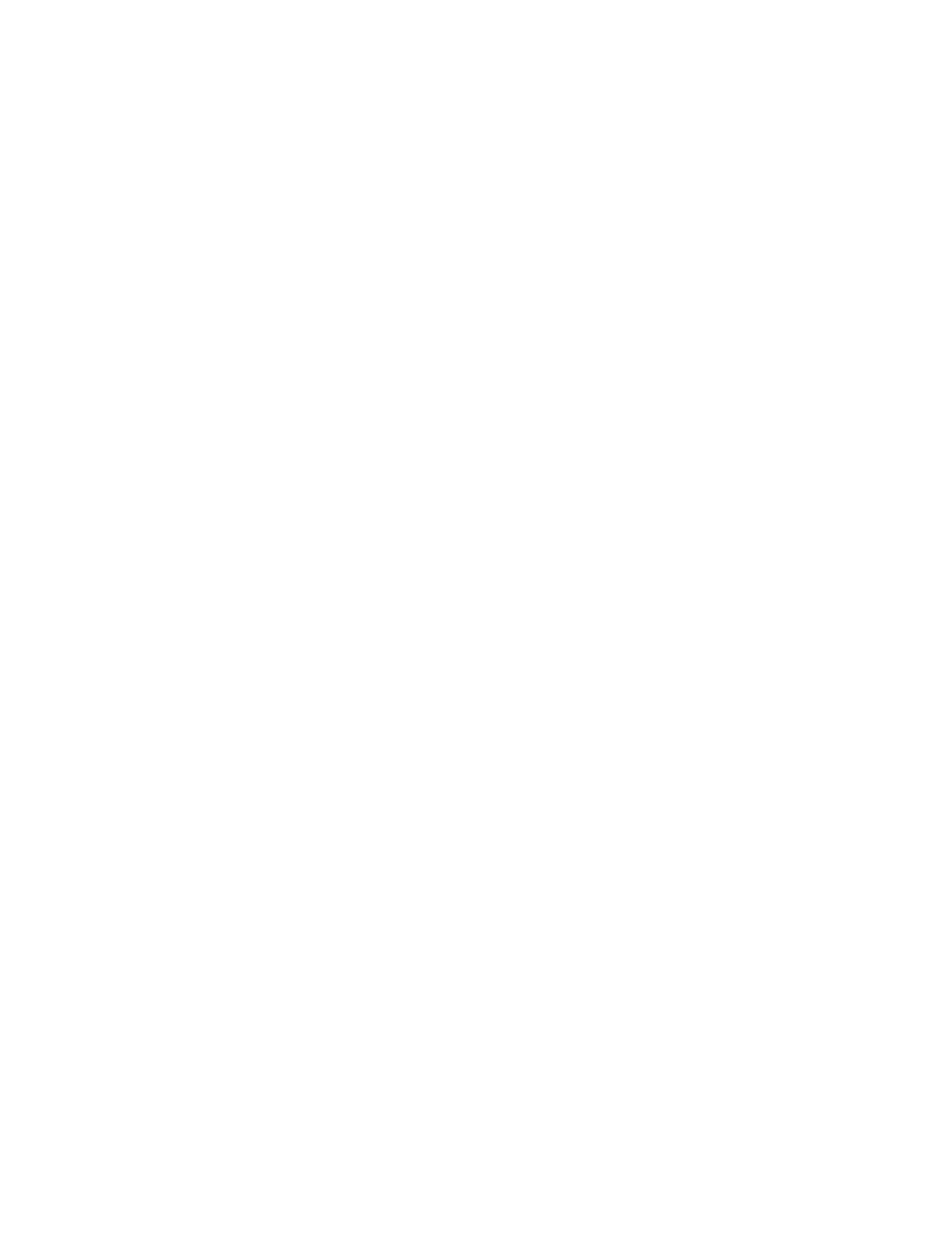determining toothbrush use, such as tooth-brushing technique, frequency and duration, rather than the toothbrush itself.5

Due to technological advances, the findings from the Brothwell et al. review contrasted with the Frandsen report in that oscillating/rotating action power brushes were found to be more effective in reducing gingivitis than manual toothbrushes and less likely to cause gingival damage.3 Furthermore, it was concluded that other designs of power toothbrushes had no advantage over manual toothbrushes.3 While the Brothwell paper was published several years prior to the Cochrane review, these findings were in agreement with each other.

Commonly agreed-upon features for manual toothbrushes included a large, comfortable handle with a good grip and a small-to-moderate-sized contoured brush head set on an angle.5,6,17

#### **Manual versus manual toothbrushes**

The abundant research and development surrounding manual toothbrush designs have not reinforced Frandsen's assertion that improvements in plaque control will result from users' technique rather than from the instrument itself. However, despite continuous toothbrush modifications, compelling evidence is yet to emerge that demonstrates one toothbrush design to be consistently superior in plaque removal and to improve gingival outcomes.

Recent short-term trials evaluating manual toothbrush designs have shown some designs to be significantly superior in plaque removal.7,18,19 For example, toothbrush prototypes with multi-level bristle trim patterns or those with tightly packed and tapered bristles have demonstrated significant reductions in plaque scores over a conventional toothbrush design.7,18 However, other studies with variously designed manual toothbrushes have shown no significant differences in plaque removal.10,20-22

A relatively newly designed manual toothbrush (Oral-B CrossAction) has undergone considerable study. This toothbrush has angled filaments in opposing directions (criss-cross) along the horizontal axis of the brush and features elliptical-shaped tufts of bristles and a large monotuft at the tip containing more than 700 filaments. This manual brush has shown significant improvements in plaque removal in laboratory studies<sup>23</sup> and in several *in vivo* studies,24-28 which have also shown gingivitis reductions.26 However, conflicting results have also emerged: other studies show other manual designs to significantly reduce plaque19,29 and gingivitis29 scores more effectively, while yet other studies have demonstrated no difference.<sup>22</sup> The successor to this manual toothbrush (Oral-B CrossAction Vitalizer) has been modified with two lateral rows of non-latex rubber nubs; it has been shown to be more effective than its predecessor and another conventional manual toothbrush.30 Some authors are still in agreement with the Frandsen and Brothwell reviews, concluding that the technique employed may be a more important variable than the toothbrush design where manual brushes are concerned.20

**Powered versus manual toothbrushes**

A Cochrane systematic review and meta-analysis published in 2003 compared tooth brushing with powered toothbrushes to various manual toothbrushes.16 Systematic reviews of randomized controlled trials (RCTs) are considered the gold standard for assessing health care intervention effectiveness. By using explicit and stringent scientific methods, they provide objective and comprehensive reviews of the available literature.<sup>31</sup> The literature search for the Cochrane systematic review was conducted from 1966 to 2002 with 354 articles being identified. Using stringent exclusion criteria (RCT,  $\geq$  28 days, clinical etc.), 29 trials were included in the final analysis. The primary reason for excluding a study from the meta-analysis was that the study was too short in duration.31 Approximately 25 powered toothbrushes were clustered into six modes of action: side-to-side (moves laterally), counter oscillation (adjacent tufts independently rotate in one direction, then the other, and in opposite direction to adjacent tufts), rotation oscillation (brush head rotates in one direction and then the other), circular (brush head rotates in one direction), ultrasonic (bristles vibrate at ultrasonic frequencies [> 20 kHz]), and unknown.16

#### *Compelling evidence is yet to emerge that demonstrates one [manual] toothbrush design to be consistently superior in plaque removal and to improve gingival outcomes.*

The primary outcome measures used in the studies that were included in the meta-analysis and its subsequent update were quantified levels of plaque and/or gingivitis.1,16,31 When possible, gingivitis values were recorded at the time of arrival for assessment. But, where necessary, values were taken after tooth brushing was conducted at the assessment visit as it was assumed that a single tooth brushing would not influence the gingival outcome scores.1,16 However, only those plaque values taken before brushing at the assessment visit were included in the reviews because these scores were believed to be more reflective of actual home use.1,16

The only cluster that removed more plaque (7%) and reduced gingivitis more effectively (17%) than manual tooth brushing in both the short  $(≥ 28$  days and long term (≥ 3 months) was the rotational oscillation powered toothbrush cluster. The authors concluded that both manual and powered toothbrushes were effective in reducing gingivitis, possibly preventing periodontitis, and preventing tooth decay if using fluoridated toothpaste.16

The Cochrane review is significant to this body of literature because it is the most comprehensive independent review of power tooth brushing ever conducted.11 The review was updated in 2005 with the search extending into 2004 but it still confined studies to those comparing various manual toothbrushes with powered brushes.1 However, the clustering was somewhat different in that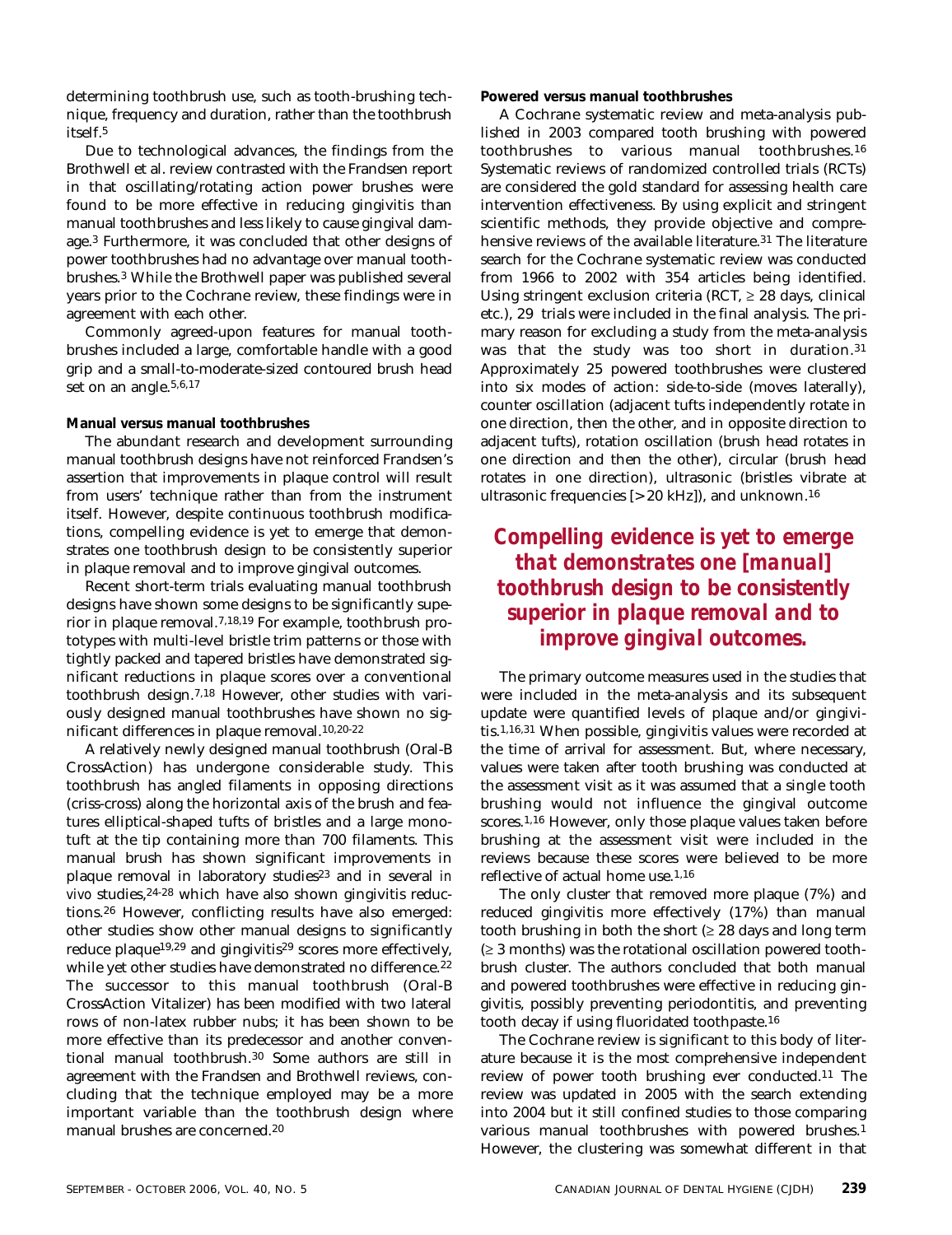there were seven groups, with the ionic group being added: side-to-side laterally, counter oscillation, rotation oscillation, circular, ultrasonic, ionic (brush aims to impart an electrical charge to tooth surface) and, finally, unknown motion.1

In the update, results and conclusions were similar to the previous Cochrane review. The rotation oscillation brushes removed more plaque and reduced gingivitis more effectively than manual brushes in the short term (11% plaque reductions and 6% gingival indices reductions) and reduced gingivitis over three months (17% Bleeding on Probing reductions).<sup>1</sup> It was concluded that individuals who prefer to use a power toothbrush can be assured that powered tooth brushing is at least as effective as manual tooth brushing, and there is no evidence that powered tooth brushing will cause any more injuries to the gums than with manual.1 Thus, Frandsen's and Brothwell's conclusions that use of a manual toothbrush is worthwhile were reaffirmed.

*Individuals who prefer to use a power toothbrush can be assured that powered tooth brushing is at least as effective as manual tooth brushing, and there is no evidence that powered tooth brushing will cause any more injuries to the gums than with manual.*

The investigators of both the Cochrane review and the update identified several possible weaknesses of the study and its update, including the grouping of the brushes by their modes of action.1,16 While these groupings allowed for a more powerful meta-analysis, subtle differences between brushes could not be assessed.1,16 For example, isolated, individual toothbrush design features such as toothbrush head size and design and filament size and arrangement could not be analyzed.1,16 This limitation may in turn imply that while some oscillating, rotational toothbrushes are more effective than manual toothbrushes, some indeed may not be. Furthermore, the effectiveness of some individual designs may have been masked due to clustering with less effective designs. For example, some much earlier designs were grouped together with later versions with similar modes of action. Furthermore, because of the length of the trials included in the review (typically less than three months), only the clinical significance of plaque and gingivitis reductions could be assessed and not the impact on reductions of periodontal destruction.<sup>16</sup>

While studies of fewer than 28 days were excluded from the Cochrane review, several recent single-use and shorterterm studies have been conducted comparing power toothbrushes with various manual toothbrushes, and since the Cochrane update, 28-day or longer studies have been published. Results from these studies have demonstrated that various powered designs—including hybrid power designs (meaning a combination of design features, for example a power rotational head and a manual component), battery-operated and rechargeable rotational oscillating designs and sonic re-chargeable designs—have been shown to be significantly more effective in reducing plaque than conventional manual toothbrushes.2,13,21,32-37 Similarly, findings were reported, demonstrating hybrid power designs (Crest SpinBrush Pro) to be superior in plaque reduction to non-conventional manual toothbrushes (Oral-B CrossAction).27

However, other studies produced conflicting results and have revealed manual toothbrushes to be more effective than powered toothbrushes, 31,33,38,39 or of equal effectiveness.40 A more recent manual toothbrush design (discussed previously), distinct in that it has a brush head with tufts of bristles angled from the vertical (Oral-B CrossAction), has been shown to be more effective in plaque removal than two different battery-powered designs: one a oscillating rotating design (Colgate Actibrush) and the other a hybrid design that combines an oscillating rotational head with an un-powered component (Dr. Johns Spin Brush Classic).38,39 These plaque reductions were confirmed in longer-term studies, but no significant differences were shown in gingivitis scores.39 In a single-use study, a recent modification of this particular manual toothbrush design (Oral-B CrossAction Vitalizer) has also been shown to be superior in plaque removal than a battery-operated hybrid design.30

#### **Powered versus powered toothbrushes**

Several studies have been conducted that compare oscillating rotating, and now pulsating, power toothbrushes with high-frequency/sonic tooth brushes.37,41,42 Some of these studies have been consistent with the Cochrane findings in that the oscillating rotational brushes had significantly greater reductions in plaque on all surfaces,  $9,41$ -44 and in other studies, on some surfaces.37 Some of these same trials were also able to show reductions in gingival parameters, including gingival bleeding.9,37 In addition, some of these same studies conducted surveys of study participants and showed significantly greater preference for the oscillating, rotational design.9,42

Interestingly, results of other studies conflict with the preceding findings. While the oscillating, rotating, pulsating power toothbrush has demonstrated greater reductions in plaque and bleeding indices over the sonic brush, these differences were not found to be statistically significant.45 The efficacy of sonic brushes is claimed to be the result of "micro-streaming" of the saliva-toothpaste slurry caused by the high-frequency bristle movement, resulting in a "beyond the bristle" efficacy.37,42 This effect is described as generating localized hydrodynamic shear forces in the fluids that surround the brush head.46 In an uncontrolled study comparing two sonic toothbrushes with oval heads in reversing experimental gingivitis, no difference between the two brushes could be detected.47 In an *in vitro* study comparing a sonic brush with an oscillating, rotating, pulsating power toothbrush, it was shown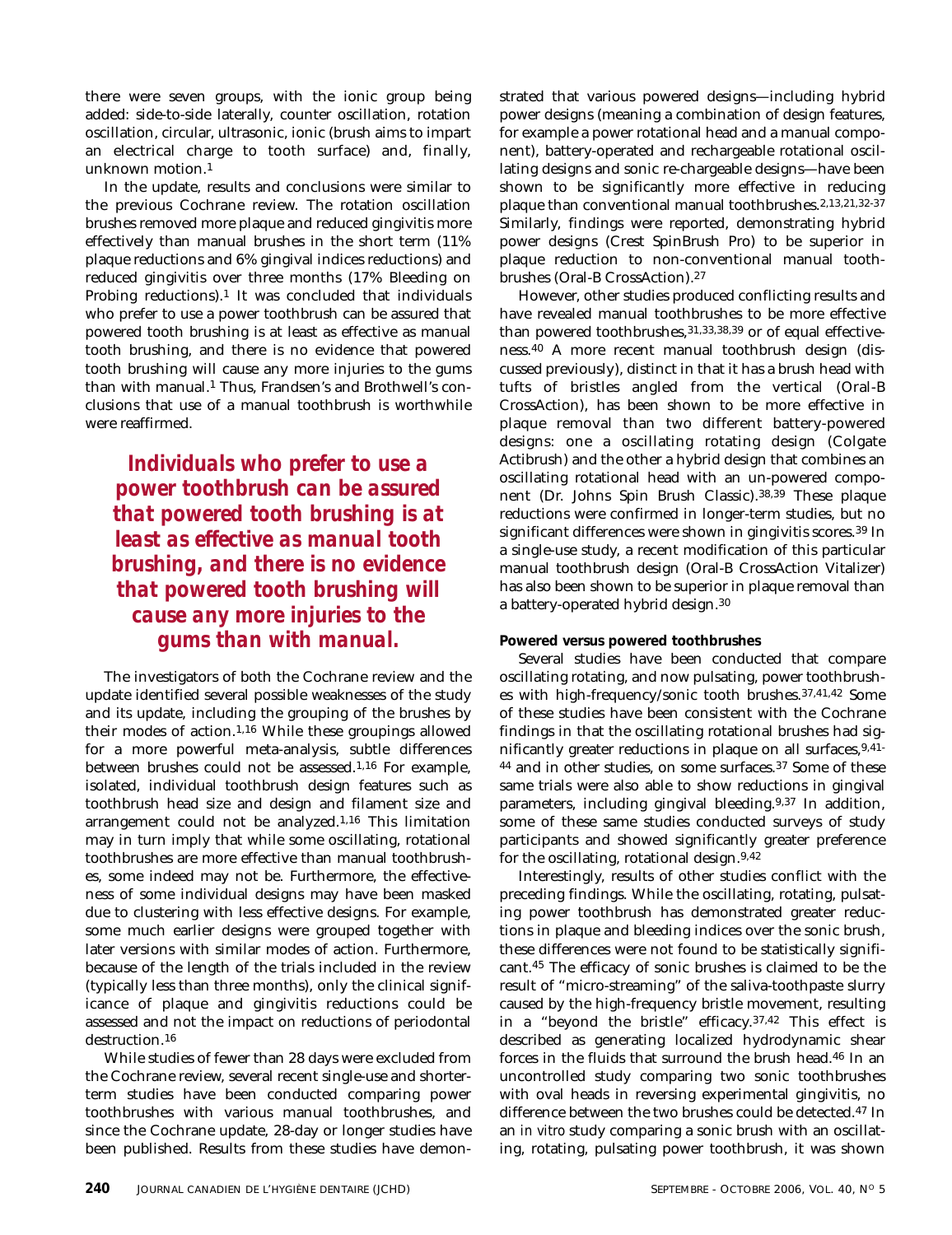that the sonic brush was capable of removing significantly more plaque bacteria beyond its bristles than the other.<sup>46</sup> The authors concluded that this would result in more effective plaque control *in vivo,*46 although this was not demonstrated.

Of the increasing number of powered toothbrushes becoming available, many are low-cost battery-operated designs, but there is a lack of published clinical data to support their use.38 A laboratory study comparing batteryoperated oscillating, rotating power toothbrushes with each other has shown significant differences between brushes in removing artificial plaque.48 In single-use studies comparing a battery-operated oscillating, rotating power toothbrush (Colgate Actibrush) with a hybrid design (Crest SpinBrush), the latter significantly outperformed the former in plaque reduction.49,50 A three-month *in vivo* study comparing two battery-operated oscillating, rotating power toothbrushes (Braun Oral-B [D4], Colgate Actibrush) showed that one (D4) was superior to the other.51 A single-use cross-over study compared a rechargeable oscillating, rotating, pulsating power toothbrush (Braun Oral-B 3D Excel [D17]) with a battery-operated oscillating, rotating brush (Colgate Actibrush). Results showed the re-chargeable design to affect significantly greater plaque removal.52

Other single-use studies have compared different powered hybrid designs with subtle design modifications to each other (Crest SpinBrush flat bristle profile, Crest SpinBrush rippled bristle profile). In some cases, the studies found significant improvements in plaque removal scores;53 in other cases, no significant differences were evident (Crest SpinBrush Pro, re-designed Crest SpinBrush Pro).54

#### **Bristle design**

For most of the previous century, manual toothbrush designs have had flat bristle trim patterns and rectangular heads.35 More recently, brush heads have been modified into more tapered, oval and diamond shapes with bristle trim patterns evolving into bi-leveled, multi-leveled and rippled trims, and some designs having criss-cross angulated bristle tufts.35

Based on available evidence at the time, Frandsen recommended that a manual toothbrush have soft nylon end-rounded bristles with a diameter of approximately 0.2 mm and a length of 10 mm with a multi-tufted straight trimmed brush head design.<sup>5</sup> According to the Brothwell review, more recent studies suggested serrated tufts, raised toe bristles, and an angled head may present advantages.3 It was concluded in that latter review that most commercially available manual brushes could be used effectively with the exception of foam brushes, which had been shown to be less effective.3

Toothbrush design is believed to have an impact on tooth-brushing efficacy, particularly in areas that have traditionally been more difficult to clean, such as the lingual, interproximal, and posterior surfaces.18 Design modifications can include improvements to the handle, brush head, and bristles. However, some reports are more in alignment with Frandsen's assertion in that they claim the design features of a toothbrush have little to do with plaque removal efficacy,20 and poor technique combined with insufficient brushing duration lead to inadequate plaque removal.26

Of toothbrush components, perhaps the most studied is the bristle design. It is believed that the bristle design contributes to the plaque removal efficacy of the toothbrush, and more tapered bristles have been shown *in vitro* to have improved access to the sub-gingival region.55 Other *in vitro* studies have shown modified filaments to be superior in plaque removal to end-rounded designs. For example, feathered filaments, when compared with end-rounded filaments, removed significantly more artificial plaque below the gingival margin than the control.56 In a recent RCT, conical shaped filaments with "microfine tips" that immediately bend when pressure is applied were evaluated against an American Dental Association (ADA) reference toothbrush, using several outcome measures.8 However, no significant difference was detected between the two designs.<sup>8</sup>

#### *Toothbrush design is believed to have an impact on tooth-brushing efficacy.*

It is believed that filament stiffness can contribute to the traumatic potential of a toothbrush, but the influence of this factor is not clear.6,17 The majority of commercially available toothbrushes today are marketed as being "soft," meaning that they have thinner diameter bristles and some degree of polishing applied to the cut ends.<sup>12</sup> However, hard-bristled brushes have been shown to be more effective in plaque removal than medium bristles in one study that employed several tooth-brushing techniques.57 While conventional brushes typically incorporate cylindrical filaments with end-rounded tips,<sup>8</sup> filaments can be of different materials, lengths, thicknesses, and tip geometries and be situated within the brush head with varying compactness and angulations to the head.<sup>58</sup>

Bristle tips have received much attention from researchers. Contemporary understanding favours endrounded filament tips as they are believed to be less abrasive to soft tissue; however, their clinical value is less defined.12,17,59 Despite many toothbrush designs claiming to have end-rounded bristles, studies have shown that commercially available toothbrushes demonstrate nonuniform filament morphology and that many brushes do not present with an acceptable level of quality.12,17,60 While the proportion of acceptable tips may be increasing,17 regardless of the original geometry of bristle tip, rounding of sharp-edged filaments occurs when the brush is being used by the client.<sup>12,17</sup> It has been shown that, when less than 10% of the expected toothbrush life has elapsed, bristle tips of various geometries will display a flattened shape.12 This change in bristle tip geometry has not been shown to significantly affect the abrasiveness of the brush.12 Despite this, it is asserted that filaments should begin with an acceptable level of quality.<sup>60</sup>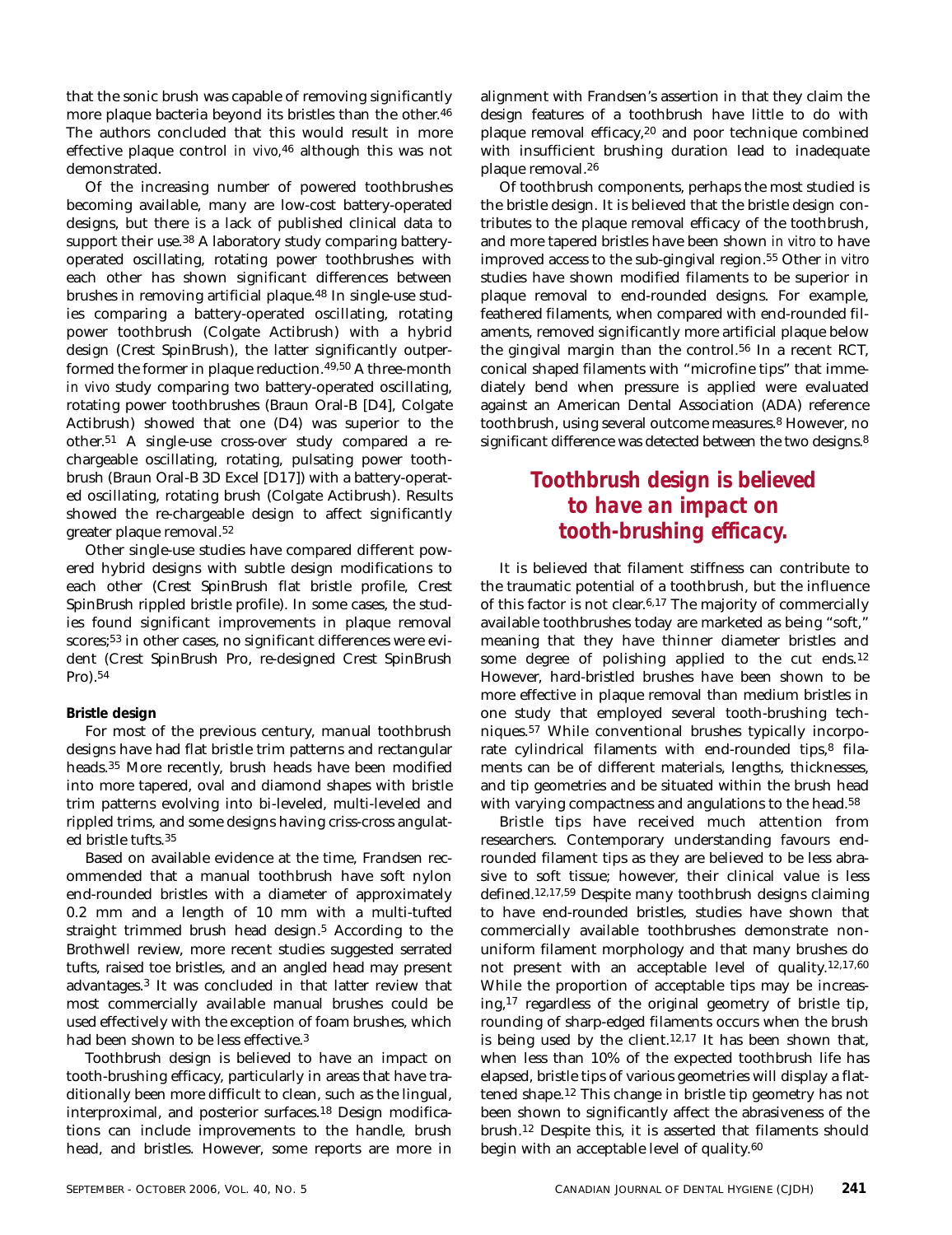*Individuals typically brush for about one minute or less but … most people significantly overestimate tooth-brushing duration.*

#### **PART II: THE USER**

#### **Tooth-brushing duration**

Frandsen and later Brothwell et al. did not make conclusions regarding the optimal duration of tooth brushing. Recent reports have concluded that tooth-brushing duration is an important variable in plaque removal efficacy.18 However, scientific investigations into the ideal brushing time have been problematic.6 While it is believed that increased brushing time does result in more plaque removal, the brushing technique used can confound study comparisons.6 Some have recommended three minutes as ideal for manual brushing.<sup>6</sup>

It has been shown that individuals typically brush for about one minute or less but that most people significantly overestimate tooth-brushing duration.18 Studies have shown ranges of brushing times from 56.7 to 83.5 seconds, whereas estimated brushing times by these subjects range from 134.1 to 154.6 seconds.4,10 These differences between actual and estimated brushing times have been found to be statistically significant.

Recent studies have shown that a significant relationship exists between recession and tooth-brushing duration.61 In a study using a powered toothbrush, both brushing force and duration significantly affected the level of plaque removed, but these outcomes were not uniform.62 The authors concluded that little advantage could be realized when brushing for more than two minutes at a force of 150 grams (g).62 Powered toothbrush designs have incorporated this understanding by incorporating timers, typically set for two minutes, to enable the user to accurately assess their brushing time. However, the efficacy of this feature has not been evaluated.63

#### **Tooth-brushing frequency**

In the state-of-the-science workshop, Frandsen reported that confusion surrounded optimum brushing frequency.5 He reiterated that the quality of brushing is likely a more important factor than the frequency.5 Frandsen concluded that findings from the previous workshops, which had identified a brushing frequency up to two times a day, was still substantiated and that no significant gains could be achieved by increasing this frequency.5 The Brothwell update, while concluding that studies have suggested that increased brushing frequency is indeed related to improvements in periodontal health, asserted that no optimum frequency had yet been established.3

Since these reviews, few studies have been published on tooth-brushing frequency, and those that have been published also found frequency data to be equivocal.<sup>61</sup> Recent research conducted on dogs reinforced tooth brushing once a day as being necessary to maintain gingival fibroblast activity and proliferation of the junctional epithelium.64 However, a study conducted in 2001 assessed the relationship among several variables, including frequency of tooth brushing, on recession and found that a significant positive relationship did exist.61

#### **Tooth-brushing force**

Most of the literature surrounding tooth-brushing force has examined its impact on gingival abrasions and recession and hard-tissue abrasions. Fewer studies have looked at the relationship between force and plaque removal efficacy. Of those that have been conducted in the last decade, it has been demonstrated for manual and power tooth brushing that increased pressure, up to a point, is associated with an increase in plaque removal efficacy.65,66 Interestingly, further force resulted in reduced efficacy.65 However, other recent studies have demonstrated contradictory findings and have shown that a lower force  $(\pm 1.5)$ Newtons [N]) with powered tooth brushing resulted in greater plaque removal compared with higher forces  $(\pm 3.5)$ N).14 The optimal force has been found to be between 300 to 400 g.65,66 Further confusing the literature, several other authors have concluded that no correlation has been shown between force and efficacy.65,66 Manual tooth brushing has been associated with greater levels of toothbrushing force and perception of force with manual toothbrushes is less accurate.14,66

Both powered and manual toothbrush designs have incorporated mechanisms to provide feedback to the user when employing excessive force.<sup>63</sup> A recent study examined the impact of an audible feedback mechanism that was sufficiently sensitive to enable users to modify their brushing behaviours.63 Results showed that tooth-brushing behaviour was modified subsequent to use with the feedback system and that an optimum range of feedback force was determined to be from 250 to 280 g.63 Some powered toothbrushes (Braun oscillating/rotational powered toothbrush) stop entirely or partially (pulsating motion) when excessive amounts of force are employed by the user (over  $2.5 \text{ N}$ . 14

#### **Tooth-brushing method**

Frandsen reported that, while a multitude of toothbrushing techniques were developed, no one method had been shown to be superior.5 Research conducted into methods was sparse, and that which had been conducted up to that point had been equivocal.5 Furthermore, it was concluded that the conscientious and correct application of a brushing method was more critical than use of any specific method.5 The Brothwell et al. update found no published literature recommending a specific method but did, however, recommend avoiding overly forceful brushing.3

Manual tooth-brushing methods including Bass, Stillman's, Fones, Charter's, horizontal, vertical, scrub, and roll have been taught for decades, with the Bass and roll methods the most commonly recommended.5,6,67 It has been estimated that over 90% of people employ their "personal tooth-brushing method," which is generally a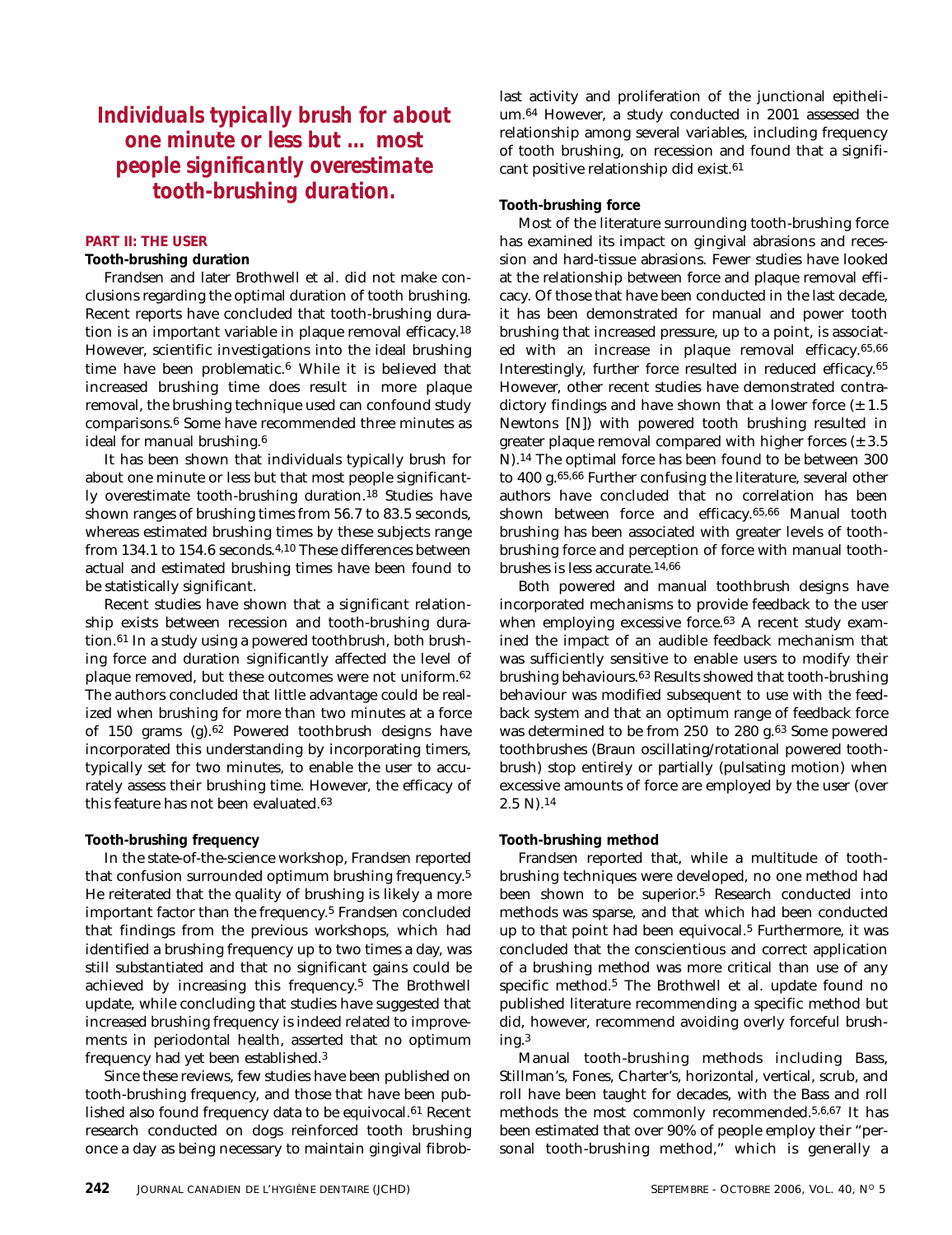"scrub" method using vigorous horizontal, vertical, and/or circular movements.67 While this method will remove plaque from smooth outer and inner surfaces of the teeth, it has been considered detrimental because it can encourage gingival recession and areas of tooth abrasion.<sup>67</sup>

Prior to 2003, some studies indicated that specific tooth-brushing techniques produce superior oral hygiene than a "normal" technique (meaning scrubbing) while no one method had been shown to be superior.67 It has been reported that study findings were largely equivocal: some studies showed the Bass method to be superior in plaque removal to other methods while in other trials, either no differences were detected or the Bass technique was found to be less effective that other methods.67

Recent studies compared three-minute brushing with either the modified Bass or "normal" method and found that the modified Bass method removed significantly more supra-gingival plaque than did the normal technique for all sites and all times examined.67 The modified Bass method was especially effective on the lingual sites, $67$  an area commonly showing higher plaque scores.

lower plaque scores and significantly improved gingivitis scores;<sup>70,72</sup> other investigators have concluded that toothbrush age and wear was not related to plaque control.69,73,74 Further contradictory results have also emerged with improved plaque scores with less-worn brushes but improved gingivitis scores with more-worn brushes.68

#### **Soft-tissue lesions**

Incorrect tooth-brushing techniques, particularly very vigorous methods, have traditionally been strongly linked with gingival abrasions and recession,<sup>12,75</sup> but research confirming this association has been less clear.76 A 2003 review asserted that only circumstantial evidence existed linking improper toothbrush use to recession and that recession likely has a multi-factorial etiology.15

Tooth brushing has been described as a traumatic procedure to the gingiva14 and that, under scanning electron microscopic examination, brushing in many cases results in moderate-to-severe injuries to the gingiva.77 While gingival abrasion is not a common finding,14 gingival recession is a fairly common phenomenon with 78% to 100%

*Some studies indicate that using newer toothbrushes results in lower plaque scores and significantly improved gingivitis scores; other investigators have concluded that toothbrush age and wear was not related to plaque control.*

#### **PART III: OTHER VARIABLES**

#### **Bristle wear**

Indicators of a worn-out toothbrush are bristles that are splaying, bending, curling, spreading, bending, tapering, or have matting of the filaments.68,69 While neither Frandsen nor Brothwell reached conclusions about the association between bristle wear and toothbrush efficacy, it has typically been recommended that toothbrushes be replaced every three months as it is generally believed toothbrushes are less effective as they become worn.70 The occurrence of toothbrush wear is also highly variable:68,71 brushes used by some individuals show evidence of wear within two weeks of use; for others, there is little wear over six months.69 It is believed that wear is affected by factors such as the method, frequency, and force of tooth brushing. Further complicating the issue, there have been varied methods of recording wear within studies.69

In a survey of Australian dentists, Daly (in Hegde) found that dentists recommend patients renew their brushes every two to three months.69 While the hypothesis that worn brushes are less effective makes sense intuitively, the evidence supporting this belief is scarce and the studies that have been conducted have been equivocal.68- 71 In an earlier study, Daly found that there were no significant differences in plaque scores with subjects who had the highest toothbrush wear compared to those with the lowest.71 It was concluded that the status of bristles was not critical in ensuring optimal plaque removal.68,71 More recent trials continue to show conflicting results: some studies indicate that using newer toothbrushes results in of the middle-aged U.S. population showing some level of recession.61,78 In 30-to-90 year olds in the United States, almost one quarter had recession of 3 mm or greater.78 While high levels of recession (64%) have been demonstrated in younger populations as well,75 prevalence data suggest that the prevalence, extent, and severity of gingival recession increases with age.78 Gingival recessions can cause thermal sensitivity, increased risk of root caries, and are a considerable aesthetic concern to clients.78

Recently, studies with power toothbrushes have shown consistent findings in that there were no significant differences in gingival abrasions with higher brushing forces compared to normal forces.14,79 Most gingival abrasions were located in the mid-gingival aspect and were mostly defined as small, with medium and large abrasions being relatively uncommon.14,75 These authors concluded that factors other than force were more important in the etiology of gingival brushing lesions.14,79

There was initially concern that power toothbrushes may promote gingival recession; however, current understanding considers powered tooth brushing to be at least as safe as manual tooth brushing.14,80 Studies have shown that less force is used with power tooth brushing than with manual; specifically, a 1.0 N difference has been reported between power and manual brushing with no increase in gingival abrasion documented.11,14,80,81 Even when greater amounts of force were employed with powered tooth brushing  $(± 3.5 N)$ , there was no significant difference in gingival abrasions with the differing forces.14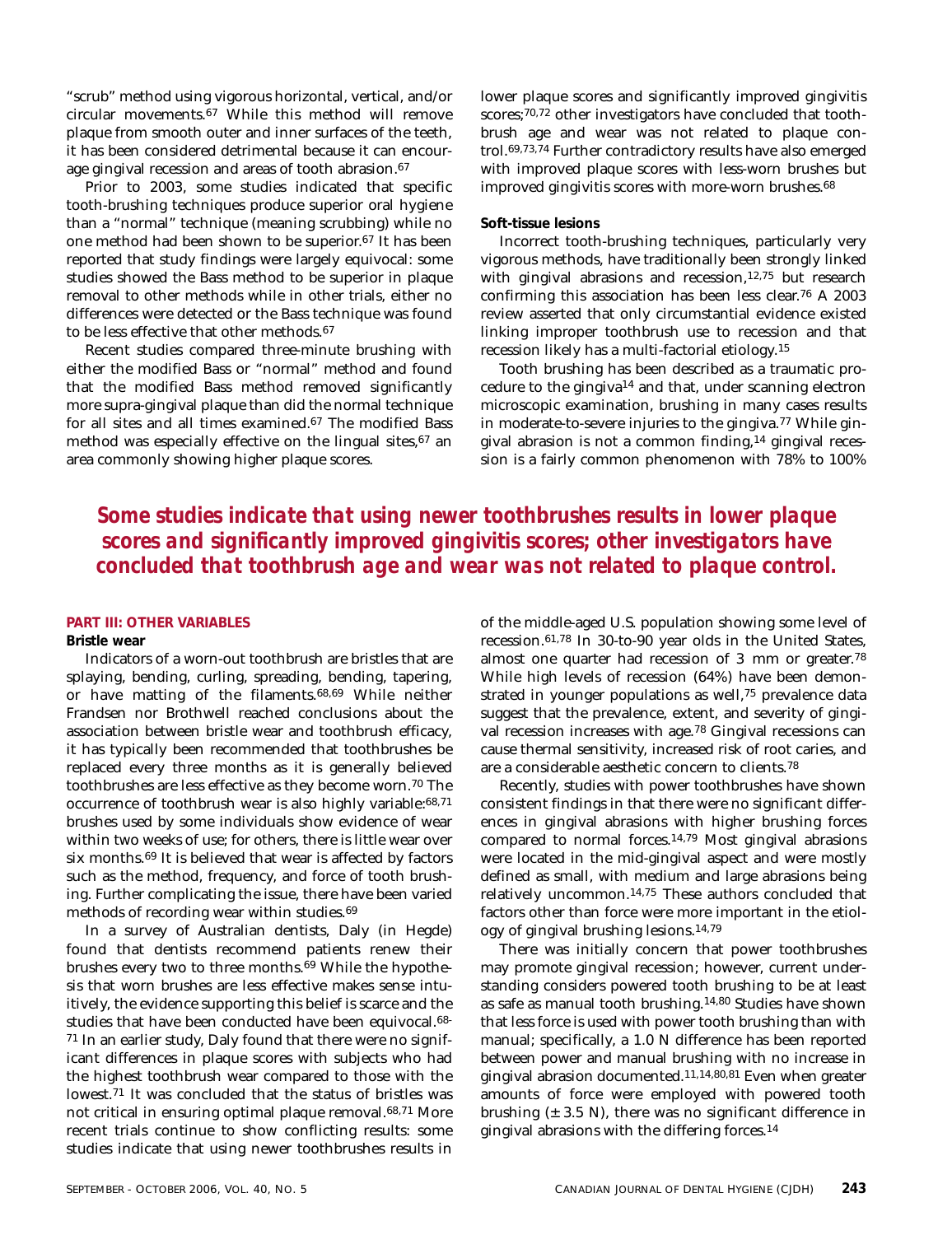Recent studies have recognized the role that technique, frequency, and duration of tooth brushing has on recession, showing significant relationships between recession and these variables.61 In one study, the greatest recession was found to be associated with a horizontal scrubbing technique, and recession increased with increased duration and frequency of brushing.<sup>61</sup> Other studies have shown that tooth-brushing technique and brushing frequency were both associated with recession.75 In a university dental program population, those who were in first year and used more "simple" brushing techniques (i.e., scrubbing) were found to have less recession, whereas those in fifth year who employed more sophisticated techniques demonstrated more recession.75 Age was not found to be associated with increased recession. The somewhat contradictory results were explained by the very small proportion of the fifth-year students who had maintained simple brushing methods and who accounted for the increased recession.75 Other studies have shown that the bristle hardness of the toothbrush was correlated with recession whereas brushing technique was not.82 Furthermore, end-rounding of toothbrush bristles has been shown to affect the incidence of gingival abrasions.79

A review conducted in 2003 concluded that gingival recession has a multi-factorial etiology: anatomical factors (tooth malposition, path of tooth eruption, tooth shape, profile and position in the arch, alveolar bone dehiscence, muscle attachment, and frenal pull), pathological factors (periodontal disease and treatment and iatrogenic restorative and operative treatment), along with improper oral hygiene methods and self-inflicted injuries were all contributory.76 Other reports are in agreement that factors beyond tooth-brushing force are more influential in gingival recession.14 The premise exists that toothbrush trauma causes gingival abrasion leading to recession.76 While there is evidence that gingival trauma and abrasion do occur in the short term, their consequences in regard to recession are still unclear.76 While it is believed that abrasion plays a major role in the etiology of gingival recession, causal relationships have not been established.76 Finally, the combined benefit of soft toothbrushes, lowabrasive toothpastes, and better patient education about less aggressive brushing techniques has contributed to less concern about gingival lesions.12

#### **Hard-tissue lesions**

While the term "abrasion" has been defined as a loss of hard tissue due to mechanical process involving foreign objects or substances, the term "abfraction" was traditionally associated with a pathologic loss of tooth structure caused by biomechanical loading forces, which resulted in tooth flexure.83-86 Available data surrounding loss of cervical hard tissue are scant.15,84 The process by which abfractions occur has not been supported by the data. Therefore, the term "non-carious cervical lesion" has been more recently accepted as it implies a multi-factorial etiology for these lesions.15,83,84

Studies have linked hard-tissue wear to incorrect and over-vigorous tooth brushing, in particular brushing with increased frequency, longer duration, and a scrubbing technique.15 Additionally, intra-oral chemical forces have also been identified as contributory.86 Frandsen reported that the exact causal mechanisms for abrasions had not yet been established.<sup>5</sup> However, tooth brushing was implicated in the process and more so with improper or overlyvigorous technique.5 Even at the time of Frandsen's review, it was recognized that the etiology of hard-tissue abrasions was likely multi-factorial and that enamel abrasions were not a clinical problem although cervical ones may be for some clients.5

*In vitro* studies have shown that toothbrush abrasion can induce cervical lesions of a variety of defect shapes.83 The most frequent morphology reported was v/wedged, followed by a mixed appearance; the least encountered was u/rounded.83 Furthermore, the morphology of defects changed over time and increased recession was associated with cervical lesions that tended to be rounder and broader in contrast to sharper and angled lesions with decreased recession.83 One *in vitro* study showed similar progression of lesions to that seen *in vivo*, and the authors surmised that the position of the gingival margin may also play a role in abrasion shape.83 Prevalence data has also shown that tooth brushing is a contributing factor for wedgeshaped lesions.84

Anecdotal reports and *in vitro* studies have supported the contribution of tooth brushing with toothpaste as a consistent factor in hard-tissue non-carious lesions.58,87 It is well recognized that toothpaste is important for delivering fluoride for preventing caries. Frandsen reported that dentifrice use has been associated with increased plaque reductions over brushing with water alone.<sup>5</sup> Interestingly, the toothbrush on its own is currently understood to have negligible effects on dentin and enamel.58 It has become evident that abrasion is considered to be a result of the brush moving the paste over the tooth structure.58,87 Most surprising are the accumulated data showing that soft-bristled brushes have the most influence on abrasion.58 It is believed that the smaller diameter filaments of soft toothbrushes hold the toothpaste better than do the hard filaments, and the greater flexion of soft bristles increases the contact area of the filaments with the tooth surface.58,87,88 In lab studies, it has been demonstrated that brushing with water resulted in no abrasion of hard surfaces.<sup>58</sup> Interestingly, *in vivo* studies have shown that the amount of toothpaste used with power brushes is directly related to the size of the head.81

While studies have demonstrated that different brushing motions result in significant differences in hard-tissue abrasion, especially with increasing numbers of brush strokes, the resulting abrasions were considered small.87 Authors have concluded that brushing with toothpaste over many years would produce minimal damage to dentin, and tooth brushing with differing bristle stiffness likely has little clinical significance.58,87 However, one caveat to this is in the case of abrasion in the presence of dental hard tissues that have already been demineralized by erosion, where a synergistic effect is suggested, and hard-tissue loss may have more clinical significance.88 In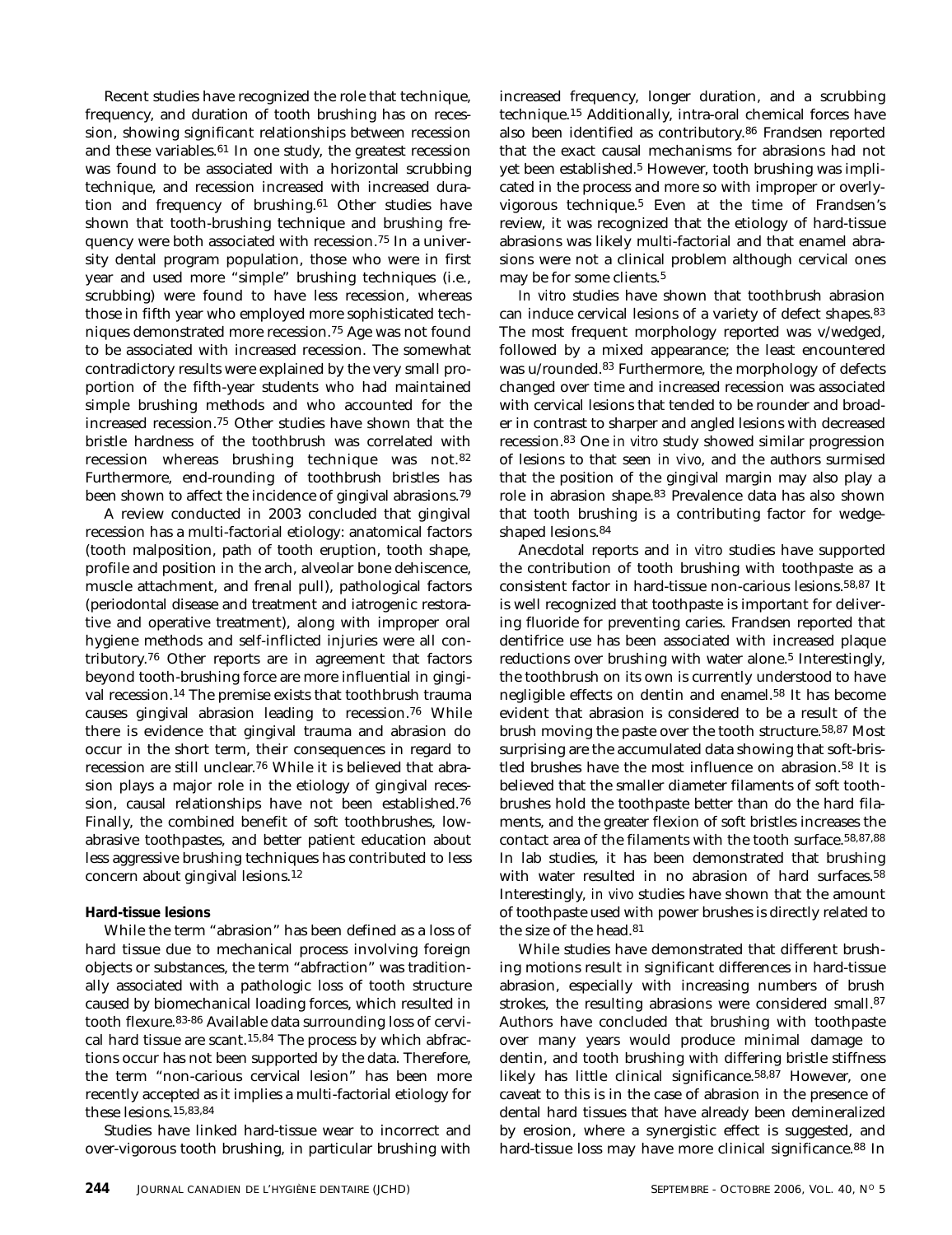laboratory studies using previously chemically eroded bovine enamel samples, it was revealed that while manual, inactivated power and even some activated power toothbrushes induced no more loss of hard tooth structure than the erosion alone, some other activated power toothbrushes produced significantly greater abrasion.88 It was concluded that power toothbrushes differ in their transportation of toothpaste and subsequent abrasion.<sup>88</sup> It was surmised that the frequency, movement, and filament configuration may influence the loss of hard tissue.88

A recent review concluded that "it is now accepted that abrasion of hard tissues is almost entirely related to toothpaste, little, if any, damage occurring with a toothbrush alone" with other tooth-brushing variables such as method, force, time, frequency, type of brush, filament stiffness, filament end-rounding influencing abrasion overall.15 The reviewers did assert that conclusions were formulated based primarily on *in vitro* studies and logical assumptions.15 The authors also state that difficulties arise under conditions of over- or misuse of tooth brushing, but, even then, the clinical manifestations would be evident in dentin and not enamel.<sup>15</sup>

#### **Tooth-brush contamination**

The typical storage conditions of toothbrushes may act as a reservoir for the re-introduction of potential pathogens to the oral cavity and for the introduction of other potential pathogens from the bathroom environment.89-92 These micro-organisms have the potential to colonize the oral cavity due to the micro-trauma that tooth brushing can cause.93 However, studies investigating the implications of toothbrush storage and contamination have been intermittent with varying methodologies, 89,90 making it difficult to reach definite conclusions. Neither Frandsen nor Brothwell made comments surrounding this matter.

Studies that have been conducted are in agreement that toothbrushes do support a wide variety of micro-organisms.89-92 *In vitro* research has shown the viability of microorganisms varies depending on the aerobicity of the micro-organism (the susceptibility of the microbe to oxygen) and the design of the brush, specifically whether it had a hollow area that was accessible to the bacteria.<sup>91</sup> Aerobes survived best as did anaerobes on hollow designs.91 These authors recommended solid toothbrush designs and thorough rinsing and shaking of brushes after  $use.91$ 

Studies examining the association of filament-anchoring methods and microbial contamination showed that bristles having what is described as individual in-mold placement (where each filament, rather than the entire tuft, is placed individually into the toothbrush head), in contrast to in-mold tufting and staple set tufting, made retention of micro-organisms significantly more diffi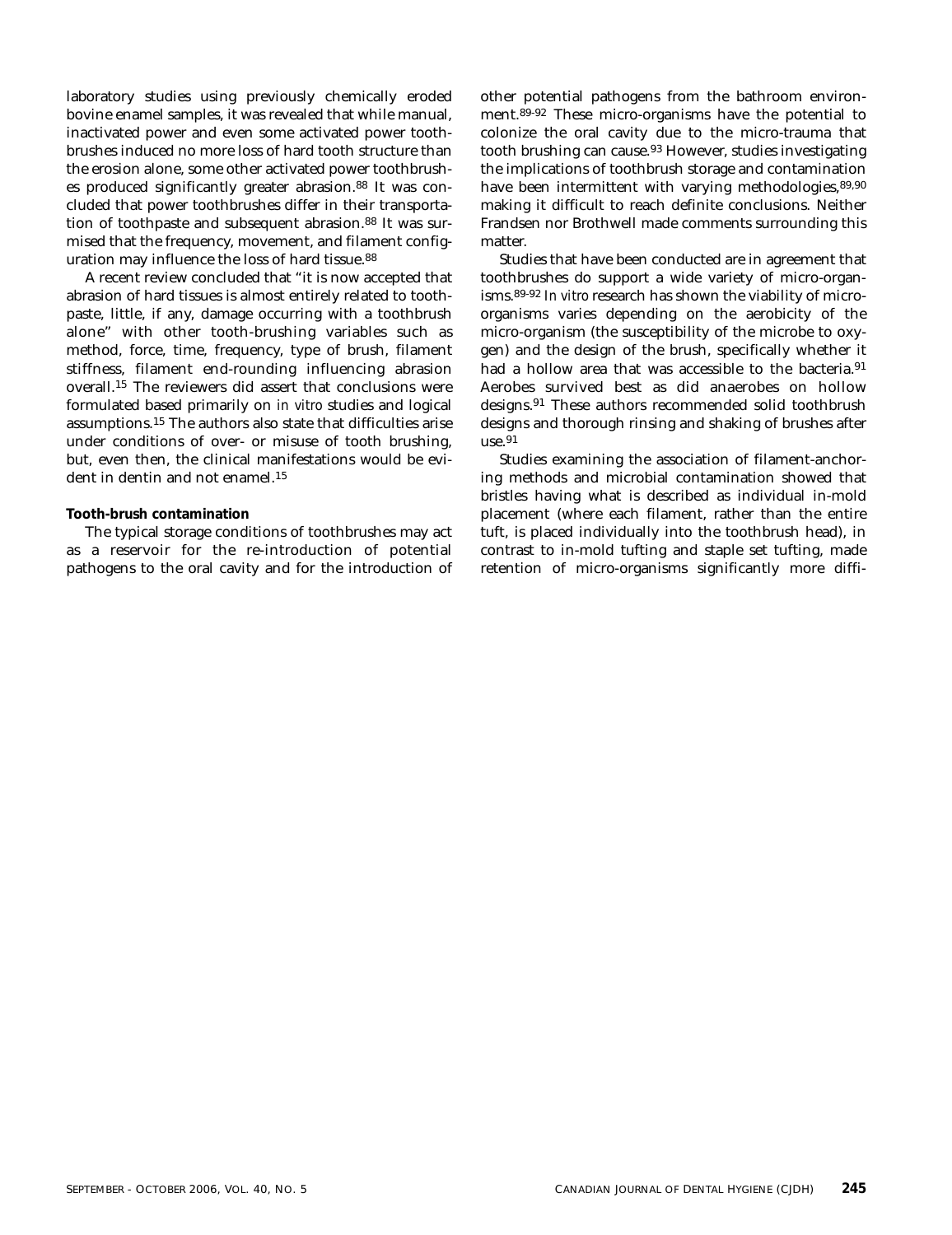cult.93 Individual in-mold placement eliminates the bundling of filaments and associated gaps and spaces within the anchor but provides greater space between filaments and allows for more effective rinsing.93

Other studies have recommended antimicrobial (i.e., chlorhexidine) post-brushing sprays as a method of disinfection for preventing cross-infection or re-infection, finding that rinsing with water was ineffective in reducing contamination.94 Interestingly, the routine use of a prebrushing mouth rinse has been shown to be associated with the least amount of toothbrush contamination.<sup>89,90</sup> Toothpastes with a strong surfactant or with amine and stannous fluoride have also been shown to significantly reduce the amount of contamination of toothbrushes.<sup>92</sup> Antiseptic coatings placed during the manufacturing process exert contact antibacterial activity over 45 days, but investigations into the efficacy of reducing contamination have not shown positive results.92

In a study examining the viability of micro-organisms, specifically *Streptococcus mutans,* on toothbrushes made of opaque versus transparent brush head materials, it was demonstrated that transparent materials more effectively inhibited the retention of micro-organisms. This was due to the ability of light to penetrate more transparent materials, thus impeding the proliferation of micro-organisms.95 However, the differences were not shown to be statistically significant and micro-organisms decreased with time, regardless of brush head materials.95

Other researchers have concluded that intra-individual spread does not occur readily.96 The implications of toothbrush contamination may be more of an issue for at-risk clients, such as medically compromised individuals.91

#### **CONCLUSIONS**

Since the publication of the state-of-the-science workshop in 1986 and the 1998 update conducted by Brothwell et al., considerable research into tooth brushing has been conducted. This body of literature has helped to clarify some critical issues surrounding this commonly recommended and performed oral health care intervention, which has subsequently permitted researchers—and in turn, oral health care providers—to make definitive statements about these practices. However, several issues surrounding toothbrush use remain unclear and definitive conclusions still cannot be made, thus limiting the dental hygienists' capacity to make evidence-based recommendations to their clients. In these cases, dental hygienists will need to rely on their clinical experience along with the specific conditions of their clients.

#### **RECOMMENDATIONS**

The following seven recommendations represent the current understanding surrounding toothbrush use and are based on the best available evidence:

- 1. Manual toothbrushes are a viable option for plaque control.
- 2. The only power toothbrush designs that have been shown to be clinically superior to manual toothbrush designs in removing more plaque and reducing gingivitis are those that incorporate oscillating, rotating (with or without pulsating) action in a re-chargeable design; other designs of power toothbrushes have been shown to be as effective as manual toothbrushes.
- 3. Use of a power toothbrush is no more damaging than a manual toothbrush to oral tissues and may be less damaging.
- 4. Regarding the efficacy of tooth-brushing technique, no method has been shown to be clearly superior.
- 5. There is inconclusive evidence that worn toothbrush bristles are less effective than unworn bristles. Therefore, an ideal re-placement interval has yet to be identified.
- 6. Clients demonstrating gingival recession and/or non-carious hard-tissue cervical lesions should be advised on an individual basis regarding interventions, and recommendations should incorporate the multi-factorial etiology of these manifestations.
- 7. While research shows toothbrushes support a variety of micro-organisms, this has not been shown to translate into oral/systemic clinical manifestations.

#### **ACKNOWLEDGEMENTS**

An unrestricted educational grant from Crest Oral-B provided partial funding for this paper.

#### **REFERENCES**

- 1. Robinson PG, Deacon SA, Deery C, Heanue M, Walmsley AD, Worthington HV, Glenny AM, Shaw WC. Manual versus powered toothbrushing for oral health. Cochrane Database Syst Rev. 2005;(2):CD002281.
- 2. Terezhalmy GT, Bartizek RD, Biesbrock AR. Relative plaque removal of three toothbrushes in a nine-period crossover study. J Periodontol. 2005;76(12):2230-35.
- 3. Brothwell DJ, Jutai DKG, Hawkins RJ. An update of mechanical oral hygiene practices: evidence-based recommendations for disease prevention. J Can Dent Assoc. 1998;64(4):295-306.
- 4. Saxer UP, Barbakow J, Yankell SL. New studies on estimated and actual toothbrushing times and dentifrice use. J Clin Dent. 1998;9(2):49-51.
- 5. Frandsen A. Mechanical oral hygiene practices: state-of-thescience review. In: Loe H, Kleinman DV, editors. Dental plaque control measures and oral hygiene practices. Oxford: IRL Press; 1986. p. 93-116.
- 6. Ashley P. Toothbrushing: why, when and how? Dent Update. 2001;28(1):36-40.
- 7. Mankodi S, Wachs GN, Petrone DM, Chaknis P, Petrone M, DeVizio W, Volpe AR*.* Comparison of the clinical efficacy of a new manual toothbrush on gingivitis reduction and plaque removal. Compend Contin Educ Dent. 2004;25(10 Suppl 2):28-36.
- 8. Sgan-Cohen HD, Vered Y. A clinical trial of the Meridol (R) toothbrush with conical filaments: evaluation of clinical effectiveness and subjective satisfaction. J Clin Dent. 2005;16(4):109-113.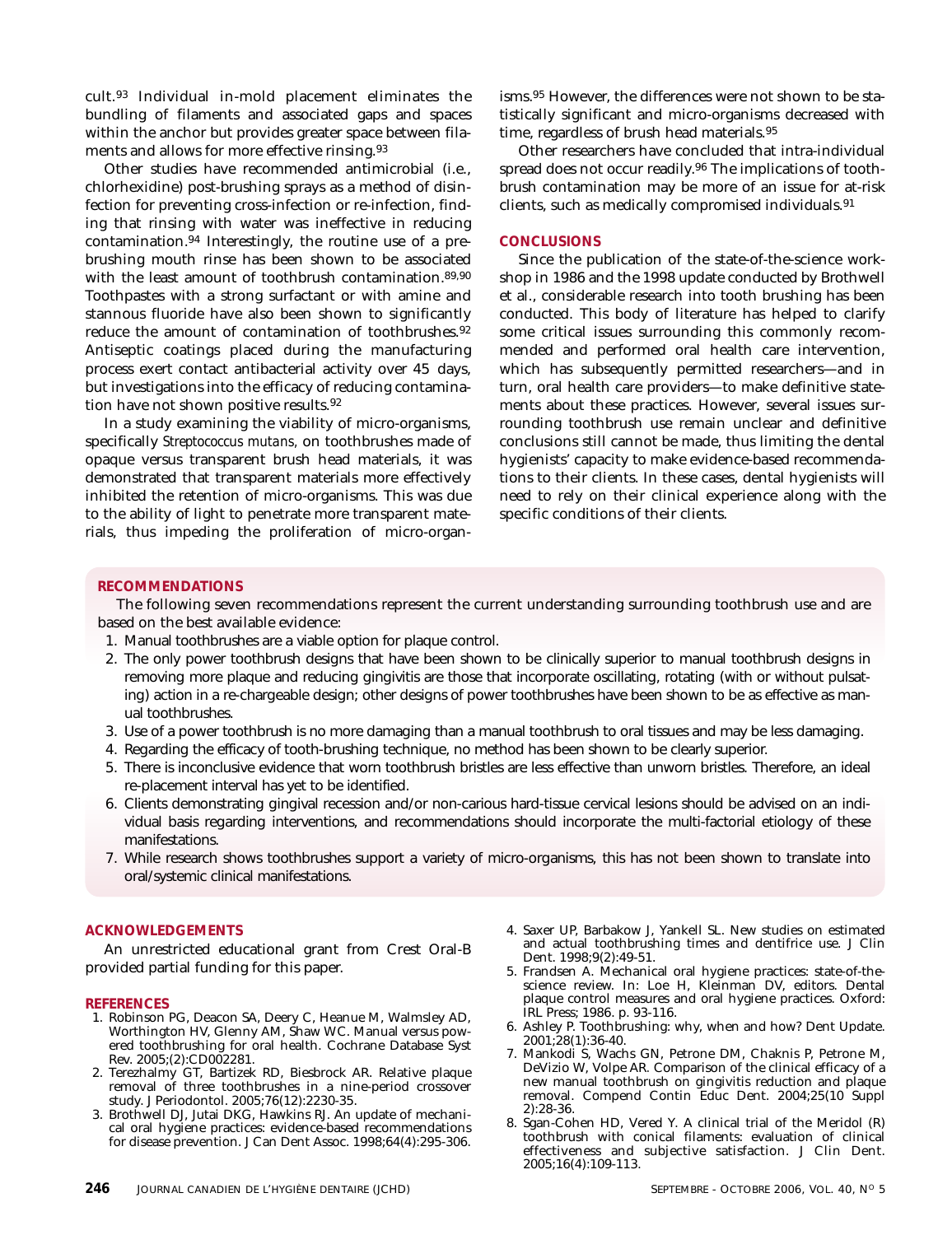- 9. Rosema NA, Timmerman MF, Piscaer M, Strate J, Warren PR, Van der Velden U, Van der Weijden GA. An oscillating/pulsating electric toothbrush versus a high-frequency electric toothbrush in the treatment of gingivitis. J Dent. 2005;33:29-36.
- 10. Warren DP, Rice HC, Turner S. Comparison of plaque removing ability of one standard and two flexible-head toothbrushes. J Dent Hyg. 2004;78(2):340-42.
- 11. Penick C. Power toothbrushes: a critical review. Int J Dent Hyg. 2004;2(1):40-44.
- 12. McLey L, Boyd RL, Sarker S. Clinical and laboratory evaluation of powered electric toothbrushes: relative degree of bristle end-rounding. J Clin Dent. 1997;8(3 Spec No):86-90.
- 13. Moritis K, Delaurenti M, Johnson MR, Berg J, Boghosian AA. Comparison of the Sonicare Elite and a manual toothbrush in the evaluation of plaque reduction. Am J Dent. 2002;15 Spec No:23B-25B.
- 14. Van der Weijden GA, Timmerman MF, Versteeg PA, Piscaer M, Van der Velden U. High and low brushing force in relation to efficacy and gingival abrasion. J Clin Periodontol. 2004;31(8):620-24.
- 15. Addy M, Hunter ML. Can toothbrushing damage your health? Effects on oral and dental tissues. Int Dent J. 2003;53 Suppl 3: 177-86.
- 16. Heanue M, Deacon SA, Deery C, Robinson PG, Walmsley AD, Worthington HV, Shaw WC. Manual versus powered toothbrushing for oral health. Cochrane Database Syst Rev. 2003;(1):CD002281.
- 17. Jung M, Kockapan C, Wetzel W. Bristle end rounding of manual toothbrushes and reproducibility of end rounding classification. Am J Dent. 2003;16(5):299-304.
- 18. Terezhalmy GT, Bsoul SA, Bartizek RD, Biesbrock AR. Plaque removal efficacy of a prototype manual toothbrush versus an ADA Reference Manual toothbrush with and without dental floss. J Contemp Dent Pract. 2005;6(3):1-13.
- 19. Nathoo S, Chaknis P, Petrone M, DeVizio W, Volpe AR. A clinical comparison of the gingivitis reduction and plaqueremoval efficacy of a new manual toothbrush. Compend Contin Educ Dent. 2004;25(10 Suppl 2):37-45.
- 20. McDaniel TF, Miller DL, Jones RM, Davis MS, Russell CM. Effects of toothbrush design and brushing proficiency on plaque removal. Compend Contin Educ Dent. 1997;18(6):572-77.
- 21. Biesbrock AR, Bartizek RD. Plaque removal efficacy of a prototype power toothbrush compared to a control manual toothbrush. Am J Dent. 2005;18(2):116-20.
- 22. Claydon N, Addy M, Scratcher C, Ley F, Newcombe R. Comparative professional plaque removal study using 8 branded toothbrushes. J Clin Periodontol. 2002;29(4):310-16.
- 23. Beals D, Ngo T, Feng Y, Cook D, Grau DG, Weber DA. Development and laboratory evaluation of a new toothbrush with a novel brush head design. Am J Dent. 2000;13(Spec No):5A-14A.
- 24. Sharma NC, Qaqish JG, Galustians HJ, King DW, Low MA, Jacobs DM, Weber DA. An advanced toothbrush with improved plaque removal efficacy. Am J Dent. 2000;13(Sec No):15A-19A.
- 25. Cronin MJ, Dembling WZ, Low ML, Jacobs DM, Weber DA. A comparative clinical investigation of a novel toothbrush designed to enhance plaque removal efficacy. Am J Dent. 2000;13(Spec No):21A-26A.
- 26. Sharma NC, Qaqish JG, Galustians HJ, King DW, Low MA, Jacobs DM, Weber DA*.* A 3-month comparative investigation of the safety and efficacy of a new toothbrush: Results from two independent clinical studies. Am J Dent. 2000;13(Spec No):27A-32A.
- 27. Williams K, Haun J, Dockter K, Ferrante A, Bartizek RD, Biesbrock AR*.* Plaque removal efficacy of a prototype power toothbrush compared to a positive control manual toothbrush. Am J Dent. 2003;16(4):223-27.
- 28. Cronin MJ, Dembling WZ, Jacobs DM, Low ML, Warren PR. A comparative single-use clinical study of the efficacy of two manual toothbrushes with angled bristles. Am J Dent. 2001;14(5):263-66.
- 29. Singh SM, Battista GW, Rustogi KN, DeVizio W, Volpe AR, Petrone ME, Proskin HM. The comparative plaque removal efficacy of two advanced manual toothbrush designs in two independent clinical studies. J Clin Dent. 2001;12(3):83-86.
- 30. Sharma NC, Qaqish JG, Galustians HJ, Cugini M, Thompson MC, Warren PR*.* Plaque removal efficacy and safety of the next generation of manual toothbrush with angled bristle technology: results from three comparative clinical studies. Am J Dent. 2005;18(1):3-7.
- 31. Deery C, Heanue M, Deacon S, Robinson PG, Walmsley AD, Worthington H, Shaw W, Glenny AM. The effectiveness of manual versus powered toothbrushes for dental health: a systematic review. J Dent. 2004;32(3):197-211.
- 32. Ruhlman CD, Bartizek RD, Biesbrock AR. Plaque removal efficacy of a battery-operated toothbrush compared to a manual toothbrush. Am J Dent. 2001;14(4):191-94.
- 33. Sharma NC, Galustians J, Qaqish JG, Cugini M. Safety and plaque removal efficacy of a battery-operated power toothbush and a manual toothbrush. Am J Dent. 2001;14 Spec No:9b-12B.
- 34. Bartizek RD, Biesbrock AR. Dental plaque removal efficacy of a battery-powered toothbrush vs. a control Japanese manual toothbrush. Am J Dent. 2002;15(Spec No):33A-36A.
- 35. Heins P, Bartizek RD, Walters PA, Biesbrock AR. Plaque removal efficacy of a battery-operated power toothbrush compared to two control manual toothbrushes in single use studies. Am J Dent. 2002;15 Spec No:28A-32A.
- 36. Singh S, Rustogi KN, Chaknis P, Petrone ME, DeVizio W, Proskin HM. Comparative efficacy of a new battery-powered toothbrush and a commercially available manual toothbrush on the removal of established supragingival plaque: a singleuse crossover study in adults. J Clin Dent. 2005;16(2):57-61.
- 37. Zimmer S, Strauss J, Bizhang M, Krage T, Raab WH, Barthel C. Efficacy of the Cybersonic in comparison with the Braun 3D Excel and a manual toothbrush. J Clin Periodontol. 2005;32(4);360-63.
- 38. Dorfer CE, von Bethlenfalvy ER, Pioch T, Galustians HJ, Qaqish J, Sharma NC. Clinical evaluation of the efficacy of a battery-powered toothbrush. Results from two independent studies. Am J Dent. 2001;14(5):273-77.
- 39. Cronin MJ, Dembling W, Conforti NJ, Liebman J, Cugini M, Warren PR. A single-use and 3-month clinical investigation of the comparative efficacy of a battery-operated power toothbrush and a manual toothbrush. Am J Dent. 2001;14 Spec No:19B-24B.
- 40. Mantokoudis D, Joss A, Christensen MM, Meng HX, Suvan JE, Lang NP. Comparison of the clinical effects and gingival abrasion aspects of manual and electric toothbrushes. J Clin Periodontol. 2001;28(1):65-72.
- 41. Goyal CR, Sharma NC, Qaqish JG, Cugini MA, Thompson MC, Warren PR. Efficacy of a novel brush head in the comparison of two power toothbrushes on removal of plaque and naturally occurring extrinsic stain. J Dent. 2005;33:37-43.
- 42. Van der Weijden GA, Timmerman MF, Reijerse E, Snoek CM, Van der Velden U. Comparison of an oscillating/rotating electric toothbrush and a 'sonic' toothbrush in plaque-removing ability. J Clin Periodontol. 1996;23(4):407-11.
- 43. Sharma NC, Goyal CR, Qaqish JG, Cugini MA, Thompson MC, Warren PR. Single-use plaque removal efficacy of three power toothbrushes. J Dent. 2005;33 Suppl 1:11-15.
- 44. Strate J, Cugini MA, Warren PR, Qaqish JG, Galustians HJ, Sharma NC. A comparison of the plaque removal efficacy of two power toothbrushes: Oral-B Professional Care Series versus Sonicare Elite. Int Dent J. 2005;55(3):151-56.
- 45. Van der Weijden GA, Timmerman MF, Piscaer M, Ijzerman Y, Van der Velden U. A clinical comparison of three powered toothbrushes. J Clin Periodontol. 2002;29(11):1042-47.
- 46. Hope CK, Petrie A, Wilson M. In vitro assessment of the plaque-removing ability of hydrodynamic shear forces produced beyond the bristles by 2 electric toothbrushes. J Periodontol. 2003;74(7):1017-22.
- 47. Versteeg PA, timmerman MF, Rosema NA, Warren PR, Van der Velden U, Van der Weijden GA. Sonic-powered toothbrushes and reversal of experimental gingivitis. J Clin Periodontol. 2005;32(12):1236-41.
- 48. Driesen GM, Warren PR, Bielfeldt U, Helbig G. A laboratory comparison of the efficacy of battery-operated, non-rechargeable power toothbrushes. Am J Dent. 2001;14 Spec No:5B-8B.
- 49. Donly KJ, Segura A, Walters PA, Bartizek RD, Biesbrock AR. Dental plaque removal with two battery-powered toothbrushes. Am J Dent. 2002;15 Spec No:24A-27A.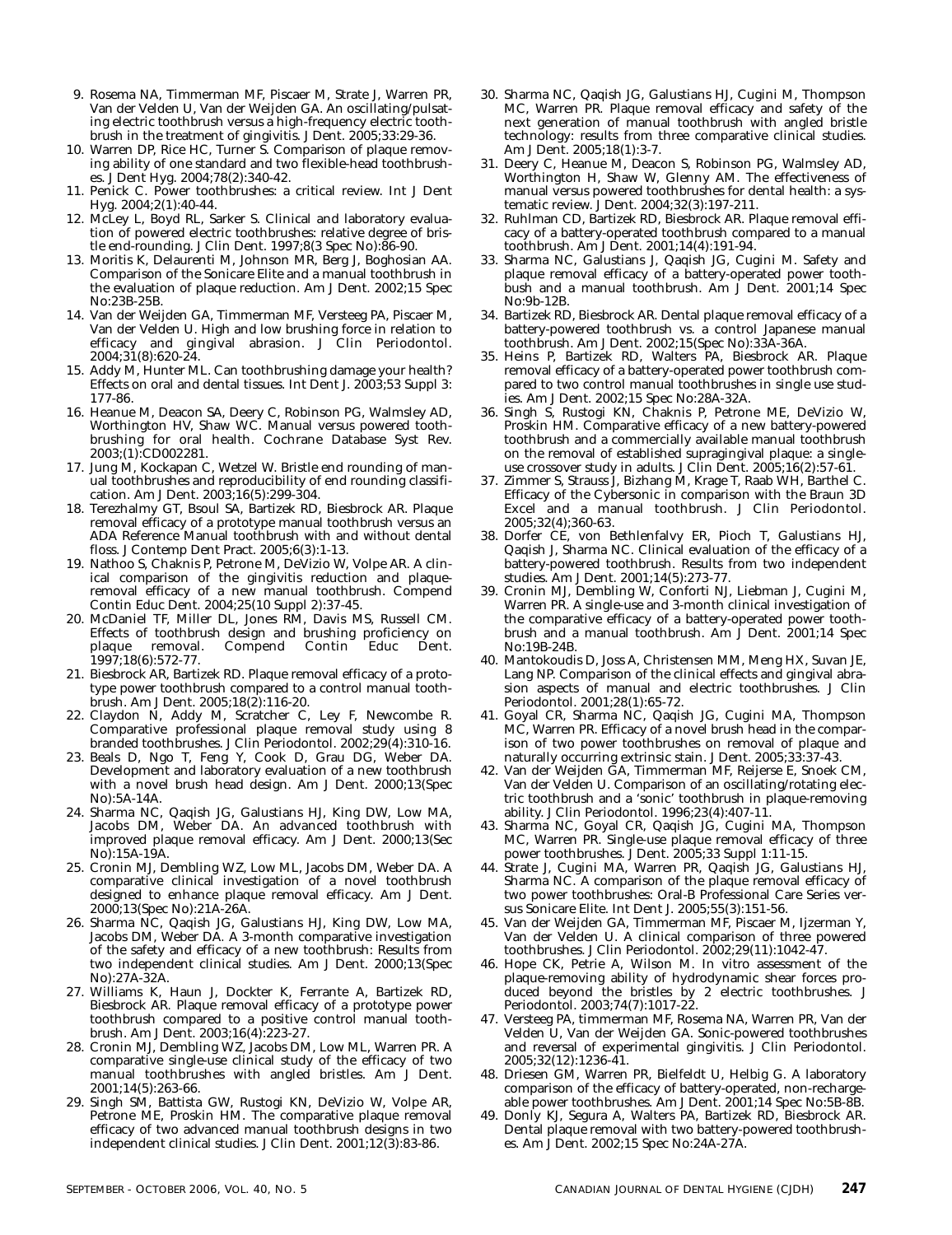- 50. Ruhlman CD, Bartizek RD, Biesbrock AR. Comparative efficacy of two battery-powered toothbrushes on dental plaque removal. J Clin Dent. 2002;13(3):95-99.
- 51. Putt MS, Milleman JL, Davidson KR, Cugini M, Warren PR. A 3-month clinical comparison of the safety and efficacy of two battery-operated toothbrushes: the Braun Oral-B Battery Toothbrush and the Colgate Actibrush. Am J Dent. 2001;14 Spec No:13B-17B.
- 52. Cronin MJ, Dembling WZ, King DW, Goodman D, Cugini M, Warren PR. A clinical study of plaque removal with an advanced rechargeable power toothbrush and a battery-operated device. Am J Dent. 2002;15(6):365-68.
- 53. Biesbrock AR, Bartizek RD. The impact of bristle profile on plaque removal efficacy of a battery-powered toothbrush. Am Dent. 2003;16(3):161-64.
- 54. Bartizek RD, Biesbrock AR. Dental plaque removal effectiveness of two powered toothbrushes. Am J Dent. 2004;17 Spec No:8A-12A.
- 55. Hotta M, Yoshida T, Sekine I, Imada S, Sano A. Evaluation of tapered-end toothbrushes regarding subgingival access eEfficacy. J Clin Dent. 1997;8(6):156-58.
- 56. Yankell SL, Shi X, Emling RC, Bucker R, Loudin S. Laboratory evaluation of two bi-level toothbrush products for subgingival access and gingival margin cleaning. J Clin Dent. 2000;11(1):20-23.
- 57. Arai T, Kinoshita S. A comparison of plaque removal by different toothbrushes and toothbrushing methods. Bull Tokyo Med Dent Univ. 1977;24(2):177-88.
- 58. Dyer D, Addy M, Newcombe R. Studies in vitro of abrasion by different manual toothbrush heads and a standard toothpaste. J Clin Periodontol. 2000;27(2):99-103.
- 59. Breitenmoser J, Mormann W, Muhlemann HR. Damaging effects of toothbrush bristle end form on gingiva. J Periodontol. 1979;50(4):212-16.
- 60. Checchi L, Minguzzi S, Franchi M, Forteleoni G. Toothbrush filaments end-rounding: stereomicroscope analysis. J Clin Periodontol. 2001;28(4):360-64.
- 61. Tezel A, Canakci V, Cicek Y, Demir T. Evaluation of gingival recession in left- and right-handed adults. Int J Neurosci. 2001;110(3-4):135-46.
- 62. McCracken GI, Janssen J, Swan M, Steen N, de Jager M, Heasman PA. Effect of brushing force and time on plaque removal using a powered toothbrush. J Clin Periodontol. 2003;30(5):409-13.
- 63. Heasman PA, Heynderickx I, de Jager M, Sturm D. Influence of a controlled pressure system on toothbrushing behaviour. J Clin Dent. 2001;12(1):2-6.
- 64. Yamamoto T, Tomofuji T, Ekuni D, Sakamoto T, Horiuchi M, Watanabe T. Effects of toothbrushing frequency on proliferation of gingival cells and collagen synthesis. J Clin Periodontol. 2004;31(1):40-44.
- 65. Van der Weijden GA, Timmerman MF, Danser MM, Van der Velden U. Relationship between the plaque removal efficacy of a manual toothbrush and brushing force. J Clin Periodontol. 1998;25(5): 413-16.
- 66. Van der Weijden GA, Timmerman MF, Reijerse E, Snoek CM, Van der Velden U. Toothbrushing force in relation to plaque removal. J Clin Periodontol. 1996;23(8):724-29.
- 67. Poyato-Ferrera M, Segura-Egea JJ, Bullon-Fernandez P. Comparison of modified Bass technique with normal toothbrushing practices for efficacy in supragingival plaque removal. Int J Dent Hygiene. 2003;1(2):110-14.
- 68. Galgut PN. The influence of toothbrush wear on the variables of plaque and gingivitis in clinical trials. J Dent Hygiene. 2001;75(2):150-55.
- 69. Hegde PP, Kumar A, Ankola AV. Toothbrush age, wear, and plaque control. Indian J Dent Research. 2006;16:61-64.
- 70. Warren PR, Jacobs DM, Low ML, Chater BV, King DW. A clinical investigation into the effect of toothbrush wear on efficacy. J Clin Dent. 2002;13(3):119-24.
- 71. Daly CG, Chapple CC, Cameron AC. Effect of toothbrush wear on plaque control. J Clin Periodontol. 1996;23(1):45-49.
- 72. Conforti NJ, Cordero RE, Liebman J, Bowman JP, Putt MS, Kuebler DS, Davidson KR, Cugini M, Warren PR. An investigation into the effect of three month's clinical wear on toothbrush efficacy: results from two independent studies. J Clin Dent. 2003;14(2):29-33.
- 73. Sforza NM, Rimondini L, di Menna F, Camorali C. Plaque removal by worn toothbrush. J Clin Periodontol. 2000;27(3):212-16.
- 74. Tan E, Daly C. Comparison of new and 3-month-old toothbrushes in plaque removal. J Clin Periodontol. 2002;29(7):645-50.
- 75. Checchi L, Daprile G, Gatto MRA, Pelliccioni GA. Gingival recession and toothbrushing in an Italian School of Dentistry: a pilot study. J Clin Periodontol. 1999;26(5):276-80.
- 76. Litonjua LA, Andreana S, Bush PJ, Cohen RE. Toothbrushing and gingival recession. Int Dent J. 2003;53(2):67-72.
- 77. Sandholm L, Niemi M-L, Ainamo J. Identification of soft tissue brushing lesions. J Clin Periodontol. 1982;9(5):397-401.
- 78. Albandar JM, Kingman A. Gingival recession, gingival bleeding, and dental calculus in adults 30 years of age and older in the United States, 1988-1994. J Periodontol. 1999;70(1):30-43.
- 79. Danser MM, Timmerman MF, IJzerman Y, Bulthuis H, van der Velden U, van der Weijden GA. Evaluation of the incidence of gingival abrasion as a result of toothbrushing. J Clin Periodontol. 1998;25(9):701-706.
- 80. Danser MM, Timmerman MF, IJzerman Y, van der Velden U, Warren PR, van der Weijden FA. A comparison of electric toothbrushes in their potential to cause gingival abrasion of oral soft tissues. Am J Dent. 1998;11(Spec No):S35-S39.
- 81. Boyd RL, McLey L, Zahradnik R. Clinical and laboratory evaluation of powered electric toothbrushes: in vivo determination of average force for use of manual and powered toothbrushes. J Clin Dent. 1997;8(Spec No):72-75.
- 82. Goutoudi P, Koidis PT, Konstantinidis A. Gingival recession: a cross-sectional clinical investigation. Eur J Prosthodont Restor Dent. 1997;5(2):57-61.
- 83. Litonjua LA, Andreana S, Bush PJ, Tomofuji T, Cohen RE. Wedged cervical lesions produced by toothbrushing. Am J Dent. 2004;17(4):237-40.
- 84. Piotrowski BT, Gillette WB, Hancock EB. Examining the prevalence and characteristics of abfractionlike cervical lesions in a population of U.S. veterans. J Am Dent Assoc. 2001;132(12):1694-1701.
- 85. Imfeld T. Dental erosion. Definition, classification and links. Eur J Oral Sci. 1996;104(2):151-55.
- 86. Lyons K. Aetiology of abfraction lesions. NZ Dent J. 2001;97:93-93.
- 87. Dyer D, MacDonald E, Newcombe RG, Scratcher C, Ley F, Addy M. Abrasion and stain removal by different manual toothbrushes and brush actions: studies in vitro. J Clin Periodontol. 2001;28(2):121-27.
- 88. Wiegand A, Begic M, Attin T. In vitro evaluation of abrasion of eroded enamel by different manual, power and sonic toothbrushes. Caries Res. 2006;40(1):60-65.
- 89. Taji SS, Rogers AH. The microbial contamination of toothbrushes. A pilot study. Aust Dent. 1998;43(2):128-30.
- Verran J, Leahy-Gilmartin AA. Investigations into the microbial contamination of toothbrushes. Microbios. 1996;85:231- 38.
- 91. Bunetel L, Tricot-Doleux S, Agnani G, Bonnaure-Mallet M. In vitro evaluation of the retention of three species of pathogenic microorganisms by three different types of toothbrush. Oral Microbiol Immunol. 2000;15(5):313-16.
- 92. Quirynen M, De Soete M, Pauwels M, Gizani S, Van Meerbeek B, van Steenberghe D. Can toothpaste or a toothbrush with antibacterial tufts prevent toothbrush contamination. J Periodontol. 2003;74(3):312-22.
- 93. Wetzel W-E, Schaumburg C, Ansari F, Kroeger T, Sziegoleit A. Microbial contamination of toothbrushes with different principles of filament anchoring. J Am Dent Assoc. 2005;136(6):758-65.
- 94. Sato S, Pedrazzi V, Guimaraes Lara EH, Panzeri H, Ferreira de Albuquerque R Jr, Ito IY. Antimicrobial spray for toothbrush disinfection: an in vivo evaluation. Quintessence Int. 2005;36(10): 812-16.
- 95. Spolidorio DM, Goto E, Negrini T de C, Spolidorio LC. Viability of *Steptococcus mutans* on transparent and opaque toothbrushes. J Dent Hygiene. 2003;77(2):114-17.
- Svanberg, M. Contamination of toothpaste and toothbrush by *Streptococcus mutans.* Scand J Dent Res. 1978;86(5):412-  $14.$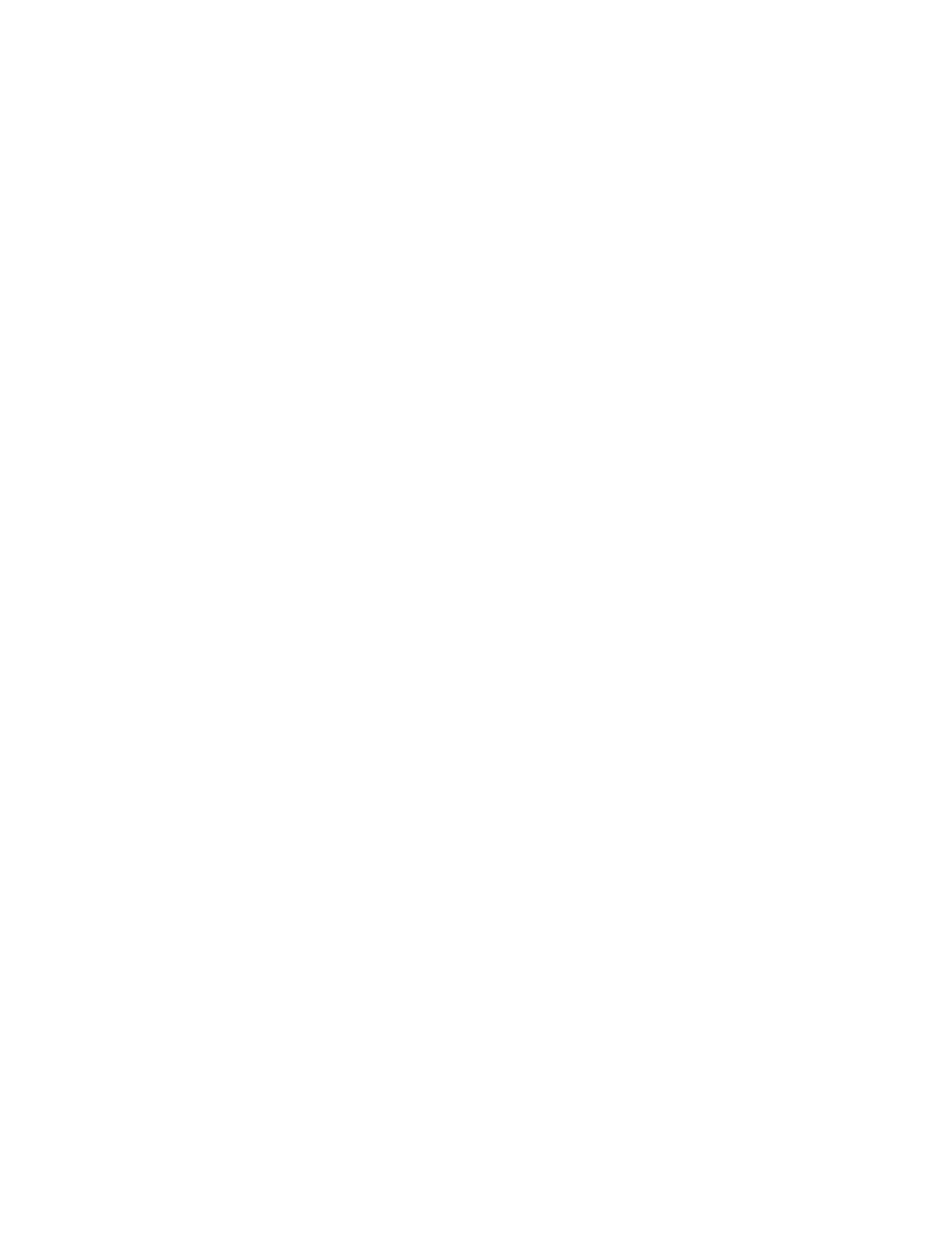VALUE

LEADERSHIP

# Renew a few well-placed CONNECTIONS

With over 11,000 members and growing, CDHA has the tools, programs and publications to keep you well-informed and well-positioned in the profession and practice of dental hygiene. From networking and job opportunities to insurance and continuing education, CDHA membership is still your best connection.

Connecting ideas, action, and opportunity for all.

**THE CANADIAN DENTAL HYGIENISTS ASSOCIATION SSOCIATION CANADIENNE DES HYGIÉNISTES DENTAIRES** 

1 800 267-5235 • www.cdha.ca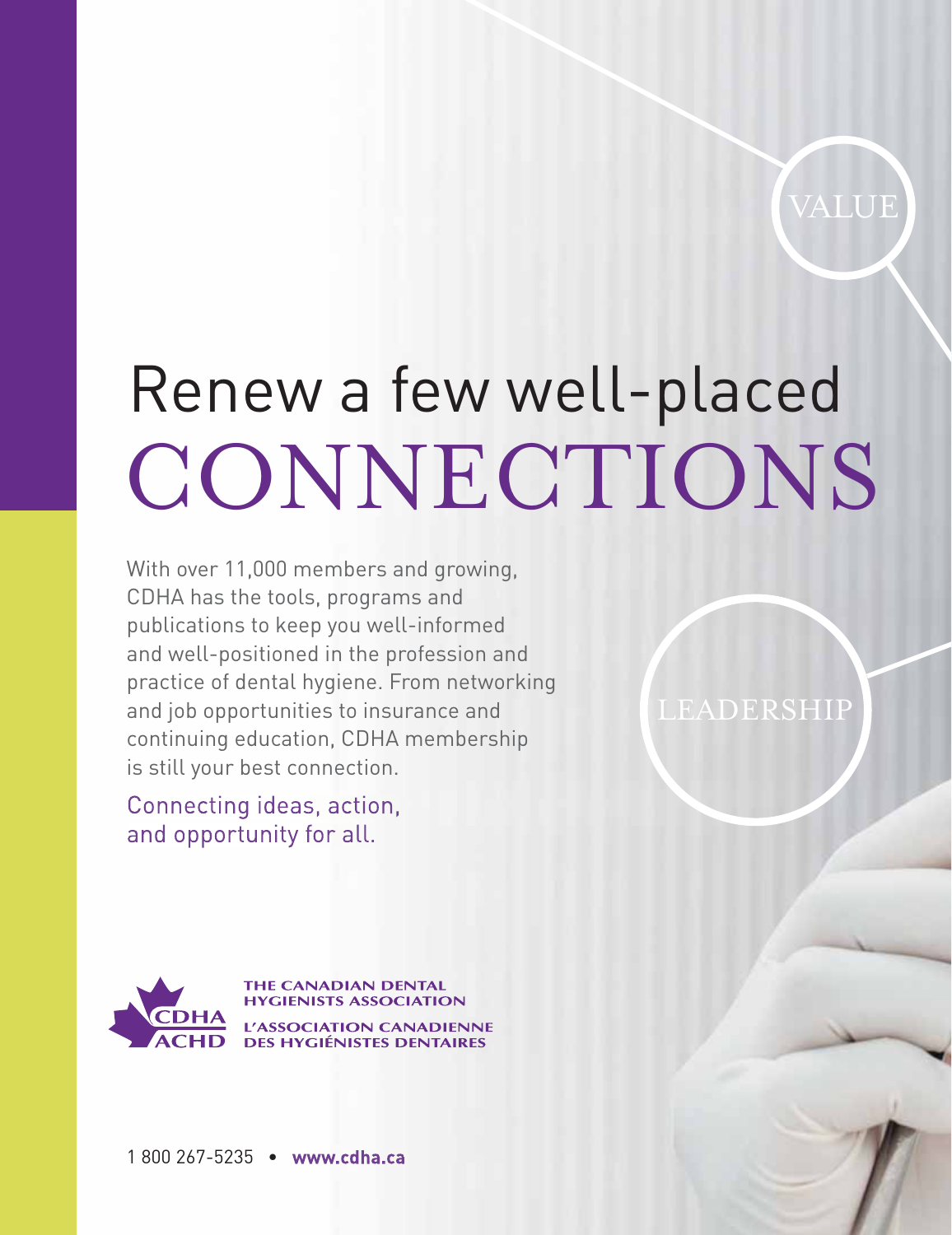





RENEW TODAY!

\*\*\*\*\*\*\*\*\*\*\*\*\*\*\*

,,,,,,,,,,,,,,,,,,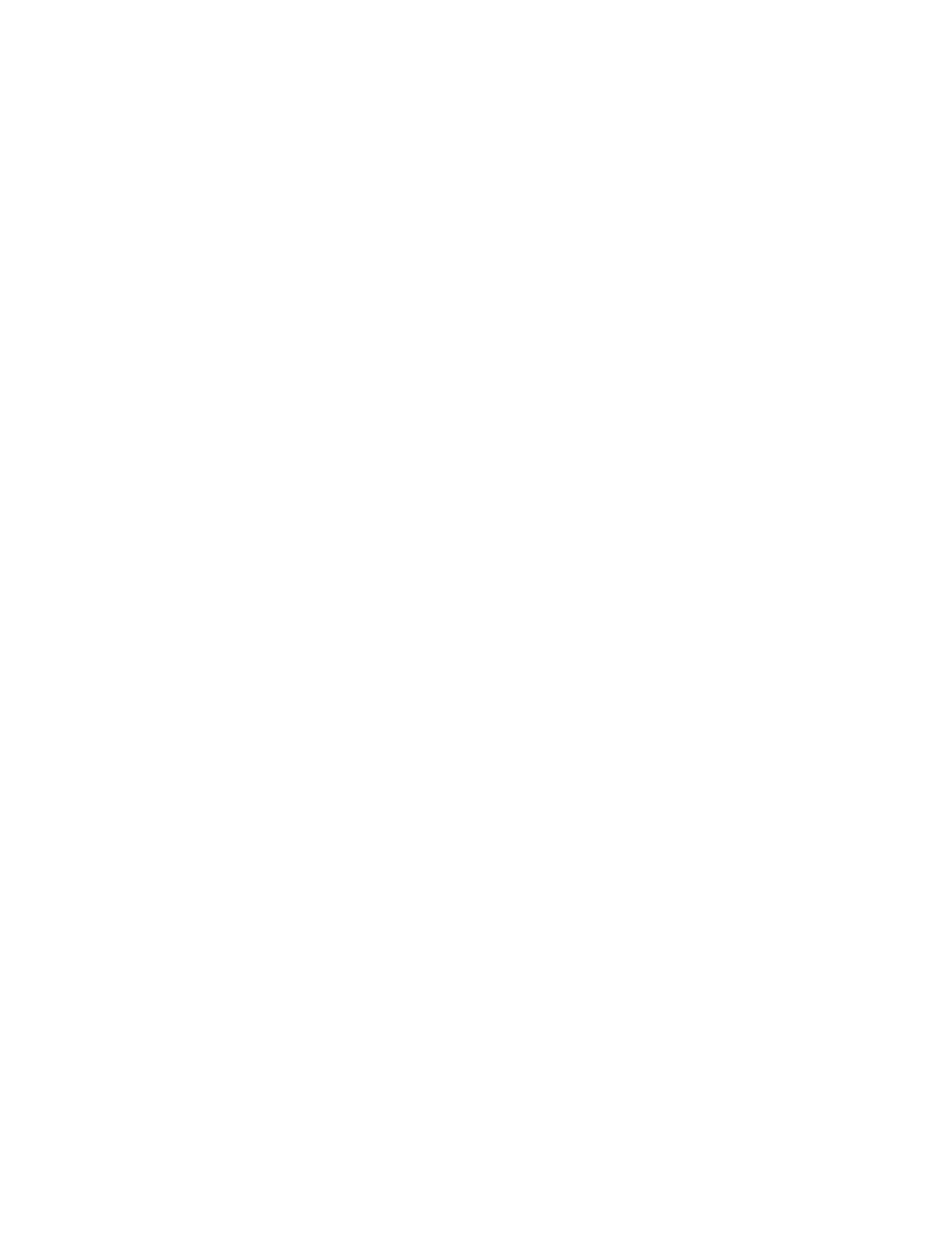CDHA recently was invited to make poster presentations at the World Conference and the Canadian National Conference on Tobacco OR Health. The posters—opportunities to showcase CDHA's new involvement in tobacco cessation—focused on the CDHA position paper "Tobacco Cessation and the Role of the Dental Hygienist," the tobacco cessation on-line continuing education course, and a toolkit of information on better practices for tobacco cessation continuing education programs for dental hygienists. The feedback from the posters was overwhelmingly positive and numerous other health professionals now view dental hygienists as partners in the mission to reduce tobacco use in Canada.

#### *CDHA connects members to oral health care companies*

Whether you are looking for information on the latest products and services, searching for oral health care resources to share with your clients, or ordering supplies, CDHA enables you to be your professional best by helping you to connect with industry leaders.

**Connections** *(continued from page 231)* CDHA makes it easy for you to stay up to date on all the latest product information, thanks to the on-line Product Directory and Product Showcase, available on the *Members' Only* portion of the Web site. You can also meet oral health care exhibitors and sponsors face-to-face during CDHA's Annual Professional Conference. In addition, members receive product samples, special offers and discounts, client resources, scholarships and awards, and much more through CDHA's ongoing Corporate Partner initiatives.

> You can also connect to substantial savings on everything from car rentals to uniforms through CDHA's affinity partner program. We are getting set to launch our new virtual store, *CDHA Boutique*, where members will be treated to a unique shopping experience. The *CDHA Boutique* will offer an array of professional and personal items including pieces designed exclusively for CDHA Members. Log onto the *Members' Only* Web site to access your savings.

> We look forward to forging more connections with you in the coming year. Watch for your renewal package in the mail and in your e-mail inbox.

**Les liens** *(suite de la page 231)*

groupes nous permet d'assurer le suivi des questions de santé, de développer des plans d'action communs, de signaler des problèmes en matière de santé buccodentaire et de préconiser des politiques qui renforcent le système de santé public et favorisent et protègent la santé de tous les Canadiens et toutes les Canadiennes. En tant que membre de ces groupes, l'ACHD a rencontré des représentants gouvernementaux comme le sous-ministre de la Santé et l'administrateur en chef de la santé publique pour discuter des problèmes de ressources humaines dans le secteur de la santé et de financement pour les services de santé.

L'ACHD a récemment été invitée à faire des présentations par affiches lors de la Conférence mondiale sur le tabagisme ou la santé et lors de la Conférence nationale sur le tabagisme ou la santé. Les affiches – opportunité de montrer la nouvelle implication de l'ACHD dans le renoncement au tabac – mettaient l'emphase sur la déclaration de l'ACHD « Le renoncement au tabac et le rôle de l'hygiéniste dentaire », le cours de formation continue en ligne sur le renoncement au tabac et une trousse d'information sur les meilleures pratiques pour les programmes de formation continue sur le renoncement au tabac destinés aux hygiénistes dentaires. La réaction aux affiches a été extraordinairement positive et de nombreux autres professionnels et professionnelles de la santé voient maintenant les hygiénistes dentaires comme des partenaires dans la mission de réduire le tabagisme au Canada.

#### *L'ACHD tisse des liens entre les membres et les compagnies de produits et services de soins de santé buccodentaire*

Que vous cherchiez de l'information sur les plus récents produits et services, des ressources en soins de santé

buccodentaire à partager avec vos clients ou que vous désiriez commander des fournitures, l'ACHD vous permet de vous montrer sous votre meilleur jour au point de vue professionnel en vous aidant à entrer en contact avec les leaders de l'industrie.

L'ACHD vous permet de rester facilement à jour en vous donnant l'information la plus récente sur les produits, grâce au répertoire des produits et à la vitrine virtuelle que vous trouverez dans la section *Réservé aux membres* du site Web. Vous pouvez également rencontrer directement les exposants et les commanditaires en soins de santé buccodentaire lors de la conférence professionnelle annuelle de l'ACHD. De plus, les membres reçoivent des échantillons de produits, des offres spéciales et des rabais, des ressources pour la clientèle, des bourses d'études et des prix, et beaucoup plus encore grâce aux initiatives de partenariat de l'ACHD avec ces entreprises.

Vous pouvez également avoir accès à des rabais substantiels sur beaucoup de choses, allant des locations d'autos aux uniformes, grâce au programme affinitépartenaires de l'ACHD. Nous sommes sur le point de lancer notre nouveau magasin virtuel, *Boutique ACHD*, où les membres auront droit à une expérience de magasinage unique. La *Boutique ACHD* offrira un gamme d'articles professionnels et personnels incluant des pièces conçues exclusivement pour les membres de l'ACHD. Ouvrez une session dans la section *Réservé aux membres* du site Web pour réaliser des économies.

Nous espérons consolider davantage nos liens avec vous au cours de l'année à venir. Surveillez l'arrivée de vos documents de renouvellement dans le courrier ou dans votre boîte de courriel.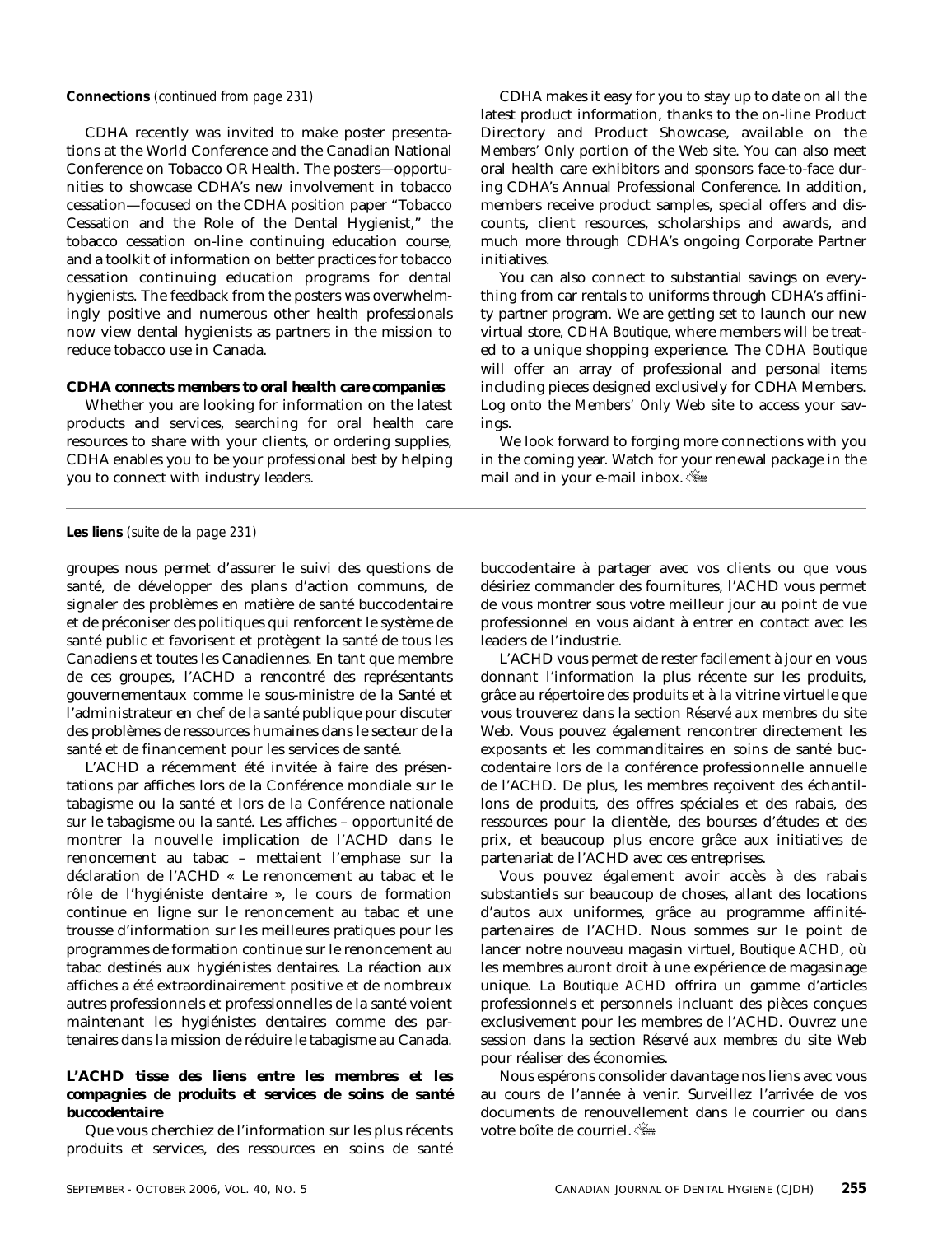

## A heartfelt thank you to CDHA's 17th Annual Professional Conference Organizing Committee

Carol Brown Joan Leakey Helen Cheung Sally Lockwood Judy Clarke Brenda Murray Sandy Cobban

Jan Pimlott Sharon Compton Jan Ritchie Eunice Edgington

Paulette Schulte Sabrina Heglund Alexandra Sheppard

## A special thank you to all the on-site volunteers

It is your exceptional efforts that made this year's conference a great success. Thank you!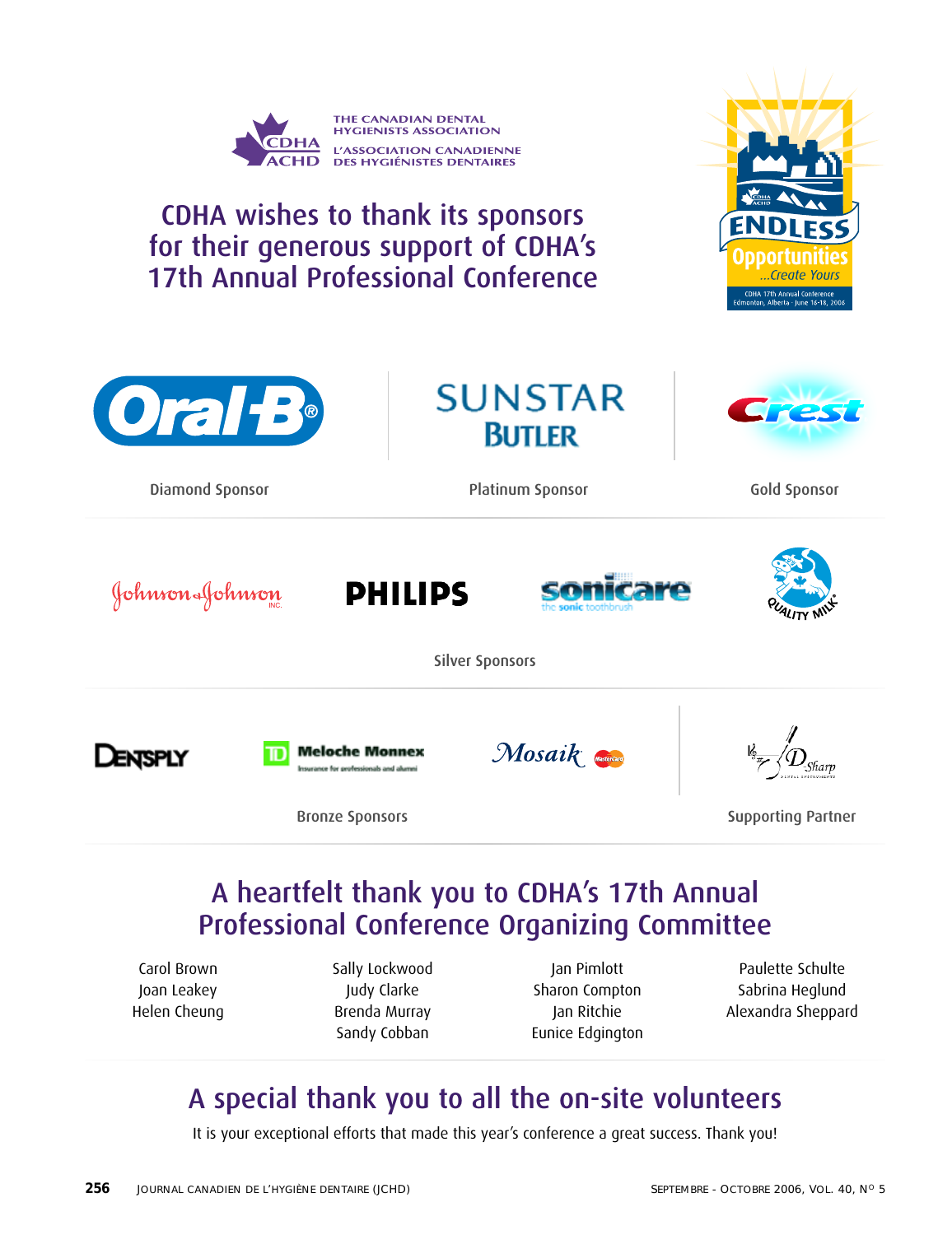

## **Crest Oral-B Oral Health Promotion Awards Announcement**

We want to hear how creative you've been in promoting your profession this year. Send us your stories and photos. Entries will be judged on their creativity, planning, volunteer recruitment, educational elements, community impressions and impact as well as innovative partnerships. Applicants must submit an essay of less than 500 words. By submitting their essay and photos, applicants agree to have their essay or parts thereof published in the *Canadian Journal of Dental Hygiene,* at the discretion of CDHA. To help you get your submission ready, please e-mail us at **info@cdha.ca,** fax us at 613-224-7283, or call toll free at 1-800-267-5235. Entries must be received by December 8, 2006, at CDHA, 96 Centrepointe Drive, Ottawa, Ontario, K2G 6B1.

#### **Complimentary Crest Oral-B Oral Health Promotion Kits**

Once again, Crest Oral-B has put together an outstanding *free* kit for CDHA members. Materials include Crest Oral-B products and samples, as well as edu-

#### **Get involved and you could win!**

**Enter by Friday, December 8, 2006 • Individuals: \$1,000**

- 
- **Clinic teams: \$2,000**

**• Dental hygiene schools: \$2,000 Half of each prize will be shared with the winner's local dental hygiene chapter.**

#### **Remember — the deadline for entry submission is December 8, 2006**

cational information and high-value coupons for clients. To request a Crest Oral-B Oral Health Promotion Award kit, please e-mail us at **info@cdha.ca,** fax us at 613-224-7283, or call toll free at 1-800-267-5235. Hurry—quantities are limited! Please remember that members must make the request themselves and are limited to one kit each.

## **La Bourse Promotion de la santé buccodentaire Crest Oral-B - Annonce**

Nous désirons savoir à quel point vous avez fait preuve de créativité pour promouvoir votre profession cette année. Faites-nous parvenir des anecdotes et des photos. Les envois seront jugés selon les critères suivants : créativité, planification, recrutement de bénévoles, éléments éducatifs, impressions et impact sur la collectivité ainsi que sur la dimension innovatrice des partenariats créés. Les candidates et les candidats doivent soumettre un essai de moins de 500 mots. En soumettant leur essai et leurs photos, les candidates et les candidats acceptent que leur essai ou des extraits de celui-ci soient publiés dans le *Journal canadien de l'hygiène dentaire,* à la discrétion de l'ACHD. Pour qu'on puisse vous aider à préparer votre présentation, faites-nous parvenir un courriel à **info@cdha.ca,** télécopiez au 613-224-7283ou appelez sans frais au 1-800- 267-5235. Les inscriptions doivent être reçues au plus tard le 8 décembre 2006 à l'ACHD, 96 promenade Centrepointe, Ottawa, Ontario, K2G 6B1.

#### **Les trousses gratuites Promotion de la santé buccodentaire de Crest Oral-B**

Crest Oral-B a assemblé de nouveau une superbe trousse *gratuite* pour les membres de l'ACHD. Elle contient des produits et échantillons Crest Oral-B,

#### **Participez, vous pourriez gagner !**

**Inscrivez-vous au plus tard le vendredi, 8 décembre 2006**

- **Individus : 1 000 \$**
- **Équipes de cliniques : 2 000 \$**
- **Écoles d'hygiène dentaire : 2 000 \$**

**La moitié de chaque prix sera partagée avec le chapitre local de l'association d'hygiène dentaire des gagnantes et gagnants.**

**N'oubliez pas — la date limite pour la présentation de votre candidature est le 8 décembre 2006.**

ainsi que des renseignements éducatifs et des coupons de grande valeur pour les clients. Pour demander une trousse gratuite Promotion de la santé buccodentaire de Crest Oral-B, veuillez communiquer avec nous par courriel à **info@cdha.ca,** par télécopieur au 613-224-7283 ou appelez sans frais au 1-800-267-5235. Faites vite, les quantités sont limitées ! N'oubliez pas que les membres doivent en faire eux-mêmes la demande et que l'offre est limitée à une seule trousse par membre.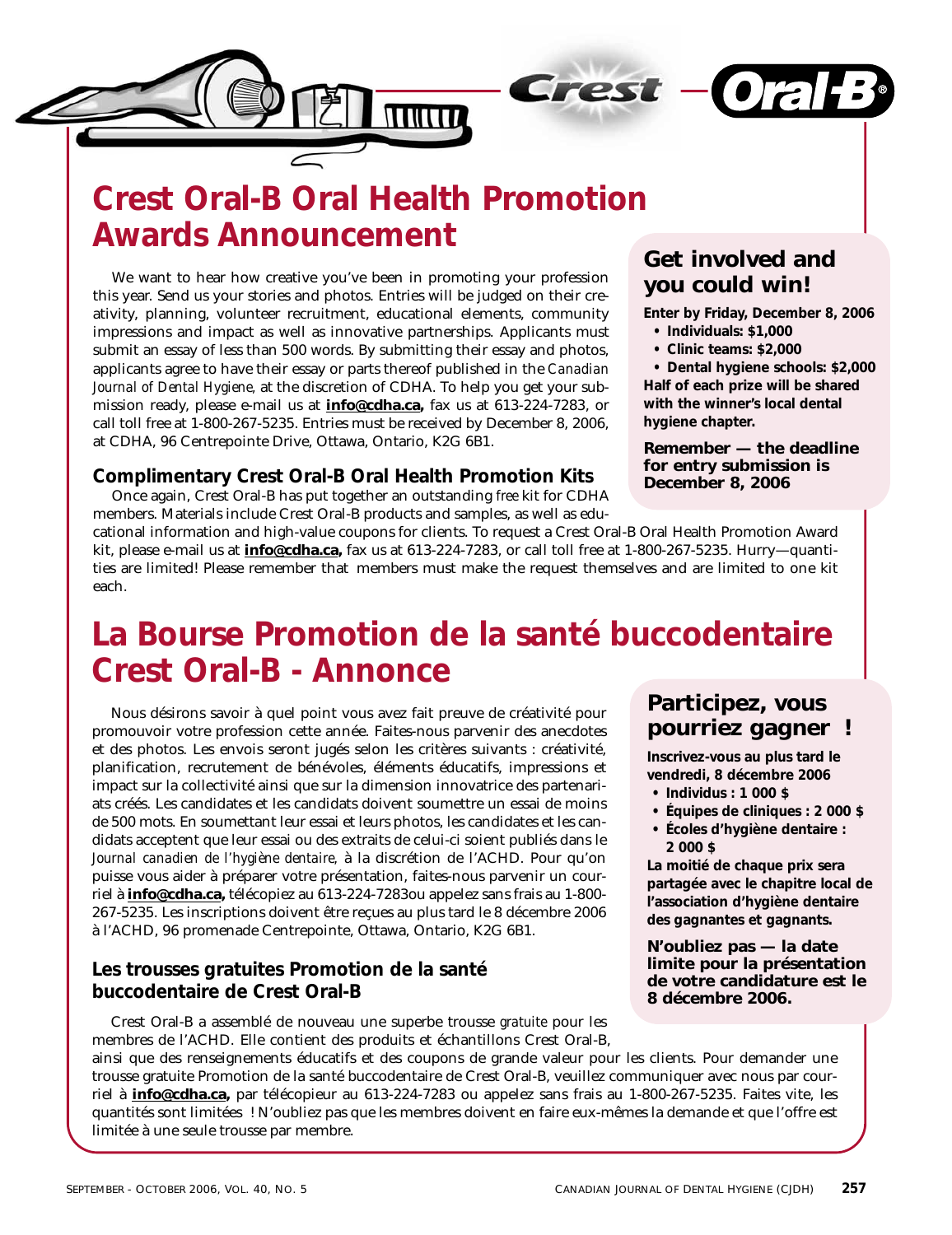## **The Chart Audit Process in a Clinical Teaching Environment: Fostering Excellence in Record Keeping**

*by Carmela Miliucci,\* BSc, RDH, and Lisa Rogers,\*\* RDH, BEd (Adult)*

#### **ABSTRACT**

Review of clinical charts is a standard of practice of the College of Dental Hygienists of Ontario (CDHO) and a requirement of the Canadian Dental Accreditation Commission. The purpose of a chart audit is to ensure student accountability in competent record keeping and quality assurance of individualized client care in the dental hygiene learning clinic throughout all phases of the dental hygiene process of care. A chart audit is a method of reviewing techniques of student documentation of client charts. It is a random selection of 25% of the database of completed clients for whom students have provided care in each term.

This article describes the process of developing/revising an existing chart audit system to ensure competency in record keeping of client records by dental hygiene students in an educational setting. Over a two-year period, we developed a newer chart audit process at George Brown College in Toronto with a goal to meet the standards of practice. The purpose of this revision was to create and implement a more comprehensive, accountable, and reliable chart audit process.

Through formative and summative learning practices in a competency-based learning environment, we integrated a process that mentored student learning and faculty calibration for excellence in record keeping. Existing chart audit policies and procedures were revised, piloted, evaluated, and implemented. Our aim in this paper is to share our endeavour with our peers and to challenge readers to examine their own record-keeping practices.

**Keywords:** Clinical competence; dental records/standards; educational measurement; quality assurance, health care

#### **INTRODUCTION**

EORGE BROWN COLLEGE (GBC) IS A COMMUNITY<br>college in downtown Toronto, Ontario. The dental<br>hygiene program is a two-year, direct-entry pro-<br>gram In first year students provide clinical care for a mincollege in downtown Toronto, Ontario. The dental hygiene program is a two-year, direct-entry program. In first year, students provide clinical care for a minimum of 5 clients; in second year, a minimum of 24 clients. Each student is responsible for documentation of client records, which is supervised on an ongoing basis by clinical faculty. GBC client records are comprehensive clinical charts that foster methodic, systematic record keeping throughout all phases of the dental hygiene process of care.

Quality assurance demands that client records be audited, particularly in the final year of the program.<sup>1</sup> Our chart audit process is a method to review documentation of active client records in the clinical component of the dental hygiene program. This involves an audit, for each clin-

*Our chart audit process is a method to review documentation of active client records in the clinical component of the dental hygiene program.*

ical term, of a random sample of oral health records of clients for whom students provide care. The purpose of the chart audit is to ensure student accountability in competent record keeping, including ethical and legal considerations;2 quality assurance of individualized client-centred care; and the development of skills that comply with the standards of practice of the College of Dental Hygienists of Ontario (CDHO).3,4

In the past, the process at George Brown College involved review of a varied number of clinical charts that had been selected randomly at the beginning of the clinical term. These charts would be audited by clinical faculty within their instruction time during the term, using a basic chart audit template (figure 1). Clinical faculty found it challenging to review all the charts as required. Charts that were audited often required amendments, but followup by students to implement revisions was inconsistent.

<sup>\*</sup> Carmela Miliucci is on the Dental Hygiene/Dental Assisting Faculty, Health Sciences, George Brown College, Toronto, Ontario and also has 20 years' clinical experience in private practice as a dental hygienist. cmiliucc@gbrownc.on.ca

<sup>\*\*</sup> Lisa Rogers has been a clinical instructor on the Dental Hygiene Clinical Faculty, Health Sciences, George Brown College, Toronto, Ontario, since 1989. Lisa also has over 25 years of clinical experience in private practice. Lisa will have her degree conferred in October 2006. lrogers@gbrownc.on.ca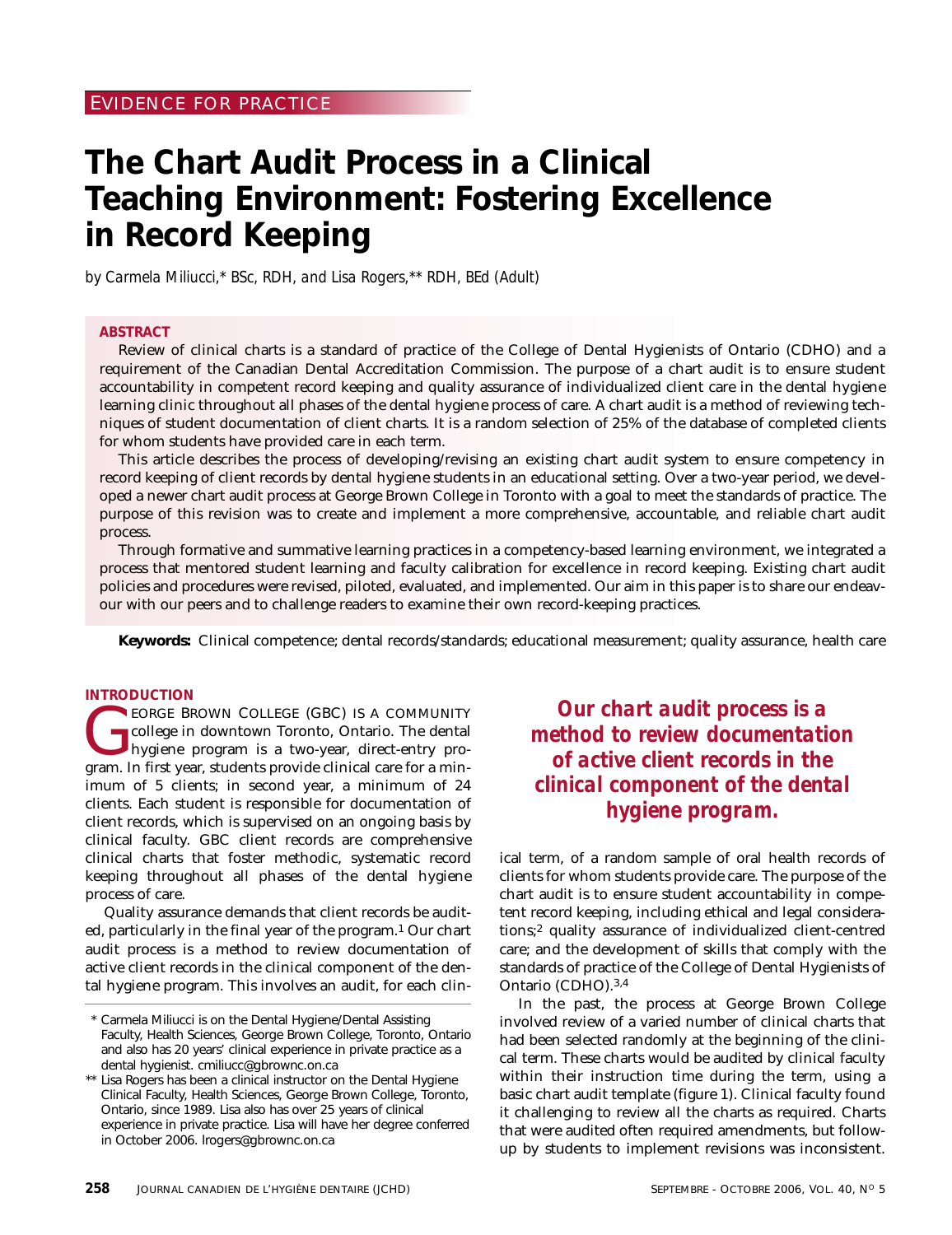#### **GEORGE BROWN COLLEGE DENTAL CLINICS CHART AUDIT FORM**

|    | 1. All forms present                                       | $\Box$ Yes                                                                                     | $\Box$ No |
|----|------------------------------------------------------------|------------------------------------------------------------------------------------------------|-----------|
|    | 2. All required signatures / dates                         | $\Box$ Yes                                                                                     | $\Box$ No |
| 3. | All treatment planned<br>Complete or in progress           | $\Box$ Yes                                                                                     | $\Box$ No |
| 4. | Record of appointments<br>Complete and accurate            | $\Box$ Yes                                                                                     | $\Box$ No |
| 5. | Concerns regarding documentation                           | $\Box$ Yes                                                                                     | $\Box$ No |
|    |                                                            | ,我们也不能在这里的人,我们也不能在这里的人,我们也不能在这里的人,我们也不能在这里的人,我们也不能在这里的人,我们也不能在这里的人,我们也不能在这里的人,我们也              |           |
|    |                                                            |                                                                                                |           |
|    |                                                            |                                                                                                |           |
|    | <b>STUDENT REQUIRED TO:</b>                                |                                                                                                |           |
|    | $\Box$ Make required corrections; resubmit to above staff. |                                                                                                |           |
|    |                                                            | □ Critical error: Records & Documentation (Criteria see DHP Manual, Evaluation System Section) |           |
|    | Arrange to see Program Co-ordinator                        |                                                                                                |           |
|    |                                                            |                                                                                                |           |

Dental Clinic Policies & Procedure Manual SECTION 4

#### **Figure 1.** Original chart audit form

GBC has over 30 part-time clinical faculty, which provides diversity in learning as instructors have a wealth of clinical experience. However, calibration of clinical staff on all aspects of chart audit expectations and outcomes remained a challenge. Different instructors demanded different chart amendments, and there were no specific criteria for review. Moreover, a chart audit team leader was not designated to mentor the program. Accountability for the audit program therefore remained a concern. An alternate chart audit process was tested in 2001, where students would audit charts through a peer review process. Although peer review is a high quality assurance skill, this

peer review process presented challenges as students predictably were biased. This method was therefore considered unreliable as an objective measurable system at this point in their learning.

In 2002, a chart audit review was undertaken by both the GBC program coordinator and the clinical team leaders. It soon became apparent that more staff were required to implement a more effective chart audit process. In January 2003, we were asked to create a more comprehensive chart audit system that would provide an accountable and reliable process for GBC. The following is a step-bystep account of that process.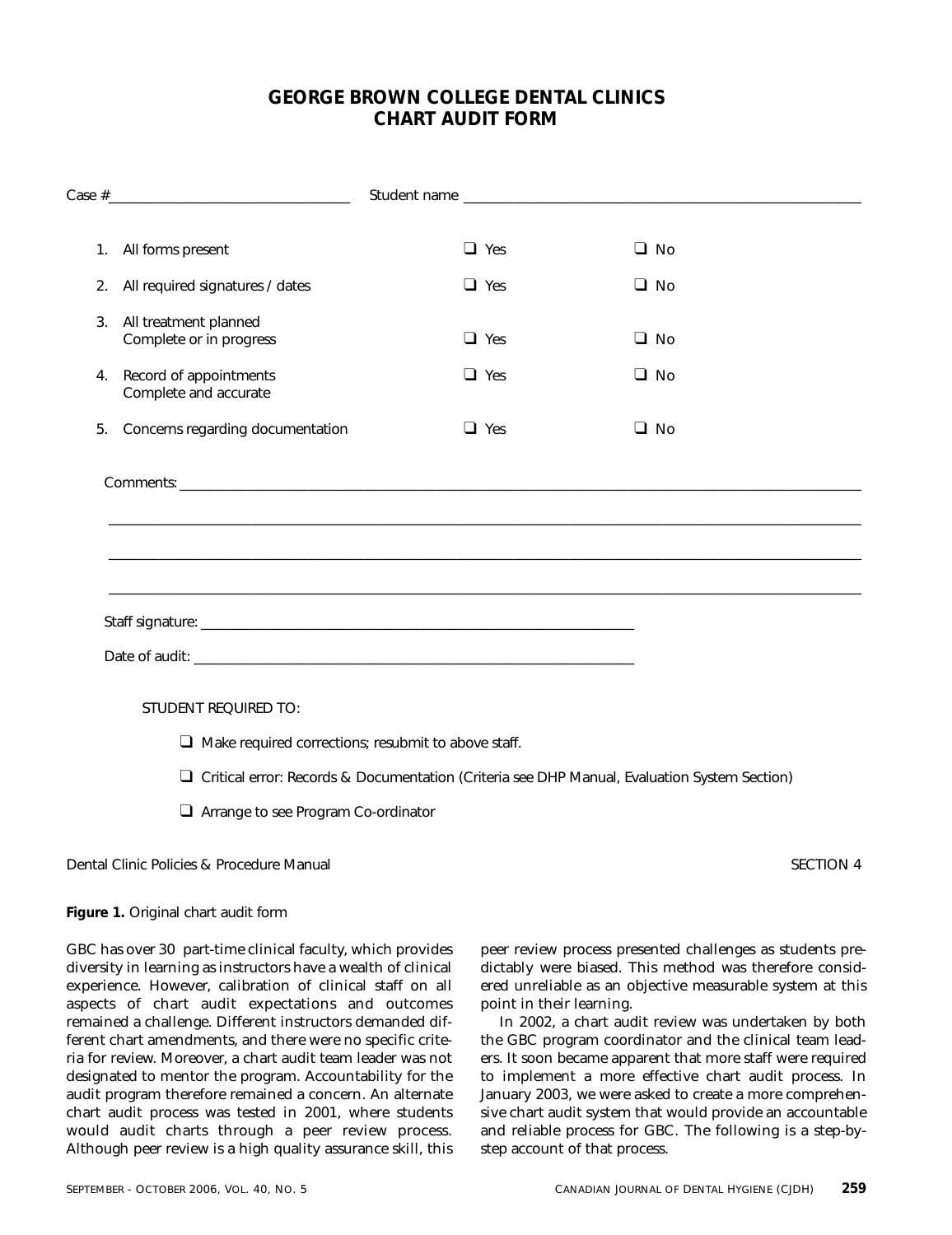#### **RÉSUMÉ**

La révision des dossiers cliniques est une norme de pratique de l'Ordre des hygiénistes dentaires de l'Ontario (OHDO) et une exigence de la Commission de l'agrément dentaire du Canada. Le but d'une vérification des dossiers est d'assurer la responsabilité des étudiants pour une tenue des dossiers compétente et l'assurance qualité des soins individualisés fournis aux clients dans une clinique d'apprentissage en hygiène dentaire au cours de toutes les phases du processus de soins en hygiène dentaire. La révision des dossiers est une méthode de réviser les techniques de documentation des dossiers des clients des étudiants. Elle comporte une sélection au hasard de 25 % de la base de données des clients à qui les étudiants ont prodigué des soins à chaque session.

Cet article décrit le processus de développement et de révision d'un système de vérification de dossiers existant pour assurer la compétence des étudiants et étudiantes en hygiène dentaire en tenue de dossiers des clients dans un environnement éducationnel. Au George Brown College à Toronto, nous avons développé, sur une période de deux ans, un processus de vérification de dossiers plus actuel avec comme objectif de satisfaire aux normes de pratique. Le but de cette révision était de créer et de mettre en œuvre un processus de vérification des dossiers plus complet, plus responsable et plus fiable.

Par des techniques d'apprentissage formatives et sommatives dans un environnement d'apprentissage fondé sur la compétence, nous avons intégré un processus qui encadre l'apprentissage des étudiants et l'étalonnage du corps professoral pour l'atteinte de l'excellence dans la tenue des dossiers. Les politiques et procédures existantes de révision des dossiers ont été révisées, essayées, évaluées et mises en œuvre. Le but de cet article est de partager notre expérience avec nos pairs et d'inciter les lecteurs et les lectrices à examiner leurs propres méthodes de tenue des dossiers.

#### **FIRST STEPS**

Our first step was a needs assessment to facilitate the development of a strategy. We critically reviewed past methodologies that had been in place. We asked questions including the following: (1) What did we hope to accomplish by auditing charts? (2) What specifically should we target when auditing charts? (3) What tools would we need? and finally, (4) What process would be successful in our particular learning environment? We wanted to build on our existing strengths: clinical staff that wanted to be calibrated in a chart audit process; staff willingness to mentor excellence in record-keeping strategies; support from clinical leaders and our program coordinator; an existing chart audit template; and a reasonable time frame to develop a new process. The developmental process would be ongoing and would require adjustment and review as we moved forward.

As we looked at strategies to design the new process, we discovered there was minimal published information on other chart audit processes. We had a study from the School of Dentistry at the University of Washington,<sup>5</sup> guidelines from the CDHO Standards of Practice, and written documentation of chart audit requirements from the accreditation document. We concluded that, with limited available resources that could serve as a model, we would need to create a new model for our program.

Learning of the quality management principles of the ISO (International Organization for Standardization)6 became a catalyst for us in the early stages of development. Loosely considering this philosophy, we decided our strategy would first consider good leadership when developing a strong chart audit process. Having leadership in the process could ensure accountability, communication, and a vehicle to set goals. Second, the process would need to involve all team members—clinical faculty, client services, and students—with appropriate learning and training. Third, the process would need to define the criteria for excellence in record keeping. This could be achieved by designing an improved tool to audit the charts with specific learning outcomes and targeted timelines. Finally, the process would have to be reviewed on a regular basis, with feedback from staff and students; this was viewed as critical to our success.

Our plans for the chart audit process would follow the principles of the dental hygiene process of care. We ASSESSED the existing model; considered the needs and goals of all involved (DIAGNOSIS); PLANNED interventions specific to our program to IMPLEMENT an improved process, with a method for EVALUATION of the chart audit process.7

#### **GOALS OF THE CHART AUDIT PROCESS**

The following goals were essential to ensure reliability of the chart audit process:

- 1. Identify the team leader's role.
- 2. Review record-keeping policies and standards.
- 3. Establish criteria to assess compliance with the policies and standards.
- 4. Create a tool to measure the criteria.
- 5. Select a representative sample for audit.
- 6. Develop a method for reporting back to students, including feedback and follow-up.
- 7. Present the new chart audit process plans and goals to full-time faculty and the dental hygiene program coordinator for consideration and approval for pilot implementation.
- 8. Establish timelines for a full-year pilot implementation of the audit process.
- 9. Select, train, and calibrate auditors.
- 10. Educate and calibrate clinical faculty and students.
- 11. Pilot test the chart audit process.
- 12. Evaluate the chart audit process, including surveys of staff and students for feedback and to address concerns.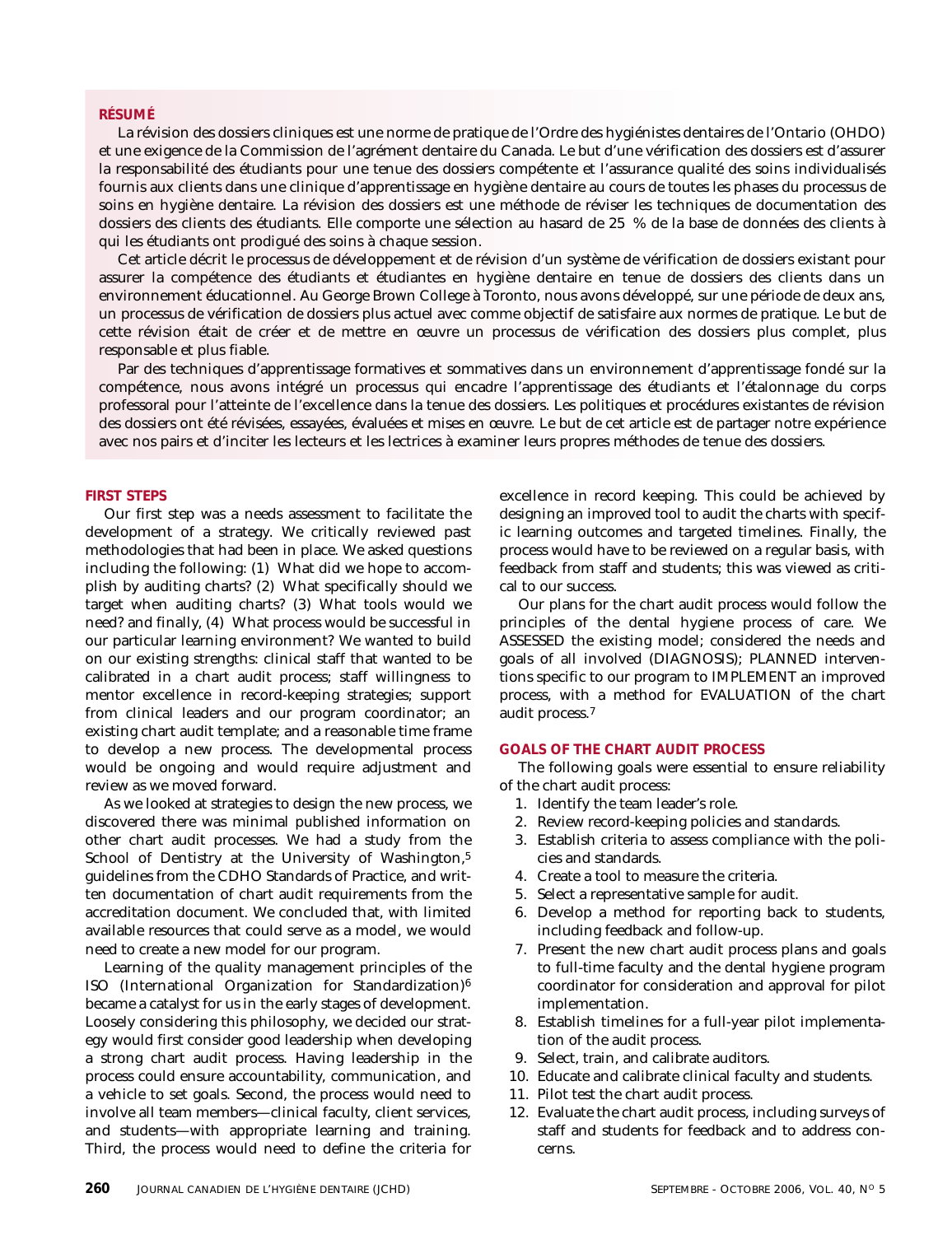#### **1. Identify the team leader's role**

To create a new, efficient audit model, we believed it essential to have demonstrable leadership. The role of the new chart audit team leader was constantly redefined as we implemented the audit during the trial phase and the pilot project. The leader's role would include administrative functions and organization for implementation of the audit each semester. In addition, the team leader would liaise with the client records management staff, first- and second-year clinic leaders; educate clinical faculty and students about the audit; and train auditors. At the end of the audit process, the chart audit team leader would have to conduct surveys of the students and clinical faculty for feedback to re-evaluate the process and implement any necessary changes for improvement. Forms and clinic manuals would then be revised as necessary. The chart audit team leader would also provide remedial instruction for students who have difficulty reaching competency in record keeping. We believe that these duties would ensure accountability.

#### **2. Review record-keeping policies and standards**

Clinical faculty follow established record-keeping policies and procedures that are consistent with the CDHO standards of practice as outlined in the GBC *Dental Hygiene Pre-Clinic and Clinic Manual*8 and the *Dental Clinics and Laboratories Policies and Procedures Manual* (DCLPPM).9 All faculty are provided with copies of clinic manuals for their

review so that they remain calibrated. Students also receive a copy of the manuals as part of their reference material. In addition, record-keeping guidelines are taught in the professionalism component in the Dental Hygiene Principles II course, and record keeping begins during firstyear pre-clinical sessions where "mock records" are kept while students practise skills on each other.

In developing the chart audit process, we reviewed all practices related to record keeping, identifying the criteria to audit records. This enabled us to devise a tool to measure the criteria for record keeping.

#### **3. Establish criteria to assess compliance with the policies and standards**

At GBC, our students are evaluated in clinic, using the principles of competency-based learning.10 Competencybased education allows the student to apply theoretical knowledge in a clinical setting. Students move through various stages of the learning continuum, with repeated attempts at a skill, until competency is achieved. Given that the chart audit occurs in the clinical setting at the college, we agreed that this would be the approach to take with the audit process. Each student would be given repeated opportunities and experiences to allow the development of skills in competent record keeping. The more opportunities students were given, the closer they would be to reaching competency. And in competency-based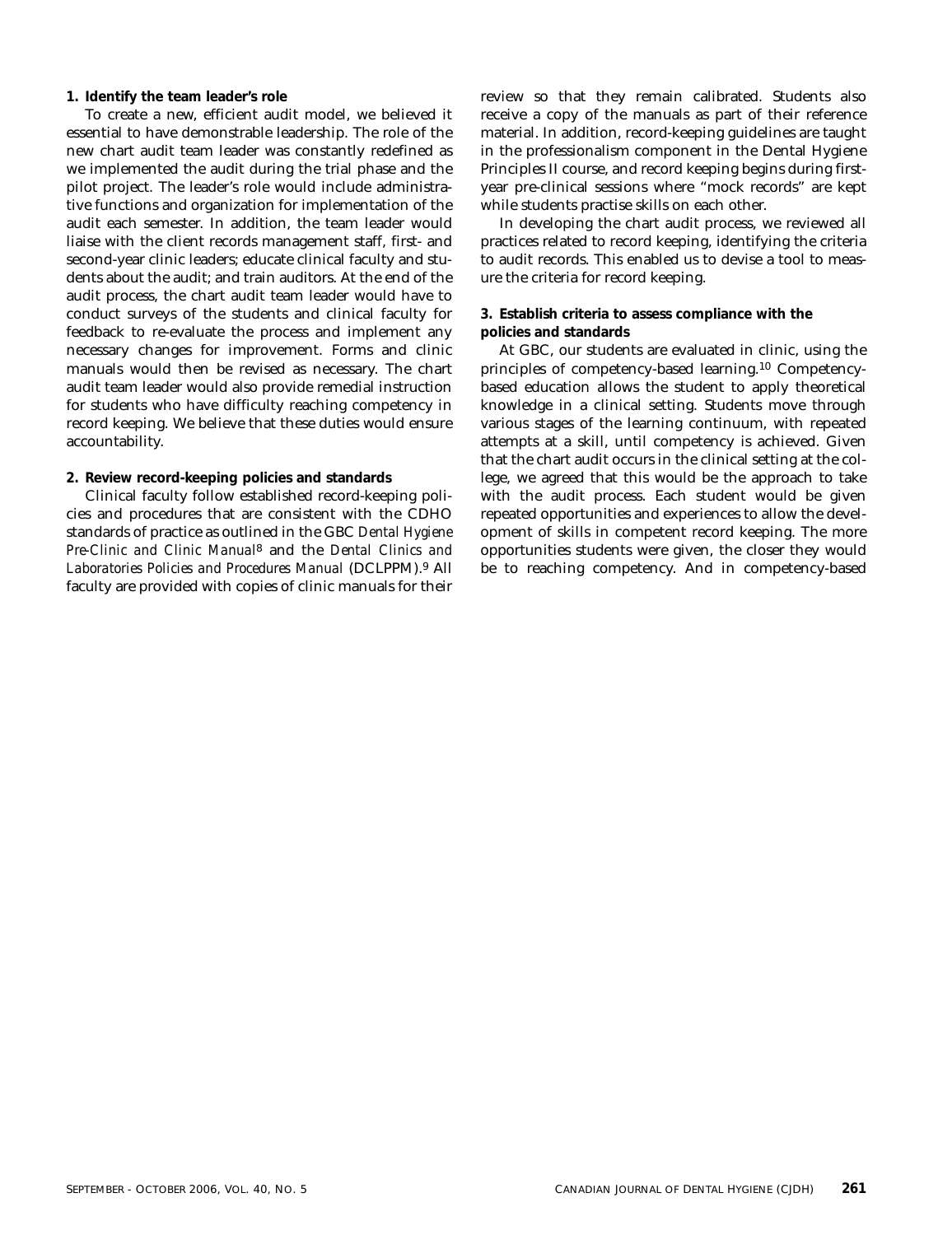education, criteria for learning must be clearly defined for teachers to help students achieve competency.11

To create the criteria for assessing compliance with record-keeping policies and to identify what would determine competency, we reviewed the benchmarks that meet regulatory requirements, including ethical and legal considerations.<sup>3</sup> These criteria include the following:<sup>1(p.39-40)</sup>

- collection of complete client information including data related to medical/dental/social histories;
- appropriate medical alerts;
- client consent;
- documentation of faculty approval/supervision throughout all phases of care;
- client-specific orders for clients with compromised medical histories;
- evidence of assessment data;
- development of client-specific dental hygiene care plan;
- documentation that all intended individualized care; and
- decision-making strategies related to evaluation of care provided and future continuing care.

#### *The audit was intended not only as an administrative audit of forms but also as an audit of client care.*

Understanding the benchmarks allowed us to create criteria that became the characteristics of our chart audit (table 1). If a student had not followed the above criteria for record keeping, an infraction would occur. We then would table the infractions as either minor or major.

Therefore, upon audit, there would be three possible results:

- 1. *No action* required if the chart audit is deemed to have no infractions
- 2. *Minimal action* required based on an outcome of minor infractions only
- 3. *Major action* required based on an outcome of major infractions

Students with a result of "no action" would possess the skills necessary to show competency in their learning. Students who had demonstrated "minor infractions" (up to three) would still exhibit competency but would require assistance in their learning. Students with chart audit results of "major infraction(s)" would have demonstrated non-competency in record-keeping skills. In keeping with competency-based learning principles, further charts of these students would be audited until competency was demonstrated.

#### **4. Create a tool to measure the criteria**

Our next goal was to develop a tool to document how criteria were being met. While reviewing a clinical chart piece by piece, it was evident that we needed to begin at the end, that is, with the quality assurance form. At GBC, a quality assurance form is included with each client record and used as a "checklist" or summary of all phases of the dental hygiene process of care. We used this summary to create a new template for a chart audit form. The new audit form would list all clinical forms that pertain to records that are used by students in client care. Thus information regarding the proper collection of complete documentation on all forms, including signatures and dates, would be addressed.

Auditing a clinical chart is demanding and takes time to reflect and review all entries. To make the audit form userfriendly, we implemented check boxes to minimize the need for writing to explain findings. The audit was intended not only as an administrative audit of forms but also as an audit of client care. All planned interventions appropriate to assessment were to have been completed. If, for some reason they were not, was there supporting documentation to explain? Had referrals been documented, if necessary? In other words, did all documentation agree with the dental hygiene care plan? We provided areas on the form for anecdotal comments for this part of the criteria.

The audit form also needed an area to inform the student of the result of the audit. And, if revisions were required, a section was required to give the student a date for amendment completion.

| Minor chart audit infractions                                                                                                                                                                                                                                                                                                                                                                                                                                                                                                                                           | Major chart audit infractions                                                                                                                                                                                                                                                                                                                                                                                                               |
|-------------------------------------------------------------------------------------------------------------------------------------------------------------------------------------------------------------------------------------------------------------------------------------------------------------------------------------------------------------------------------------------------------------------------------------------------------------------------------------------------------------------------------------------------------------------------|---------------------------------------------------------------------------------------------------------------------------------------------------------------------------------------------------------------------------------------------------------------------------------------------------------------------------------------------------------------------------------------------------------------------------------------------|
| • Forms out of order/dividers not inserted into completed chart<br>• Missing dates<br>• Missing signatures (not including medical history)<br>• Treatment implemented but not listed in the Dental Hygiene<br>Care Plan or Revision Section of the DHCP<br>• Dental hygiene planning does not correlate with assessment<br>findings<br>• Appropriate referral letter as indicated in Dental Hygiene Care<br>Plan missing/or no indication in Record of Appointment of<br>referred treatment<br>• Standard Protocol # not documented or incorrect<br>• Illegible writing | • More than three missing dates<br>• More than three missing signatures<br>• Signatures missing on the medical history<br>• Any form missing appropriate client signatures<br>• Treatment in the Dental Hygiene Care Plan not<br>implemented, and no supportive documentation<br>in revisions/ROA<br>• Medic alert form missing<br>• Use of erasable pen, white-out, or pencil<br>• Any combination of more than three minor<br>infractions |

#### **Table 1.** Chart audit infractions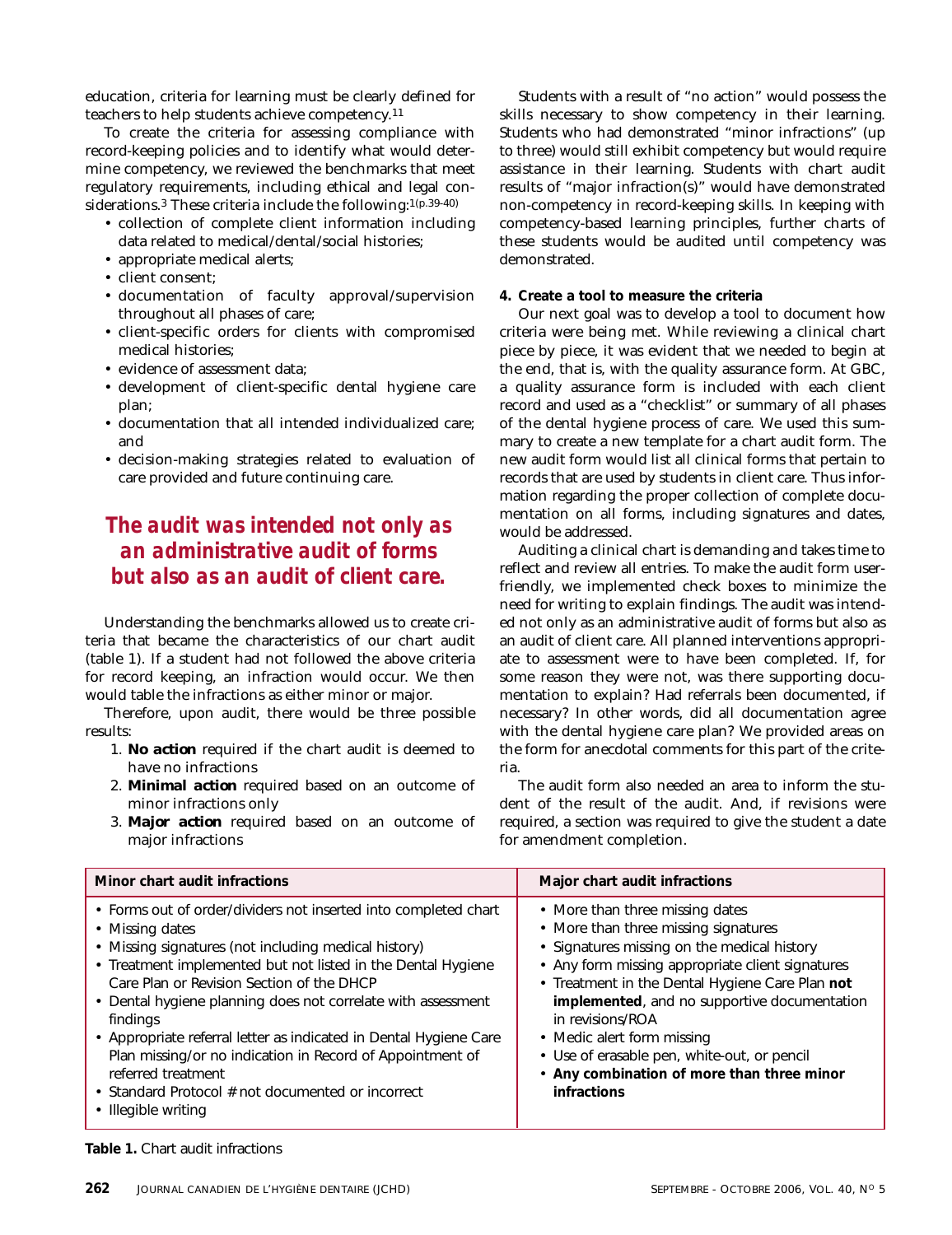When the final template for the chart audit was ready, we tested the form to see if it evaluated the intended criteria. We randomly selected 10 students from the secondyear class. With their knowledge, we audited two clinical charts per student. We interviewed the students at the completion of the test run to explain the results of the audit. We analyzed the success of the forms with specific questions and invited anecdotal feedback from the students. We discovered some discrepancies with the form and made appropriate revisions prior to implementation of a proposed pilot for the upcoming school year (figure 2).

#### **5. Select a representative sample for audit**

Students are assigned clients each term for client care clinics through an equitable distribution process. Students are required to complete a minimum of 5 clients in first year and 24 in second year. For the chart audit, we chose to select a random sample of 36% of the completed client charts to gauge student competency. This number of charts should also be manageable by the audit team.

The audit process would include an additional audit of client records if a student's audit outcome did not demonstrate competency. For example, if a student's chart audit outcome reflected two major infractions, the team would audit an additional four client charts. Thus the sample size for this student would be 75%. Furthermore, if a student had major infractions as a result of the follow-up audit, then the audit would be halted and all the client charts reviewed in a scheduled mentoring meeting with the student and the chart audit team leader. At this meeting, while specific student record-keeping challenges would be identified, the focus would be on formative feedback by reviewing standards in policies and procedures related to client charts. The student's progress would be continually monitored by the chart audit team leader until competency was demonstrated.

#### **6. Develop a method for reporting back to students, including feedback and follow-up**

The student would be notified of the audit outcome by receiving a photocopy of the chart audit form; the original copies would be kept on file. Generally, students would be given a two-week period to make revisions if required. Students would have to meet with clinical faculty to review any infractions as a result of the audit. When revisions were completed, both the student and a clinical faculty member would sign the original chart audit form as complete.

#### **7. Present the new chart audit process plans and goals to full-time faculty and the dental hygiene program coordinator**

Prior to implementing our pilot, we presented the chart audit process project to the full-time faculty and the coordinator of the dental hygiene program. We shared our proposed recommendations, from the inception of the project to our hope for implementing a pilot the following school year. The recommendations were received positively and we were given full support to implement our pilot the following September.

**8. Establish timelines for a full-year pilot implementation of the audit process**

Table 2 explains the proposed timeline for the chart audit. Initially, only client charts of second-year students were to be audited. But, after discussion, it was decided to introduce the process to the first-year students early in their learning. Students in first year would be mentored by clinical faculty in record keeping. As students continued to practise this skill, they would be able to meet the criteria to attain competency with less and less dependence on their teachers.1 It was therefore proposed that

- completed client records from second term of first year would be audited the following September;
- completed client records from the first term of second year would be audited at the end of the term; and
- completed client records in the last clinical term of the dental hygiene program would be audited over the last three months.

| <b>Student Year</b> | Term     | Weeks audit to run    |
|---------------------|----------|-----------------------|
| 1st year            | 2nd term | September of 2nd year |
| 2nd year            | 1st term | December-January      |
| 2nd year            | 2nd term | March-May             |

**Table 2.** Proposed timeline for chart audit

#### **9. Select, train, and calibrate auditors**

Each year, the clinical team leader and dental hygiene program coordinator would select five to six clinical faculty members to make up the chart audit team. The team members would be expected to be flexible in their working hours for the duration of a full school year. The chart audit team leader would train the team in the audit process, using the new chart audit template.

Clinical faculty who were approached to join the chart audit team were eager to take part in the process as many of our faculty enjoy further teaching opportunities to work with students and mentor them in another facet of their learning. In addition, the chart audit team is a collaborative opportunity for further professional development.

The chart audit team would review the following in the course of the chart audit to assess whether

- 1. all applicable chart forms are present in the chart, in the appropriate section and order;
- 2. all appropriate dates on forms are correct and listed;
- 3. all forms have the appropriate signatures from dental hygiene instructors, students, clients, dentists, and dispensary staff;
- 4. entries in the record of appointments are accurate;
- 5. all dental hygiene planning co-relates to assessment findings; and
- 6. all implemented treatment co-relates to planned dental hygiene interventions.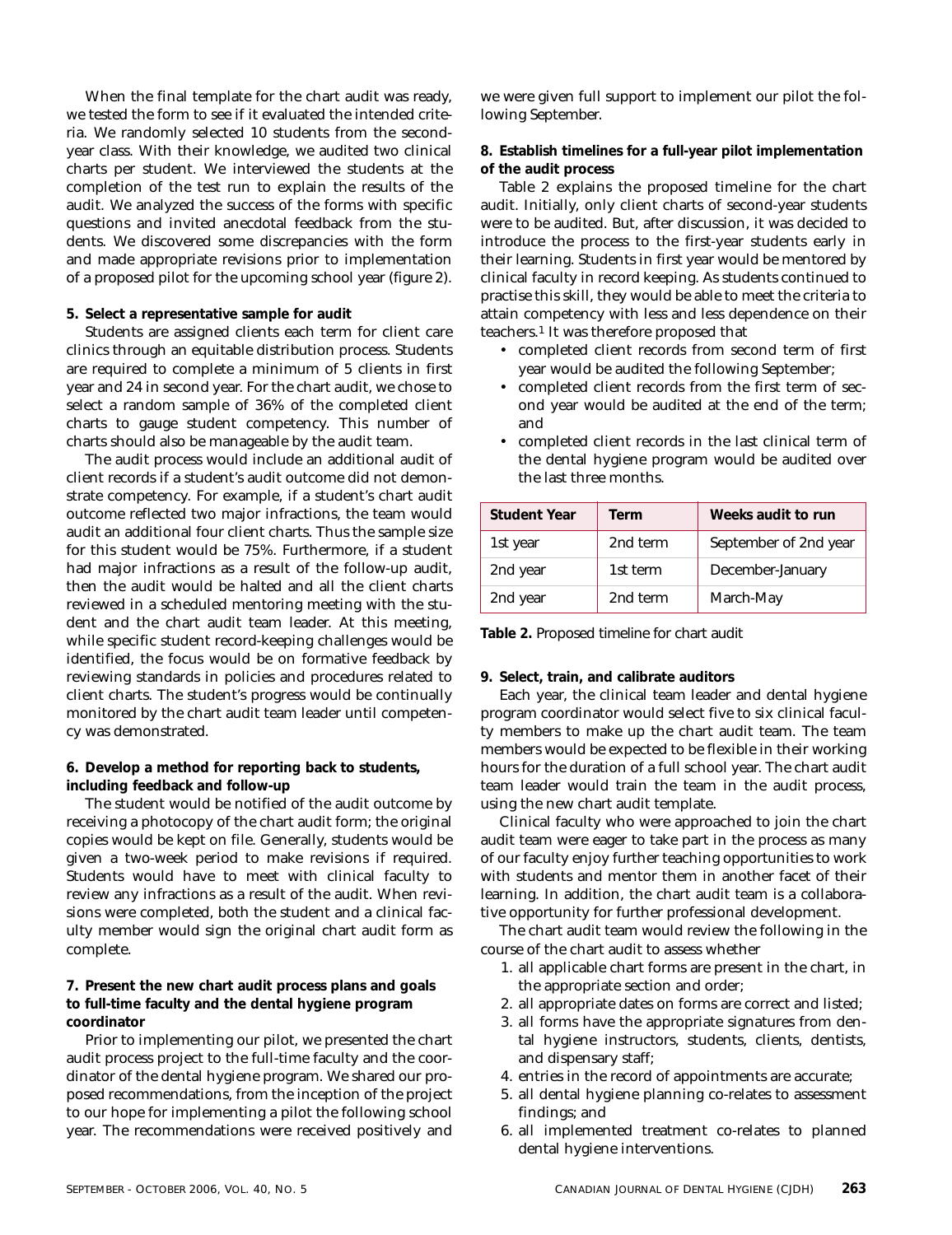#### **GEORGE BROWN COLLEGE DENTAL HYGIENE PROGRAM CHART AUDIT FORM**

Term: 1063 2018 2019

| Student Name: The Contract of the Student Name:           |              |                          |   |                    |                                                                                                                |
|-----------------------------------------------------------|--------------|--------------------------|---|--------------------|----------------------------------------------------------------------------------------------------------------|
| 1<br>2<br>Clinic Group: A<br>B                            | $\mathbf{3}$ | $\overline{4}$           | 5 | 6                  |                                                                                                                |
|                                                           |              |                          |   |                    | Auditor's Name: Name: Name and Auditor's Name and Auditorial Auditorial Contractor and Auditorial Contractor C |
| $\Box$ Client Completed<br>$\Box$ Active Treatment        |              |                          |   |                    |                                                                                                                |
|                                                           |              |                          |   |                    |                                                                                                                |
| <b>LIST OF FORMS</b>                                      |              |                          |   |                    | Record of appointments                                                                                         |
| $\Box$ 1. Screening                                       |              | $\Box$ 10. ROA           |   |                    | 19. Sweets score                                                                                               |
| □ 2. Consent                                              |              | Assessment               |   |                    | $\Box$ 20. Tobacco use intervention                                                                            |
| $\Box$ 3. Medical consult                                 |              |                          |   |                    | 11. Radiography prescription<br>Planning                                                                       |
| 4. Pathology report*                                      |              |                          |   |                    | $\Box$ 12. Radiographic interpretation<br>□ 21. Onset of care goals                                            |
| $\Box$ 5. Prescription (rx)*                              |              |                          |   | □ 13. E/O I/O exam | 22. Dental hygiene care plan                                                                                   |
| $\Box$ 6. Referral                                        |              |                          |   | □ 14. Periodontal  | 23. Oral self care plan                                                                                        |
| <b>Baseline health</b>                                    |              |                          |   |                    | $\square$ 15. Baseline perio/hard tissue<br>Implementation/evaluation                                          |
| $\Box$ 7. Medical alert                                   |              |                          |   |                    | 24. Record of debridement<br>□ 16. Update perio/hard tissue                                                    |
| $\Box$ 8. Health/oral history                             |              |                          |   |                    | 17. Plaque control record<br>$\Box$ 25. Post care assessment                                                   |
| Baseline update                                           |              |                          |   |                    | $\Box$ 18. Nutritional counseling<br>26. ROC/quality assurance                                                 |
| $\Box$ 9. Health/oral history update                      |              |                          |   |                    | $\Box$ 3 day $\Box$ 1 day<br>* if applicable                                                                   |
| 1. All forms present                                      |              | $\Box$ Yes               |   |                    |                                                                                                                |
| 2. All forms in correct section                           |              | $\Box$ Yes               |   | $\Box$ No          |                                                                                                                |
| Correct order/section                                     |              | $\Box$ Yes               |   | $\Box$ No          |                                                                                                                |
| 3. All required information                               |              |                          |   |                    |                                                                                                                |
| Dates<br>Signatures                                       |              | $\Box$ Yes<br>$\Box$ Yes |   |                    |                                                                                                                |
|                                                           |              |                          |   |                    |                                                                                                                |
|                                                           |              |                          |   |                    | □ Instructor, list Form Number(s) ________________ □ Client, list Form Number(s) ________________________      |
|                                                           |              |                          |   |                    |                                                                                                                |
| 4. All planned treatment                                  |              |                          |   |                    |                                                                                                                |
| Completed                                                 |              | $\Box$ Yes               |   | $\Box$ No          |                                                                                                                |
| Incomplete                                                |              |                          |   | Yes (explain) ___  |                                                                                                                |
|                                                           |              |                          |   |                    | □ Incomplete referral form _                                                                                   |
| 5. Record of Appointments complete<br>and related to DHCP |              | $\Box$ Yes               |   |                    |                                                                                                                |
| 6. Concerns regarding documentation $\Box$ Yes            |              |                          |   | $\square$ No       |                                                                                                                |
| <b>ACTION: Student required to</b>                        |              |                          |   |                    |                                                                                                                |
| $\Box$ Please make required corrections.                  |              |                          |   |                    | <b>AUDIT COMPLETED</b>                                                                                         |
|                                                           |              |                          |   |                    |                                                                                                                |
|                                                           |              |                          |   |                    | Signature of student<br>Date                                                                                   |
| $\Box$ No action required, audit successful.              |              |                          |   |                    |                                                                                                                |
| <b>CORRECTIONS SUBMITTED BY STUDENT</b>                   |              | $\Box$ Yes               |   |                    | Signature of auditor<br>Date                                                                                   |
| Figure 2. Amended chart audit form                        |              |                          |   |                    | <b>O NO ACTION</b><br><b>D</b> MINOR<br><b>D</b> MAJOR                                                         |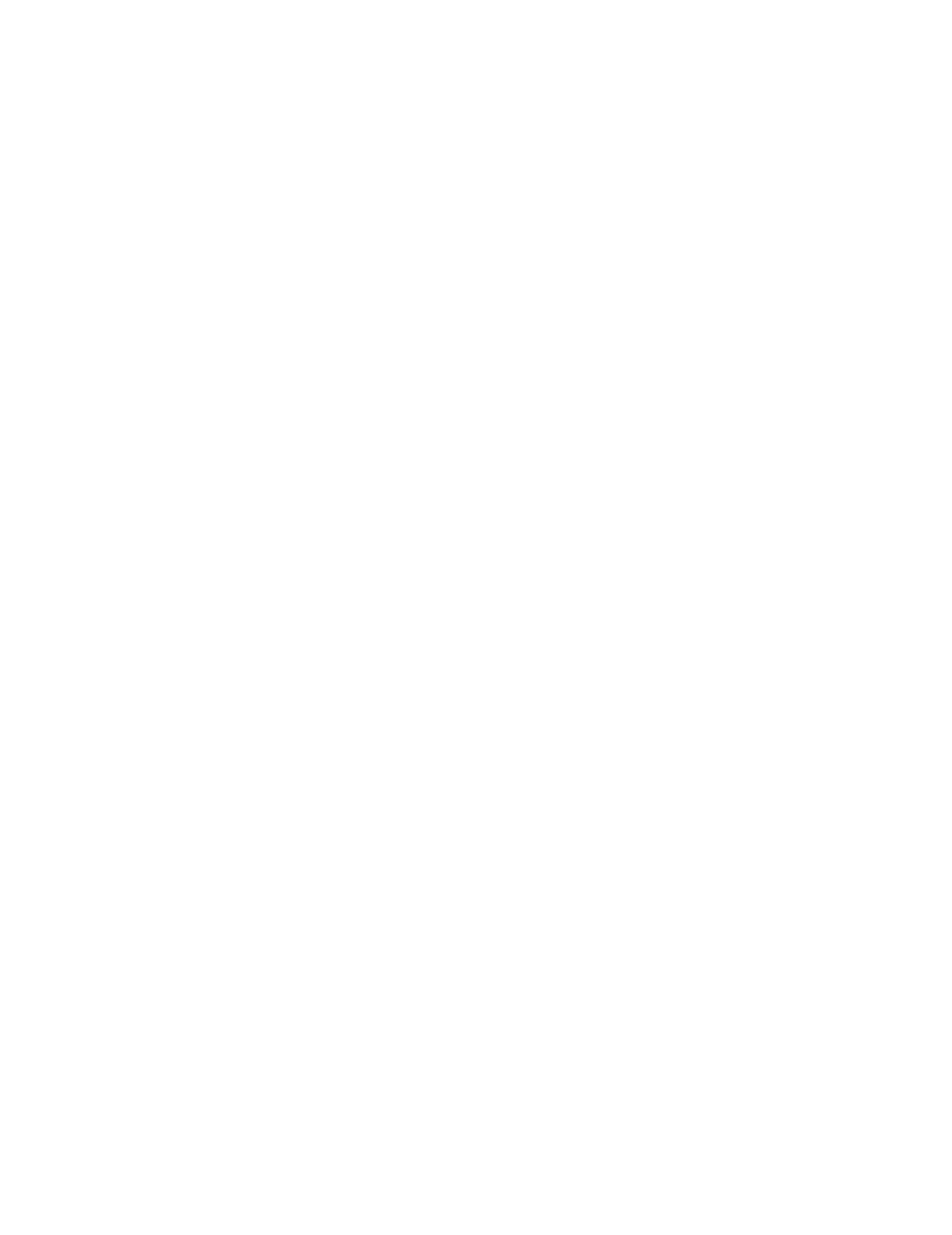Special concurrent sessions hosted by Dental Hygiene Educators Canada for dental hygiene educators.

## **Attention<br>Students:<br>Holucator**<br>Mark your calenda<br>for the first ever<br>CDHA Student Sumi **Students and Educators Attention Students and Educators**

### **Mark your calendars your calendars for the first ever CDHA Student Summit**

**January 20, 2007, Sheraton Centre Hotel, Toronto**

CDHA's Student Summit is your exceptional professional career development and learning opportunity. Attend the summit to…

- Discover the array of rewarding non-traditional dental hygiene professional career options available
- Help with the transition from being a student to becoming a practicing dental hygienist
- Test-drive the newest oral health care products on our exhibit show floor
- Meet and mingle with fellow dental hygiene students across Canada
- Make important career connections
- Discover how CDHA can assist you in your professional development

THE CANADIAN DENTAL<br>HYGIENISTS ASSOCIATION  $\overline{\textbf{C}}\textbf{DHA}$ L'ASSOCIATION CANADIENNE<br>DES HYGIÉNISTES DENTAIRES **ACHD** 

Log on to **www.cdha.ca** and watch upcoming CDHA broadcast emails for more information! **10. Educate and calibrate clinical faculty and students**

At GBC, we have over 25 part-time clinical faculty who teach more than 70 students in each of the first- and second-year clinics in the dental hygiene program. Ongoing calibration is therefore an important goal for reliability of the chart audit process.

Upon completion of the chart audit process, the student will have acquired the knowledge and application to demonstrate the following learning outcomes:

- 1. Define the criteria for a successful chart audit.
- 2. Correlate the findings of the chart audit to understand the differences between minor and major infractions.
- 3. Recognize how to make amendments in a chart to meet the expectations of a successful chart audit.
- 4. Utilize data from the new chart audit process findings to improve future record keeping in clinic and to develop skills that comply with the CDHO standards of practice.

To facilitate calibration of clinical faculty, review of the written policies and procedures concerning documentation is expected as a component of clinical teaching responsibilities. In addition, all clinical faculty were retrained to review a chart for the purpose of chart auditing. Prior to implementing the pilot, a written explanation of the chart audit process was included in the clinical manuals for faculty and students to provide standards in record keeping. In addition to clinical staff meetings and debriefing sessions that occur before each clinic, e-mail facilitated communication among clinical faculty.

#### **11. Pilot test the chart audit process**

Using the timelines for implementation of the chart audit process, the team leader randomly selected client charts from the students' completed-clients database. The chart audit team was assigned a group of students and audited the selected clinical charts. When the chart audit was completed, the student was notified of the outcome. If the audit resulted in no infractions (no action required), the student signed off on the original chart audit form and the chart audit was deemed complete.

If the chart audit discovered minor infractions (to a maximum of three), the student was requested to make the appropriate corrections within two weeks. The student then presented the chart for a re-audit, which ensured appropriate amendments had been made. At this time, the student and a clinical faculty member signed off on the original chart audit form and the chart was stamped indicating the date of a successful audit. The chart audit is deemed complete.

When the chart audit revealed a major infraction(s), the same process was followed for the minor infractions, with one exception. Two more charts per major infraction were audited. Students were expected to make amendments to all charts requiring attention. If there were further major infractions beyond the original two, then all charts pertaining to client care for that student were audited. In addition, they met with the chart audit team leader and/or the clinical team leader and/or coordinator of the program.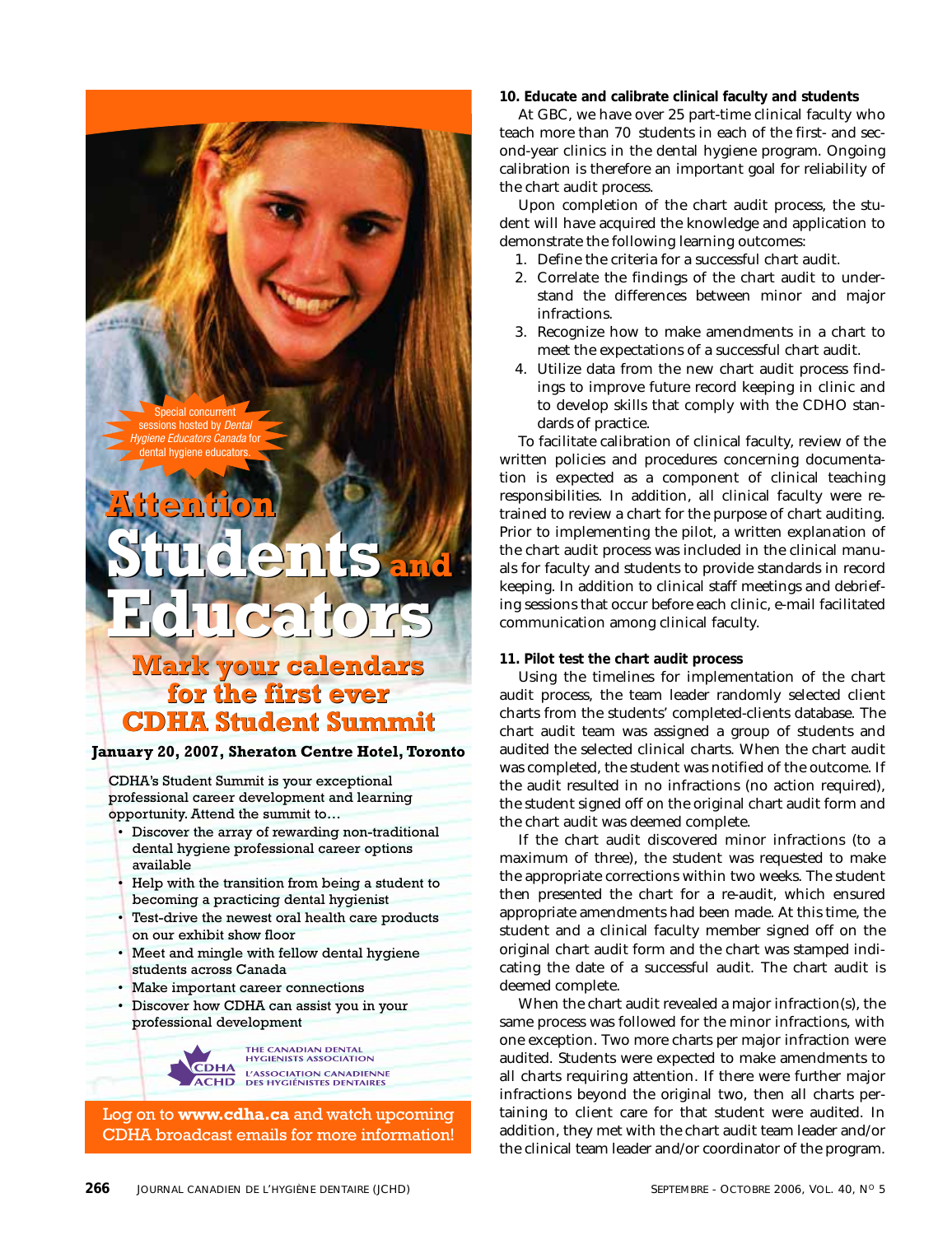#### **12. Evaluate the chart audit process**

At the end of the pilot project, we conducted a survey to review the process from the perspective of both the students and the clinical faculty. We wanted to determine if the learning outcomes had been met. We asked students and clinical faculty both for answers to specific questions and for anecdotal comments so that we could review the process and make amendments as required. The perspectives of all stakeholders were considered.

#### **WHAT WE LEARNED FROM THE PILOT PROGRAM AND SUBSEQUENT CHANGE**

- 1. Feedback from clinical faculty indicated that it was difficult to re-audit amended charts during clinic time. As a result, this year, auditors assigned to a specific group of students re-audited amended charts outside of clinic time. Two weeks after the students were notified of the audit outcomes and the requested revisions were completed, students met with their assigned auditor to review the changes. If the revisions were approved, that auditor signed and stamped the chart. Assigned groups and auditors rotate each term. This creates further reliability, improves calibration, and eliminates possible personality conflicts and bias.
- 2. During the initial timeline for the pilot project, we realized that it was ineffective to audit client charts of the first-year students three months later in the fall of the next school year. Students could not recall missing information, if required, about the client. As well, clinical faculty who had taught in the spring were not necessarily the same faculty in clinic in the fall. As a result, the chart audit of the first-year students is conducted in the last three weeks of their first-year clinical term.
- 3. Upon audit, we discovered that the students did not always complete some intended care. Often valid reasons existed, but the proper documentation was unclear. Since the client must sign the chart to accept proposed interventions, we revised the dental hygiene care plan form to reflect amendments to proposed interventions or treatment. All revisions required student, client, and staff signatures. This created improved accountability immediately.
- 4. Upon audit, we also noticed that our radiographic prescription form required amendment. If a student was given a radiographic prescription, radiographs may not necessarily be taken due to non-compliance by a client. We therefore added a line to the radiographic prescription form to indicate "radiographs declined"; this was in addition to the already documented notes in the record of appointment.
- 5. The most important change as a result of the audit was related to competency-based learning. If auditors reviewed the initial client charts for audit and found major infractions, they would immediately pull two more charts per audit for that student. Inevitably, the auditor would discover further infrac-



## Stay up to date!

For all the latest Symposium news and information, go to **www.cdha.ca/ifdh.asp** to subscribe to the IFDH Symposium e-newsletter.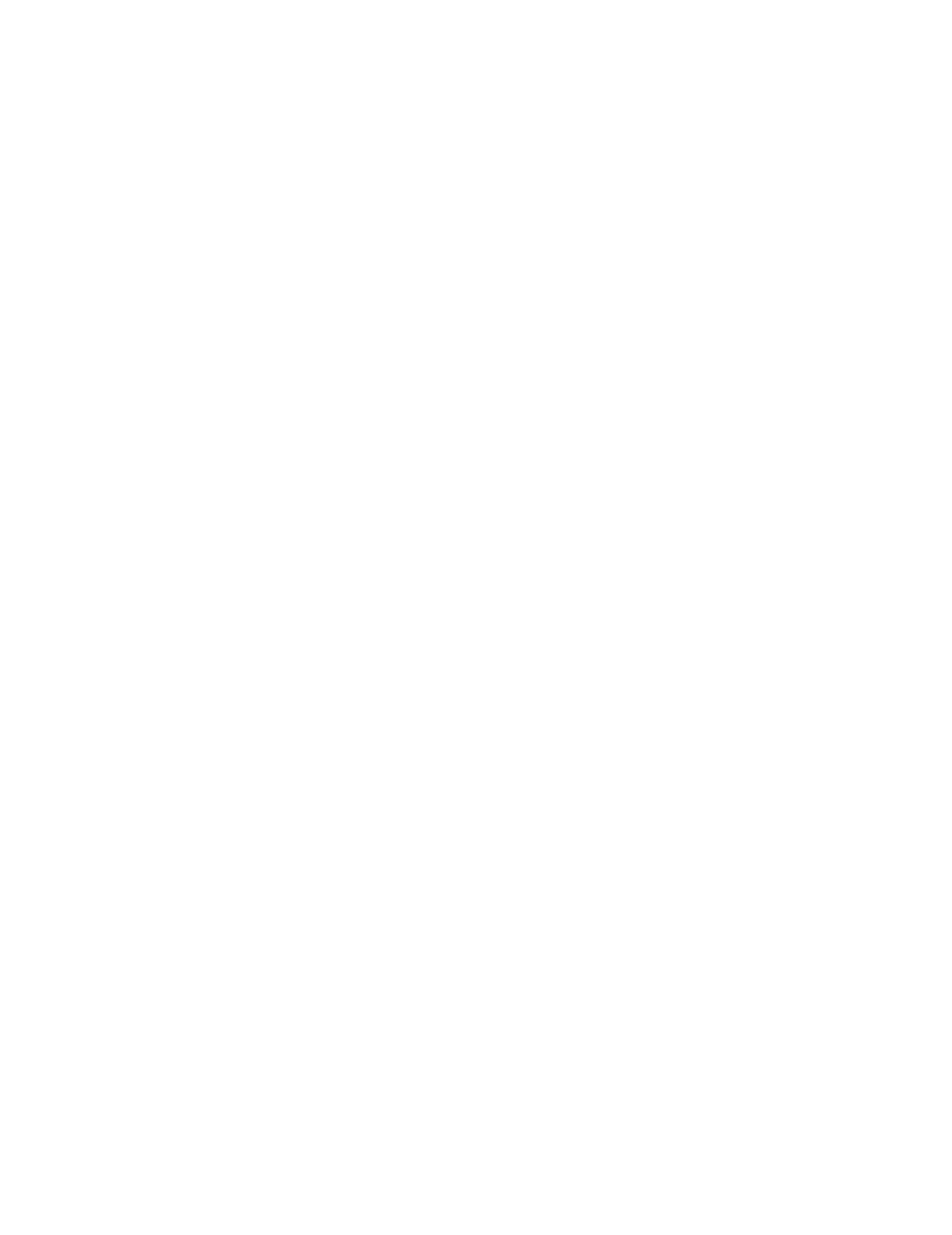tions. This told us that we did not allow an opportunity for students to learn from their errors to become more competent. Yip and Smales comment in their review11 that competency-based education encourages student critical self-assessment. Therefore, after learning of a major infraction, students are given a two-week grace period to self-audit their other client records. At the end of the two-week period, two more charts per major infraction are audited. This process is repeated until students can demonstrate competency.

- 6. While the audit team continually calibrates, human error can occur and this is something we strive to minimize. Auditing client charts is a demanding and a fatiguing process. As we re-evaluate the process again this year, increasing the number of auditors to mentor smaller groups of students is being considered. In addition, the chart audit team leader and auditors will audit previously audited charts to identify any shortfalls and calibrate accordingly.
- 7. The new chart audit process is now a formalized system in the program. This has helped to promote calibration of faculty in excellence in record keeping and has allowed improved mentoring of students.
- 8. The authors of this paper acted as the interim audit team leaders during the pilot. It is important to have a leader drive the audit process and keep it organized to ensure accountability. It is also important to keep as many members of the audit team from year to year. This ensures calibration of auditors and effective and efficient implementation of the audit process. However, given the availability and flexibility of part-time clinical faculty, introducing new auditors to the team is inevitable. Allowing one to two new members to be added to the team annually allows familiarity with the process without compromising calibration.

#### **CONCLUSION**

Our involvement with the chart audit process over the past two years at George Brown College has been a rewarding and personal learning experience. Our aim was to create a method for an accountable, reliable, and streamlined process for our students and clinical faculty, while endeavouring to meet the CDHO standards of practice and Canadian accreditation guidelines.

Our collaborative approach to auditing has assisted further formative learning for our students. The learning outcomes set out at the beginning of the process were met by students. The number of major infractions overall decreased dramatically as students approached the end of their course of study at GBC. This indicated to us that the continuum of reviewing charts throughout the clinical program kept the students motivated to meet standards in record keeping. This is a skill that students will carry throughout their career, and we believe that an accountable process for chart review will foster career-long excellence in record keeping. In addition, registered dental hygienists become part of a randomized professional portfolio review. The process of random selection of client charts as students develop competency in their learning simulates career-long audit expectations.

The chart audit process provided a mechanism for further faculty calibration with regards to standards in record keeping. Although the audit is a sophisticated process, elimination of human error by clinical faculty and auditors requires ongoing calibration. In a program that has a large part-time teaching component and large student body, we strive to keep our error rate at a minimum. With yearly re-evaluation of the chart audit process, clinical faculty can review charts that have been previously audited in order to reflect on the process and on any areas that may need improvement because of human error. Students provide feedback and reflection annually through surveys and exit interviews. Thus collaborative re-evaluation allows for revisions and amendments where required to achieve a high standard in the audit process.

The pinnacle of our work was the successful implementation of the chart audit process this year. What does the future hold? We would like to see an electronic application of this process. In addition, the audit process could be used by other health professionals in an interprofessional health education setting.

#### **ACKNOWLEDGEMENTS**

We would like to thank the faculty and staff at George Brown College for their patience and support during this process. In addition, we would like to express our appreciation to the Class of 2005 for their collaboration and cooperation during our pilot test.

#### **REFERENCES**

- 1. Commission of Dental Accreditation of Canada. The preparation for POA [practice outcomes assessment]. In: Accreditation requirements for dental hygiene programs. Ottawa: The Commission; 2004. p. 34.
- 2. Wilkins E. Clinical practice of the dental hygienist. 9th ed. Philadelphia: Lippincott, Williams & Wilkins; 2005. p. 9-11.
- 3. College of Dental Hygienists of Ontario. Dental hygiene standards of practice [online]. Toronto: The College; 2005 [cited 2003 Jan]. Available from: www.cdho.org/regs\_sop.htm
- 4. Darby M, Walsh M. Dental hygiene theory and practice. 2nd ed. Philadelphia: Saunders; 2003. p. 14-16.
- 5. Chasteen JE, Cameron CA, Phillips SL. An audit system for assessing dental record keeping. J Dent Educ. 1996;60(12):978-86.
- 6. ISO (International Organization for Standardization). Quality management principles [online]. Geneva: ISO; 2005 [cited 2003 Jan]. Available from: www.iso.org/ iso/en/iso9000- 14000/understand/qmp.html.
- 7. Mueller-Joseph L, Petersen M. Dental hygiene process: diagnosis and care planning. Albany (NY): Delmar; 1995. p. 1-9.
- 8. George Brown College. Dental hygiene pre-clinic and clinic manual. Toronto: The College; 2004.
- 9. George Brown College. Dental clinics and laboratories policies and procedures manual. Toronto: The College; 2004.
- 10. Glassman P, Chambers DW. Developing competency systems: a never-ending story. J Dent Educ. 1998;62(2):173-82.
- 11. Yip H-K, Smales RJ. Review of competency-based education in dentistry. Br Dent J. 2000;189(6):324.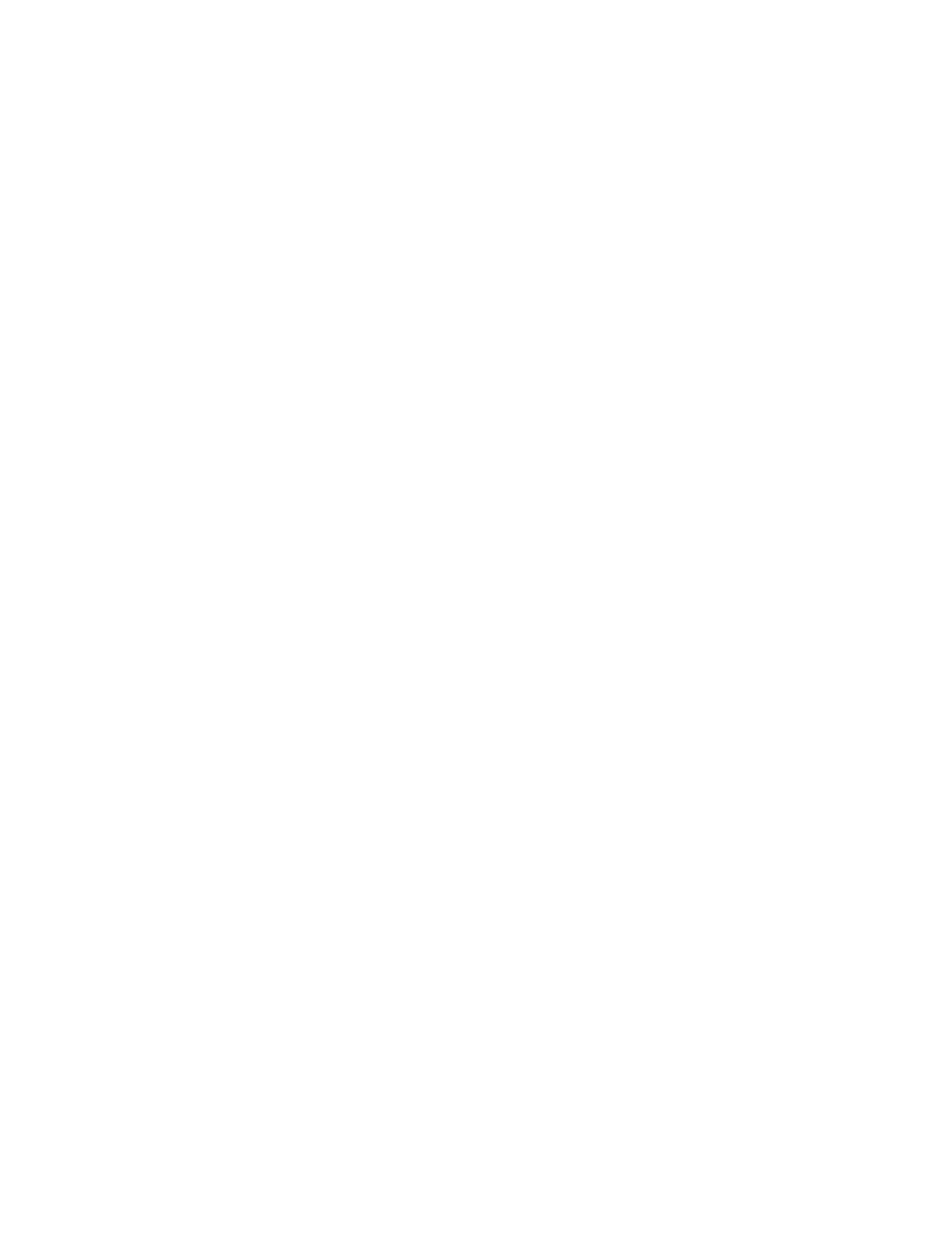#### **NOTICE OF ANNUAL MEETING OF MEMBERS OF CANADIAN DENTAL HYGIENISTS ASSOCIATION (CDHA)**

NOTICE is hereby given that the annual meeting of the members of **CANADIAN DENTAL HYGIENISTS ASSOCIATION** will be held at CDHA, 96 Centrepointe Drive, Ottawa, Ontario, on Saturday the 21st day of October, 2006, at the hour of 9:00 o'clock in the morning, to:

- I. receive the financial statement of the corporation for the fiscal period ended April 30, 2006, and the report of the auditors thereon;
- II. appoint auditors; and
- III. transact such further and other business as may properly brought before the meeting or any adjournment thereof.

Copies of the financial statements and the auditors' report are available for review at the corporation's head office during normal business hours.

DATED the 15<sup>th</sup> day of September, 2006. BY THE ORDER OF THE BOARD OF DIRECTORS

PAR DÉCRET DU CO

#### **AVIS DE CONVOCATION DE L'ASSEMBLÉE ANNUELLE DES MEMBRES DE L'ASSOCIATION CANADIENNE DES HYGIÉNISTES DENTAIRES (ACHD)**

AVIS est par les présentes donné que l'assemblée annuelle des membres de **L'ASSOCIATION CANADIENNE DES HYGIÉNISTES DENTAIRES** aura lieu à l'ACHD au 96, promenade Centrepointe, à Ottawa (Ontario) le samedi 21 octobre 2006, à neuf heures. En voici l'ordre du jour:

- I. recevoir l'état financier de l'Association pour l'exercice ayant pris fin le 30 avril 2006 et le rapport des vérificateurs à ce sujet;
- II. nommer les vérificateurs;
- III. régler toute autre question dûment soulevée à l'assemblée annuelle ou à toute nouvelle assemblée convoquée en cas d'ajournement de l'assemblée annuelle.

Des exemplaires des états financiers et du rapport des vérificateurs peuvent être examinés au siège social de l'Association pendant les heures d'affaires ordinaires.

FAIT le 15 septembre 2006. PAR DÉCRET DU CONSEIL D'ADMINISTRATION

**Wish List** *(continued from page 227)*

your untapped talents. Another way to renew your passion for dental hygiene is by learning new techniques and seeking new challenges. Staying abreast of the cutting-edge procedures in dental hygiene and dentistry could open up new avenues and keep you motivated in your chosen profession.

It is also my sincere wish that all present and past volunteers will mentor at least another dental hygienist and help him or her take the helm of our professional organizations and profession. We must all do our part to create a spirit of mentorship within our organization to develop a new generation of volunteers and leaders to help our organization and profession prosper. We have travelled a good distance on the road to a better future for all dental hygienists but more road still stretches ahead of us. We need your vision and your participation to navigate the challenges and obstacles that are sure to arise. "Knowledge is power" and sharing our knowledge with others will enable them to pick up where we left off and continue the progression toward a better future for all dental hygienists.

A favourite quote of mine is "I have a dream" by Dr. Martin Luther King. The profession of dental hygiene is vastly different from what it was 10 or 20 years ago, and I can assure you that it will undergo more changes in the

future. Keep in mind that we can flourish through these changes by being pro-active and fashioning the future of our profession. I believe the next few years will offer more opportunities for entrepreneurship and will greatly increase the types of professional settings in which dental hygienists can provide oral health care services to the public. We have to be self-reliant and push ourselves to guide these changes.

The time is definitely here for dental hygienists to work in multidisciplinary teams with other health professionals to help prevent the onset of chronic diseases. Prevention is key. Get in touch with your local and provincial health professions, health associations, and community groups and work together to develop a strategy to improve the general health of all Canadians. Multidisciplinary intervention is needed to improve the total wellness of the population. I also urge you to consult with other dental hygienists**.** The combination of different ideas and different skills produces a much stronger team.

Once again, thank you for giving me this opportunity to take part in such a wonderful organization. Although very challenging at times, it has been very rewarding. My pride in this profession has only increased over the year and I look forward to a bright future for the profession.

*You can contact the president at <president@cdha.ca>.*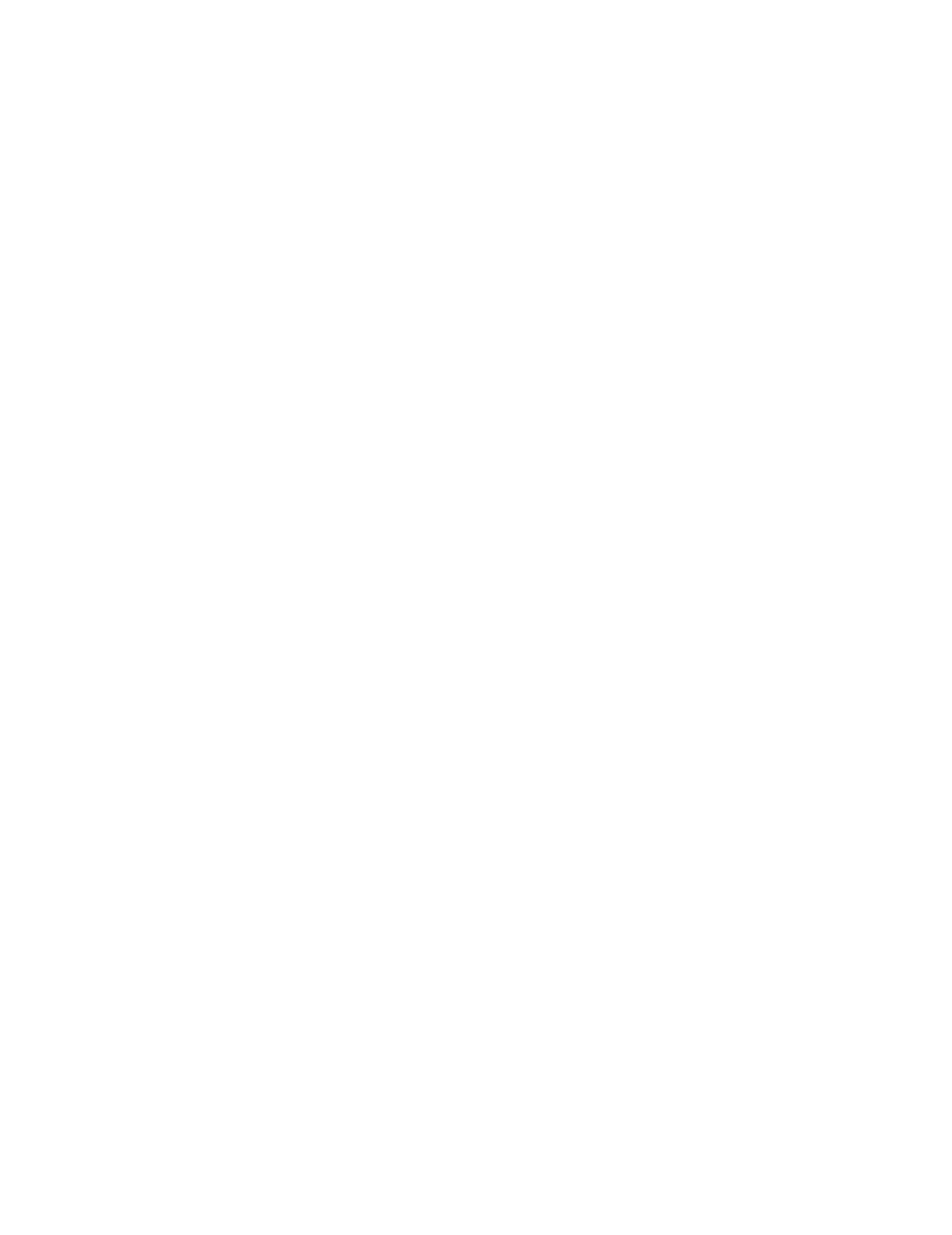## **CJDH Reviewers** *– An Essential Part of the Journal*

Articles in this journal are peer-reviewed. This is possible only because of the generous assistance of dental hygienists who volunteer to review the papers. They give freely of their time and expertise and their help is both valuable and greatly appreciated. We would like to acknowledge the contribution of the following dental hygienists over the past few years:

Shirley Bassett Ebony Bilawka Ginny Cathcart Joanne Clovis Sandra Cobban Sharon Compton Patricia Covington Bonnie Craig

Anna Maria Cuzzolini Michele Darby Indu Dhir Eunice Edgington Dianne Gallagher Marilyn Goulding Patricia Grant Marion Kaiser

Dianne Landry Salme Lavigne Jocelyne Long Laura MacDonald Lynda McKeown Nancy Neish Jan Pimlott Marge Reveal

Gladys Stewart Dianne Stojak Susanne Sunell Francine Trudeau Michey Emmons Wener Margaret Wilson Carol-Ann Yakiwchuk



The journal always welcomes new reviewers. You can choose to review as many or as few papers as you wish and we provide guidelines and check lists to help you assess the paper. If you would like more information, please contact Patricia Buchanan, the Managing Editor, at peb@cdha.ca.

#### **Liste de souhaits** *(suite de la page 227)*

Si votre passion s'est endormie et que vous avez l'impression d'avoir un travail routinier de 8 à 5 plutôt que d'avoir une carrière, c'est qu'il est temps de vous régénérer. Rallumez votre passion pour votre carrière. Une façon de le faire, c'est d'être proactif et proactive au sein de votre association professionnelle. L'ACHD et les associations provinciales peuvent vous offrir plusieurs occasions de montrer vos talents et de partager votre vision pour notre profession. Siégez sur un conseil ou un comité, devenez un administrateur ou une administratrice ou encore un membre de la direction, et découvrez vos talents inexploités. Une autre façon de réveiller votre passion pour l'hygiène dentaire, c'est d'apprendre de nouvelles techniques et de chercher de nouveaux défis. Rester au courrant des procédures de pointe en hygiène dentaire et en dentisterie pourrait vous ouvrir de nouveaux horizons et alimenter votre motivation dans la profession que vous avez choisie.

C'est également mon vœu sincère que tous et toutes les bénévoles, anciens et actuels, mentorent au moins un ou une autre hygiéniste dentaire et l'aide à prendre la relève au sein de nos organismes professionnels et de notre profession. Nous devons tous et toutes faire notre part pour créer un esprit de mentorat au sein de notre organisme afin de créer une nouvelle génération de bénévoles et de leaders pour aider notre organisme et notre profession à prospérer. Nous avons franchi de bonne étapes sur la route qui mène vers un avenir meilleur pour tous et toutes les hygiénistes dentaire, mais la route qui se déroule devant nous est encore longue. Nous avons besoin de votre vision pour explorer les défis et franchir les obstacles qui ne manqueront pas de surgir. « La connaissance, c'est la force » et partager nos connaissances avec les autres leur permettra de reprendre où nous avons laissé et de poursuivre la progression vers un avenir meilleur pour tous et toutes les hygiénistes dentaires.

Une de mes citations favorites est « J'ai un rêve » du Dr Martin Luther King. La profession de l'hygiène dentaire est énormément différente de ce qu'elle était il y a 10 ou 20 ans et je peux vous assurer qu'elle subira beaucoup de changements dans le futur. Gardez à l'esprit que nous pouvons progresser grâce à ces changements en étant proactifs et proactives et en façonnant l'avenir de notre profession. Je crois que les prochaines années offriront encore plus de possibilités d'entreprenariat et que les types de milieux professionnels où les hygiénistes dentaires pourront offrir des services de soins de santé buccodentaire au public augmenteront considérablement. Nous devons être autonomes et nous efforcer de régir ces changements.

Le temps est définitivement arrivé pour les hygiénistes dentaires de travailler au sein d'équipes multidisciplinaires avec d'autres professionnels de la santé pour aider à prévenir l'apparition d'affections chroniques. La prévention, c'est la solution. Demeurez en rapport avec vos collègues locaux appartenant à différentes professions de la santé, vos associations de santé locales et vos groupes communautaires locaux ; travaillez ensemble pour développer une stratégie qui permettra d'améliorer l'état général de santé de tous les canadiens et les canadiennes. L'intervention multidisciplinaire est nécessaire pour améliorer le mieux-être de la population. Je vous demande également de consulter d'autres hygiénistes dentaires. La combinaison d'idées différentes et de compétences différentes engendre une équipe beaucoup plus forte.

Encore une fois, je vous remercie de m'avoir donné l'opportunité de participer à cette magnifique organisation. Bien que cela ait été parfois très exigeant, cela a été très enrichissant. La fierté que je tire de cette profession n'a fait qu'augmenter au cours de l'année et j'anticipe un brillant avenir pour la profession.

*On peut communiquer avec Diane Thériault à l'adresse <president@cdha.ca>.*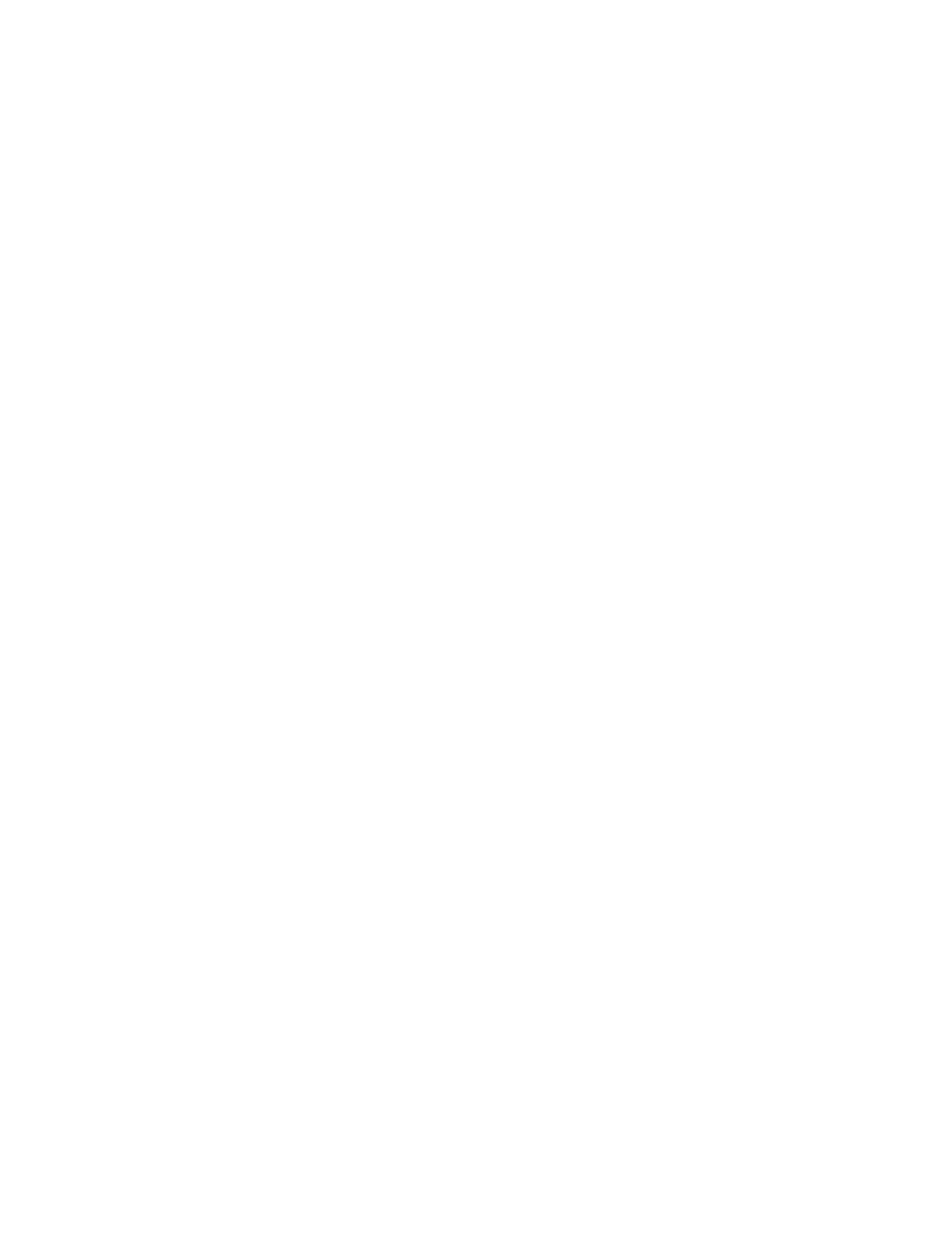## **On Our Bookshelf**

*by CDHA staff*

HE PAST FEW COLUMNS HAVE FOCUSED ON THE USE OF Internet research to assist you in making evidence-based clinical decisions. Electronic media are valuable, yes, but there are times when hard-copy texts or illus-HE PAST FEW COLUMNS HAVE FOCUSED ON THE USE OF Internet research to assist you in making evidencebased clinical decisions. Electronic media are valutrated handbooks are more useful for day-to-day practice. So we would like to promote some new library acquisitions that are available in a traditional format. CDHA members can borrow these items for three weeks with one threeweek renewal allowed. All you have to do is provide us with a credit card number for security and pay the postage when you return the item. Once we receive the item, we delete your credit card information.

This is a convenient way to pre-view a new reference text you are planning to buy. In most jurisdictions, reviewing these books can also be an important contribution to your quality assurance portfolio.

#### **Journal articles and interlibrary loans**

When you want a copy of an article from a journal in our collection, there is no charge for the first 20 pages. Every additional page costs \$0.20 plus GST. We can also obtain materials, both texts and journals, through interlibrary loans. As these interlibrary loans usually cost us between \$7 and \$20, we ask you to pay whatever the other library charges. CDHA's Information Coordinator, Brenda Leggett, is available to assist you with professional enquiries. You can make your requests by telephone (1-800-267-5235, ext. 22, or 1-613-224-5515 ext 22); fax (1-613-224-7823); or e-mail (library@cdha.ca).

#### **New acquisitions of interest**

#### *Texts and handbooks*

- Baer ML. *Dentistry explained: a patient guide to dental implants.* Hudson (OH): Lexi-Comp; 2005.
- Dumsha TC. *Dentistry explained: patient guide to root canal therapy.* Hudson (OH): Lexi-Comp; 2001.
- Nanne SM. *Dentistry explained: a patient guide to periodontal disease.* Hudson (OH): Lexi-Comp; 2004.
- Nathe CN. *Dental public health: contemporary practice for the dental hygienist*. 2nd ed. Upper Saddle River (NJ): Pearson Prentice Hall; 2005.
- Newland JR. *Oral hard tissue diseases: a reference manual for radiographic diagnosis.* Hudson (OH): Lexi-Comp; 2003.
- Nield-Gehrig JS. *Fundamentals of periodontal instrumentation and advanced root instrumentation.* 5th ed. Philadelphia: Lippincott Williams & Wilkins; 2004.
- Summitt JB, Robbins JW, Hilton TJ, et al*. Fundamentals of operative dentistry: a contemporary approach.* 3rd ed. Chicago: Quintessence; 2006.
- Watt RG, Harnett R, Daly B, et al. *Oral Health promotion evaluation toolkit.* London: Stephen Hancocks; 2004.



*We would like to promote some new library acquisitions that are available in a traditional format.*

#### *Reports and policy statements*

- Baranek PM. *A review of scopes of practice of health professions in Canada: a balancing act.* Toronto: Health Council of Canada; 2005.
- Canadian Dental Hygienists Association. *Endless opportunities…create yours.* Presentation Notes from the CDHA's 17th Annual Professional Conference; 2006 Jun 16–18; Edmonton, Alberta. Ottawa: CDHA; 2006.
- Canadian Public Health Association. *Leading together: Canada takes action on HIV/AIDS (2005-2010).* Ottawa: Canadian HIV/Aids Information Centre; 2005.
- Durrant E., Ensom R, Coalition on Physical Punishment of Children and Youth. *Joint statement on physical punishment of children and youth.* Ottawa: The Coalition; 2004.
- FDI World Dental Federation / World Health Organization. *Tobacco or oral health: an advocacy guide for oral health professionals.* Beadlehole RH, Benzian HM, editors. Lowestoft (UK): World Dental Press; 2005.
- Health Council of Canada. *Health care renewal in Canada: clearing the road to quality.* Toronto: The Council; 2006

In a future column, we will review the professional journals held in our library collection. And we always welcome your recommendations for texts or documents to be added to our collection.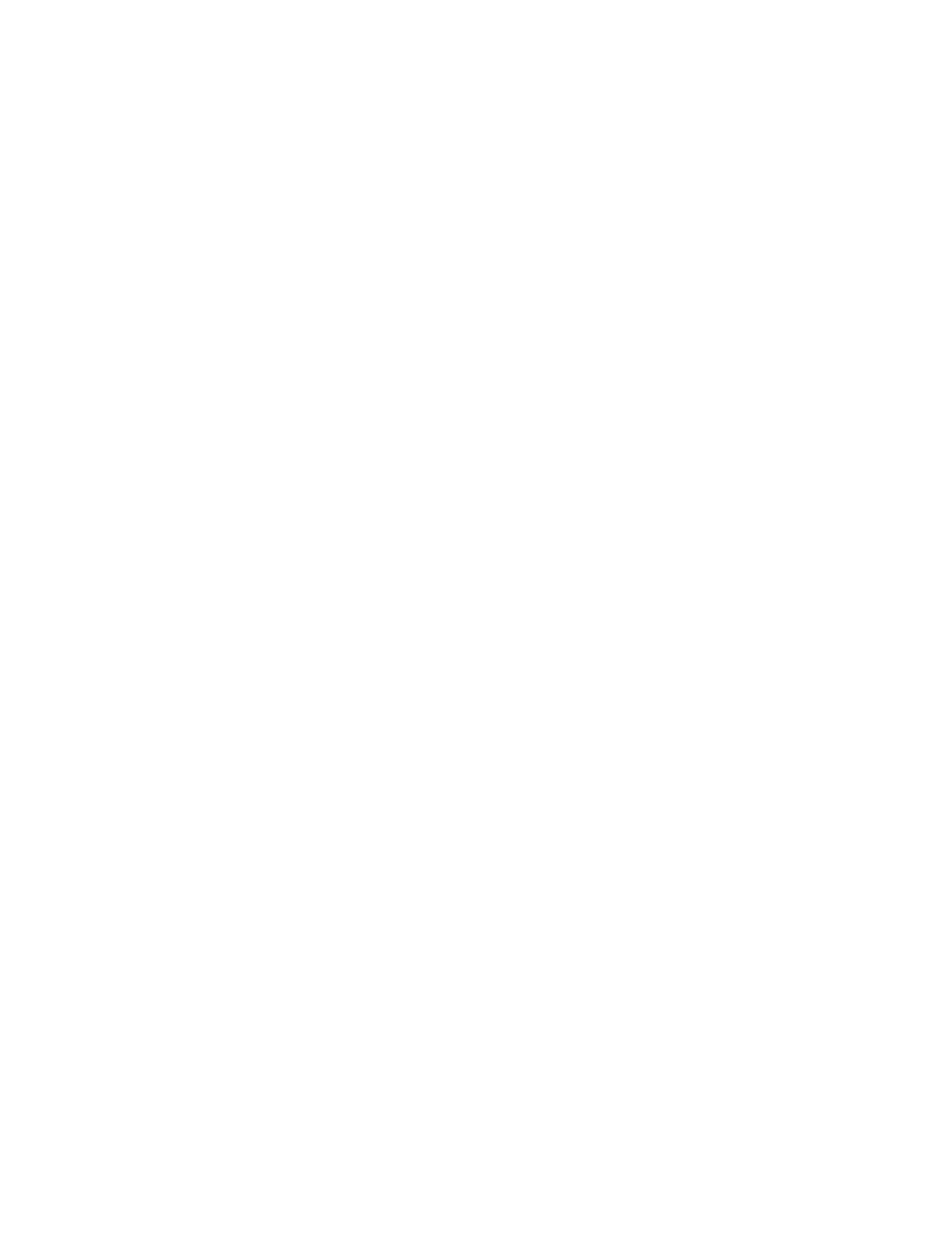#### PROBING THE NET

## **Latex Allergy**

*by CDHA Staff*

WITH THE INCREASED FOCUS ON infection control<br>sively. However, latex gloves have been used exten-<br>to other health and dental equipment—have also in health care, latex gloves have been used extensively. However, latex allergies—to the gloves and to other health and dental equipment—have also increased. Below are some excellent resources to give you a

greater understanding of this common allergy as well as suggestions to avoid or minimize exposure in your workplace.

#### *Latex Allergy (Mayo Clinic)*

www.mayoclinic.com/health/latexallergy/DS00621

This Mayo Clinic site examines latex allergy with the clinic's usual thoroughness and expertise. The site breaks down the information into the following categories: *Introduction, Signs and symptoms, Causes, Risk factors, When to seek*

*medical advice, Screening and diagnosis, Treatment,* and *Prevention*. An informative slide show and video show common skin rashes with links from the final slide in the series to two more slide shows, *Types of dermatitis, Common baby rashes*, and to the Skin Center.

#### *Contact Dermatitis and Latex Allergy* **(National Center for Chronic Disease Prevention and Health Promotion)** www.cdc.gov/OralHealth/infectioncontrol/faq/latex.htm

This site from one of the Centers for Disease Control is a comprehensive look at latex allergy. The site has clear descriptions and definitions and a very useful table on the categories of glove-associated skin reactions. There are also suggestions on how to avoid latex in the dental office environment, both for the allergic dental hygienist and an allergic client. At the end of site, there are links to valuable on-line documents published by the Centers for Disease Control: *Preventing Allergic Reactions to Natural Rubber Latex in the Workplace* (**www.cdc.gov/niosh/latexalt.html**) and *Latex Allergy: A Prevention Guide* (**www.cdc.gov/niosh/98- 113.html**).

#### *American Latex Allergy Association* www.latexallergyresources.org

This association was formed to "provide educational information about latex allergy and support latex-allergic individuals." One of the main tabs, *Latex Allergy Topics*, has links to statistics, symptoms, lists of common latex products, cross reactive allergens, and lists of alternatives. Its newsletter, *ALERT,* has a short list of articles; the latest, "School Safety Guidelines for Latex-Allergic Students," was posted in mid-August 2006.

#### *Latex Allergy Links*

#### www.latexallergylinks.org/ dental.html

This is a private individual's site but some of the links appear very interesting and come from reputable journals. Although one should always be vigilant about the reliability of any web site, this is definitely the rule with individually authored sites. The creator of the web site has divided information on latex allergies into many categories including the following: *Cross-Reactivity, Dentistry, Gloves, Hospitals, Journals,* and *Manufacturers.* The *Dentistry* link brings up a long list of articles*,* such as "Hand protection

> in the dental office" from the Paris-based French dental association, "Adverse reactions to latex products" from the Journal of Contemporary Dental Practice, and "Latexfree dental cartridges" from Dimensions of Dental Hygiene.

*"Adverse Reactions to Latex Products: Preventive and Therapeutic Strategies"* **(in Journal of Contemporary Dental Practice, February 2006, Vol. 7, No. 1)**

www.thejcdp.com/issue025/a\_pdfs/huber.pdf This comprehensive evidence-based 15 page article is free on the Internet. It covers the etiology and epidemiology of latex

allergies, clinical manifestations of the allergy (with photos), diagnosis, diagnostic tests, preventive strategies, treatment strategies, plus an extensive list of references.

#### *Latex in Healthcare: A Guide to Latex Sensitivity and the Latex Database* **(Occupational Health and Safety Agency for Healthcare in BC [OHSAH])** www.ohsah.bc.ca/EN/309/

This publication (and you can access only a sample free over the Internet) "provides an overview of latex and latex sensitivities, with a particular focus on the use of latex in healthcare. It also provides instructions on accessing and using the OHSAH Latex Database, a new tool for identifying the latex content of products and latex-free alternatives." Health care facilities in British Columbia can order them free of charge. Other health care facilities can order it for \$20 plus shipping and handling. The Latex Database has 12,000 items so the readers "can find, at a glance, which products or supply items contain latex and which ones are latex free. Research is also underway to identify latex free alternatives."

#### *Preventing Allergic Reactions to Natural Rubber Latex in the Workplace* **(National Institute for Occupational Safety and Health [NIOSH], 1997)**

www.cdc.gov/niosh/latexalt.html

This ALERT contains general information about latex allergy—what it is, what equipment contains it, types of reactions, levels and routes of exposure, who is at risk, diagnosis and treatment, prevalence, brief case reports, and recommendations for both employers and workers to minimize the exposure.

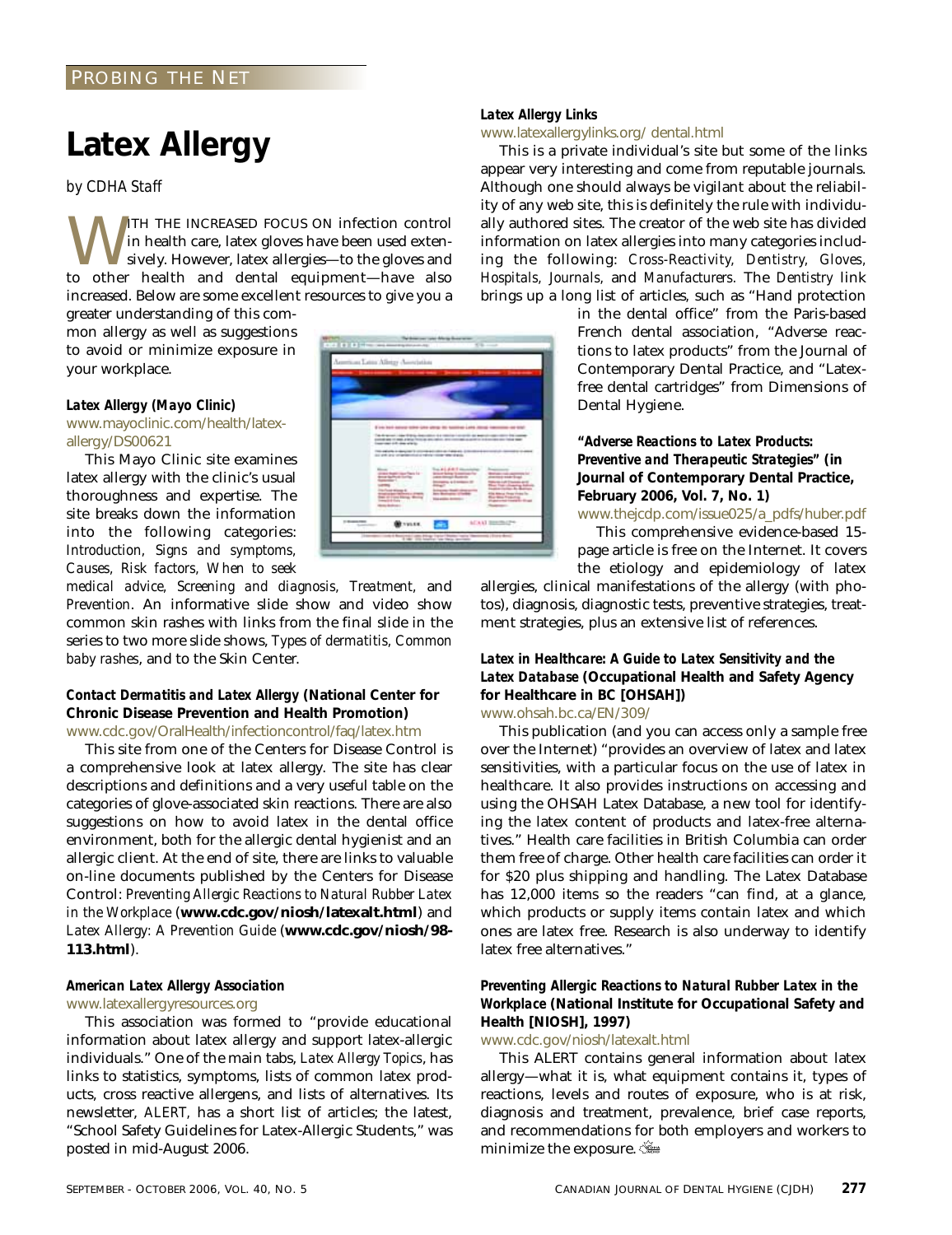#### CLASSIFIED ADVERTISING

CDHA and *CJDH* take no responsibility for ads or their compliance with any federal or provincial/territorial legislation.

#### **BRITISH COLUMBIA**

**COMOX** Well-established dentist expanding to new clinic – six operatories with P&C cabinets, digital radiographs, and chartless computer system; computer monitors in each operatory. We are seeking a dental hygienist to complement our great team and enjoy all the benefits of coastal living. All the amenities of the big city without the high cost of living. Excellent wage and benefits. Must be licenced to work in B.C. We will be willing to assist with some costs associated with licencing and relocating. Please contact Nola Wilson, Dr Jill F. Toews Inc., 102 – 1723 Comox Ave., Comox, BC V9M 3M1. Tel: **250-339-9848**; fax: **250-339-9832**; e-mail: **accounts\_jilltoews@telus.net**.

**DUNCAN** DENTAL HYGIENIST WANTED! Wonderful patients, staff and office would like a second dental hygienist to work with our team. Hours and days are flexible. Full-time is available. Alderlea Dental Health Centre is located in Duncan on beautiful Vancouver Island, midway between Victoria and Nanaimo. We think this is a marvelous area to work and live. Please contact us at **raedae@shaw.ca** or fax your résumé to **250-748-9868**. Office telephone: **250-748-1842**. Telephone evenings: **250-748-2086** or **250-715-1837**.

**VERNON** Have you always wanted to have the time you need to spend with your patients to attain a healthy result? We have a permanent part-time position available in our modern, wellequipped office, located in the sunny Okanagan Valley. Must be a member in good standing with the College of Dental Hygienists of British Columbia. References required. Dr. Rex Hawthorne Inc., 101–4005 27th street, Vernon, BC V1T 4X9. Telephone: **250- 545-5604**; fax: **250-558-9917**; e-mail: **dr.rex@shaw.ca**.

#### **ALBERTA**

**MEDICINE HAT** Dental practice seeking a personable, compassionate, progressive dental hygienist. We are family-oriented practice with a team offering services in all areas of dentistry including implants, orthodontics, periodontics, prosthodontics, and esthetic dentistry. If interested in a full-time position, please forward your résumé including career goals, personal interests, and references to Mrs. Val Leitch, River Centre Dental Clinic, 378- 1 Street SE, Medicine Hat, AB T1A 0A6. Telephone: **403-526- 5991**; fax: **403-529-9043**.

#### **Advertisers' Index**

| Colgate-Palmolive Canada Inc. 228, 270, 276 |
|---------------------------------------------|
|                                             |
| Dairy Farmers Canada 238                    |
|                                             |
| GlaxoSmithKline 249                         |
| Hu-Friedy Manufacturing Company Inc. OBC    |
|                                             |
|                                             |
|                                             |
|                                             |
| Philips Oral Healthcare Canada 272          |
|                                             |
| Sunstar Butler IFC, 250-51, 254, 265        |

#### **ONTARIO**

**TORONTO** River Ridge Dental Placement Agency, servicing Toronto and surrounding areas, is looking for registered dental hygienists to fill part-time, full-time, and temporary positions. No fee to register. New grads welcome. Please contact Alison at **416- 876-2286** or by e-mail at **dental@aci.on.ca**.

#### **NOVA SCOTIA**

**TRURO** Victoria Court Dental is seeking high-energy, self-motivated, and enthusiastic dental hygienists to join our team. To further explore this opportunity, mail, fax, or e-mail résumés to: 510 Prince St., Truro, NS B2N 1G1, Attn: Deborah Tobin. Fax: **902- 893-8913**; e-mail: **vcdenthygiene@eastlink.ca**; website: **www.victoriacourtdental.com**.

#### **CONTINUING EDUCATION**

**UNIVERSITY OF MANITOBA, SCHOOL OF DENTAL HYGIENE** A Local Anesthesia Continuing Education Program for Licensed Dental Hygienists will be held November 3–5, 2006, at the Faculty of Dentistry. Self-study portion six weeks in advance. **Registration deadline is October 1, 2006.** If you are interested in participating, you can obtain further information by contacting Lisa Chrusch, Administrative Assistant for the School of Dental Hygiene, at **204-789-3683** or at **lisa\_chrusch@umanitoba.ca**.

#### **INTERNATIONAL**

**NEW ZEALAND (AUCKLAND)** Our team of professionals in beautiful Auckland, New Zealand, is in search of a career-minded registered dental hygienist who knows the value of communication skills and enthusiasm while delivering state-of-the-art care to patients. You will be working alongside another Canadian dental hygienist who has been with us for the past 5 years. Our practice is fully computerized and we are offering this challenging position with an excellent benefit package, where hours and days are negotiable. Please contact Susi Lay: address: Queen Street Dental, Level 1, Dingwall Building, 87 Queen St., Auckland, New Zealand; tel: **0064 9 373 2456**; fax: **0064 9 373 5194**; e-mail: **queenstdental@clear.net.nz**.

#### **CDHA CLASSIFIED ADS**

**Classified job ads** appear primarily on the CDHA's website (www.cdha.ca) in the Career Centre (*Members' Only* section). On-line advertisers may also have their ad (maximum of 70 words) listed in the journal *CJDH* for an additional \$50. If an advertiser wishes to advertise only in the print journal, the cost will be the same as an on-line ad. These classified ads reach over 11,000 CDHA members across Canada, ensuring that your message gets to the target audience promptly. Contact CDHA at **info@cdha.ca** or **613-224-5515** for more information.